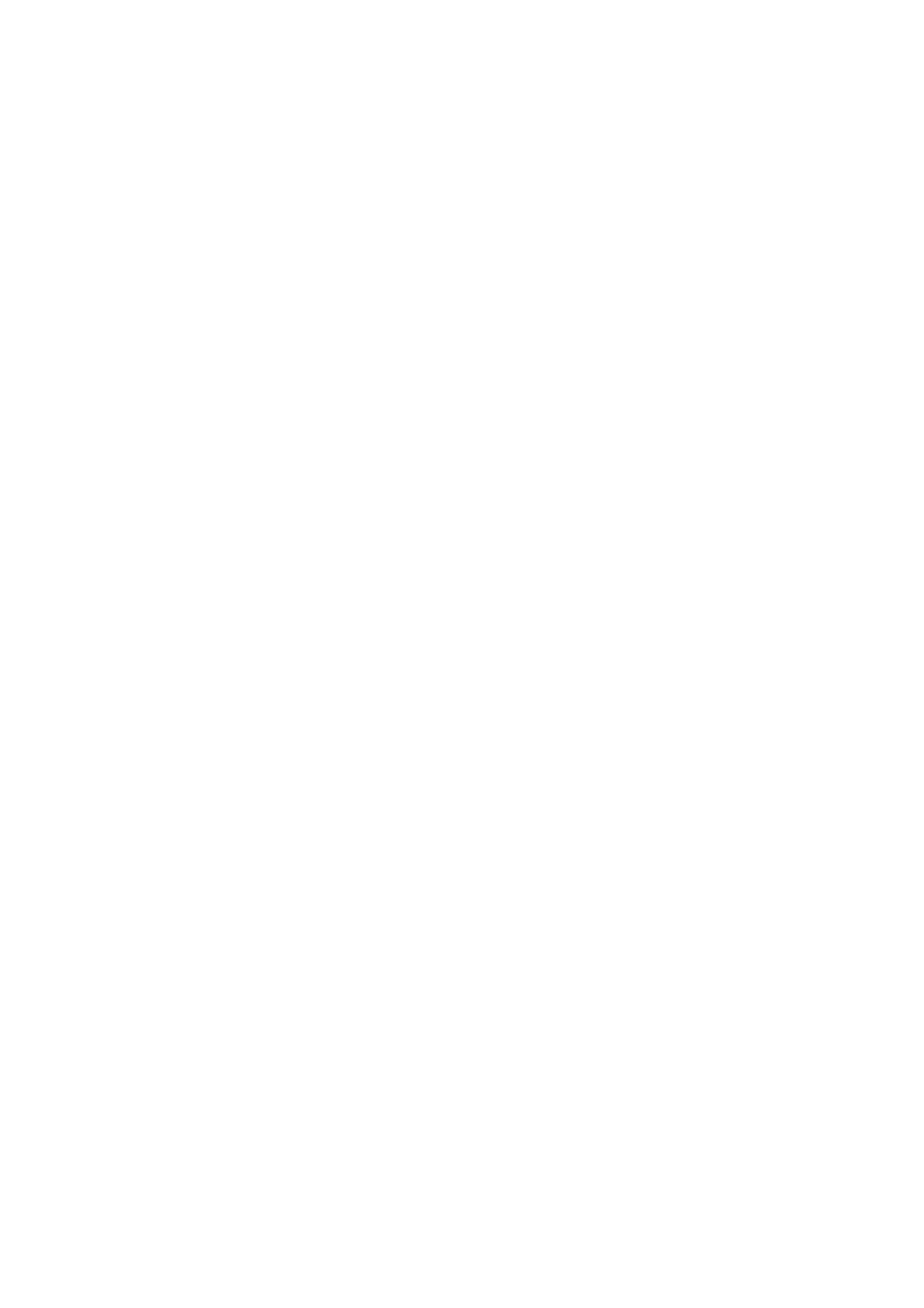## Sentence Administration Act 2003

## **Contents**

## Part 1 — Preliminary

| Short title<br>Commencement<br>This Act to be read with Sentencing Act 1995<br>Terms and abbreviations used | $\overline{c}$<br>$\begin{array}{c} 2 \\ 2 \\ 2 \end{array}$                                                                                                                                                                                                                                                                                                                                                                                                                                                                                                                                      |
|-------------------------------------------------------------------------------------------------------------|---------------------------------------------------------------------------------------------------------------------------------------------------------------------------------------------------------------------------------------------------------------------------------------------------------------------------------------------------------------------------------------------------------------------------------------------------------------------------------------------------------------------------------------------------------------------------------------------------|
| Part 2 — General matters                                                                                    |                                                                                                                                                                                                                                                                                                                                                                                                                                                                                                                                                                                                   |
| Division 1 - Preliminary                                                                                    |                                                                                                                                                                                                                                                                                                                                                                                                                                                                                                                                                                                                   |
| Terms used and calculations                                                                                 | 6                                                                                                                                                                                                                                                                                                                                                                                                                                                                                                                                                                                                 |
|                                                                                                             | 6                                                                                                                                                                                                                                                                                                                                                                                                                                                                                                                                                                                                 |
|                                                                                                             | $\tau$<br>$\overline{7}$                                                                                                                                                                                                                                                                                                                                                                                                                                                                                                                                                                          |
|                                                                                                             |                                                                                                                                                                                                                                                                                                                                                                                                                                                                                                                                                                                                   |
|                                                                                                             |                                                                                                                                                                                                                                                                                                                                                                                                                                                                                                                                                                                                   |
|                                                                                                             | 8                                                                                                                                                                                                                                                                                                                                                                                                                                                                                                                                                                                                 |
| Order of service of fixed terms                                                                             | 8                                                                                                                                                                                                                                                                                                                                                                                                                                                                                                                                                                                                 |
| Effect of not being in custody                                                                              | 9                                                                                                                                                                                                                                                                                                                                                                                                                                                                                                                                                                                                 |
| Effect of time before an appeal                                                                             | 10                                                                                                                                                                                                                                                                                                                                                                                                                                                                                                                                                                                                |
|                                                                                                             | 10                                                                                                                                                                                                                                                                                                                                                                                                                                                                                                                                                                                                |
| Division 3 – Reports about prisoners                                                                        |                                                                                                                                                                                                                                                                                                                                                                                                                                                                                                                                                                                                   |
| Report to Minister about the place of custody for a                                                         |                                                                                                                                                                                                                                                                                                                                                                                                                                                                                                                                                                                                   |
|                                                                                                             | 10                                                                                                                                                                                                                                                                                                                                                                                                                                                                                                                                                                                                |
|                                                                                                             | 11                                                                                                                                                                                                                                                                                                                                                                                                                                                                                                                                                                                                |
|                                                                                                             | 12                                                                                                                                                                                                                                                                                                                                                                                                                                                                                                                                                                                                |
|                                                                                                             |                                                                                                                                                                                                                                                                                                                                                                                                                                                                                                                                                                                                   |
|                                                                                                             | 13                                                                                                                                                                                                                                                                                                                                                                                                                                                                                                                                                                                                |
| Combined reports may be given under                                                                         |                                                                                                                                                                                                                                                                                                                                                                                                                                                                                                                                                                                                   |
| sections 12 and 12A                                                                                         | 14                                                                                                                                                                                                                                                                                                                                                                                                                                                                                                                                                                                                |
| Division 4 - Programmes for certain prisoners                                                               |                                                                                                                                                                                                                                                                                                                                                                                                                                                                                                                                                                                                   |
| Re-socialisation programmes for Schedule 3                                                                  |                                                                                                                                                                                                                                                                                                                                                                                                                                                                                                                                                                                                   |
| prisoners                                                                                                   | 15                                                                                                                                                                                                                                                                                                                                                                                                                                                                                                                                                                                                |
|                                                                                                             |                                                                                                                                                                                                                                                                                                                                                                                                                                                                                                                                                                                                   |
|                                                                                                             | 16<br>17                                                                                                                                                                                                                                                                                                                                                                                                                                                                                                                                                                                          |
|                                                                                                             |                                                                                                                                                                                                                                                                                                                                                                                                                                                                                                                                                                                                   |
| Part 3 – Parole                                                                                             |                                                                                                                                                                                                                                                                                                                                                                                                                                                                                                                                                                                                   |
| Division $1$ – Preliminary                                                                                  |                                                                                                                                                                                                                                                                                                                                                                                                                                                                                                                                                                                                   |
| Terms used and calculations                                                                                 | 18                                                                                                                                                                                                                                                                                                                                                                                                                                                                                                                                                                                                |
|                                                                                                             | Release considerations about people in custody<br>Community safety paramount<br>Victim's submission to Board<br>Division 2 — Matters affecting the service of<br>terms<br>When a term begins<br>No release if prisoner in custody for another matter<br>person in custody during Governor's pleasure<br>Reports by CEO to Board about certain prisoners<br>Reports by Board to Minister about prisoners<br>generally<br>Reports by Board to Minister about Schedule 3<br>prisoners<br>Re-socialisation programmes for certain other<br>prisoners<br>Regulations as to re-socialisation programmes |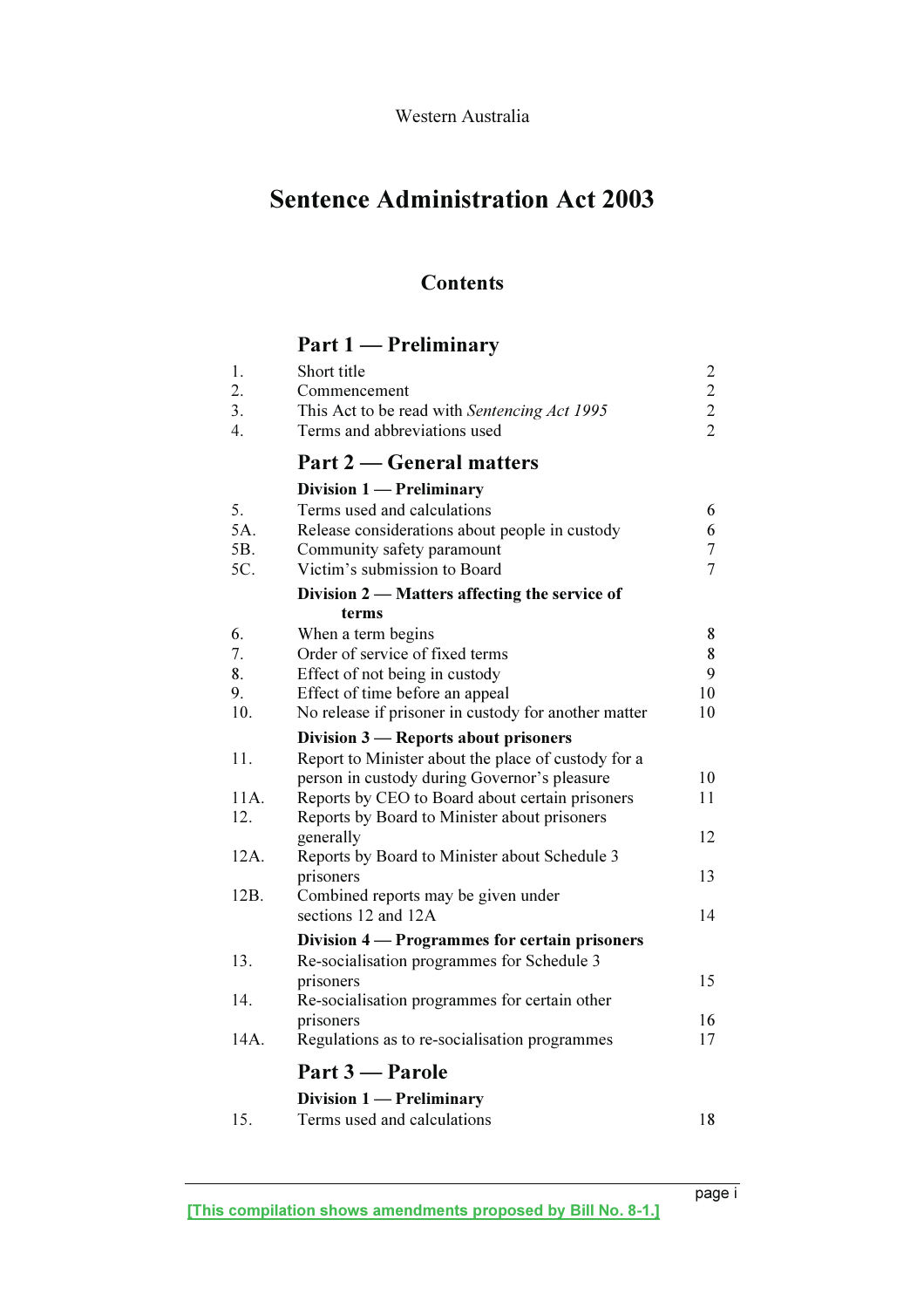| Contents |
|----------|
|----------|

|            | Division 2 — Reports about certain people                                |          |
|------------|--------------------------------------------------------------------------|----------|
|            | eligible for parole                                                      |          |
| 17.        | Parole term, CEO to give Board report about                              |          |
|            | prisoner on                                                              | 18       |
|            | Division 3 — Parole in case of parole term                               |          |
| 19.        | Term used: prisoner                                                      | 18       |
| 20.        | Board may parole prisoner                                                | 18       |
|            | Division 4 — Parole in case of short term                                |          |
| 22.        | <b>Application of Division</b>                                           | 19       |
| 23.        | Board may parole prisoner                                                | 20       |
| 24.        | Transitional provision for Sentencing Legislation                        |          |
|            | Amendment Act 2014                                                       | 22       |
|            | Part 4 – Re-entry release orders                                         |          |
| 50.        | Certain prisoners may apply to Board for RRO                             | 23       |
| 51.        | CEO to report to Board about RRO applicants                              | 23       |
| 52.        | Board may make RRO                                                       | 23       |
| 54.        | RRO, nature of                                                           | 24       |
| 55.        | RRO, standard obligations                                                | 25       |
| 56.        | RRO, primary requirements                                                | 25       |
| 57.        | RRO, additional requirements                                             | 26       |
| 58.        | Prisoner's undertaking                                                   | 26       |
| 59.        | CEO to ensure prisoner is supervised during RRO                          | 26       |
| 61.<br>63. | Suspension by Board or CEO<br>Cancellation by Board                      | 27<br>28 |
|            |                                                                          |          |
|            | Part 5 — Provisions applying to early<br>release orders                  |          |
|            |                                                                          |          |
|            | Division 1 - General                                                     |          |
| 65.        | Period of early release order counts as time served                      | 29       |
| 66.        | Prisoner under sentence until discharged                                 | 29       |
|            | Division 1A — Homicide offence or homicide<br>related offence            |          |
| 66A.       | Terms used                                                               | 29       |
| 66B.       | Board not to release or recommend release unless                         |          |
|            | prisoner cooperates or victim's remains located                          | 31       |
| 66C.       | Commissioner of Police report                                            | 31       |
|            | Division 2 — Automatic cancellation                                      |          |
| 67.        | Cancellation automatic if prisoner imprisoned for                        |          |
|            | offence committed on early release order                                 | 32       |
|            | Division 3 — Consequences of suspension and                              |          |
|            | cancellation                                                             |          |
| 68.        | Suspension, effect of                                                    | 33       |
| 69.        | Cancellation, effect of                                                  | 33       |
| 70.<br>71. | Returning prisoner to custody<br>Clean street time counts as time served | 34<br>35 |
|            |                                                                          |          |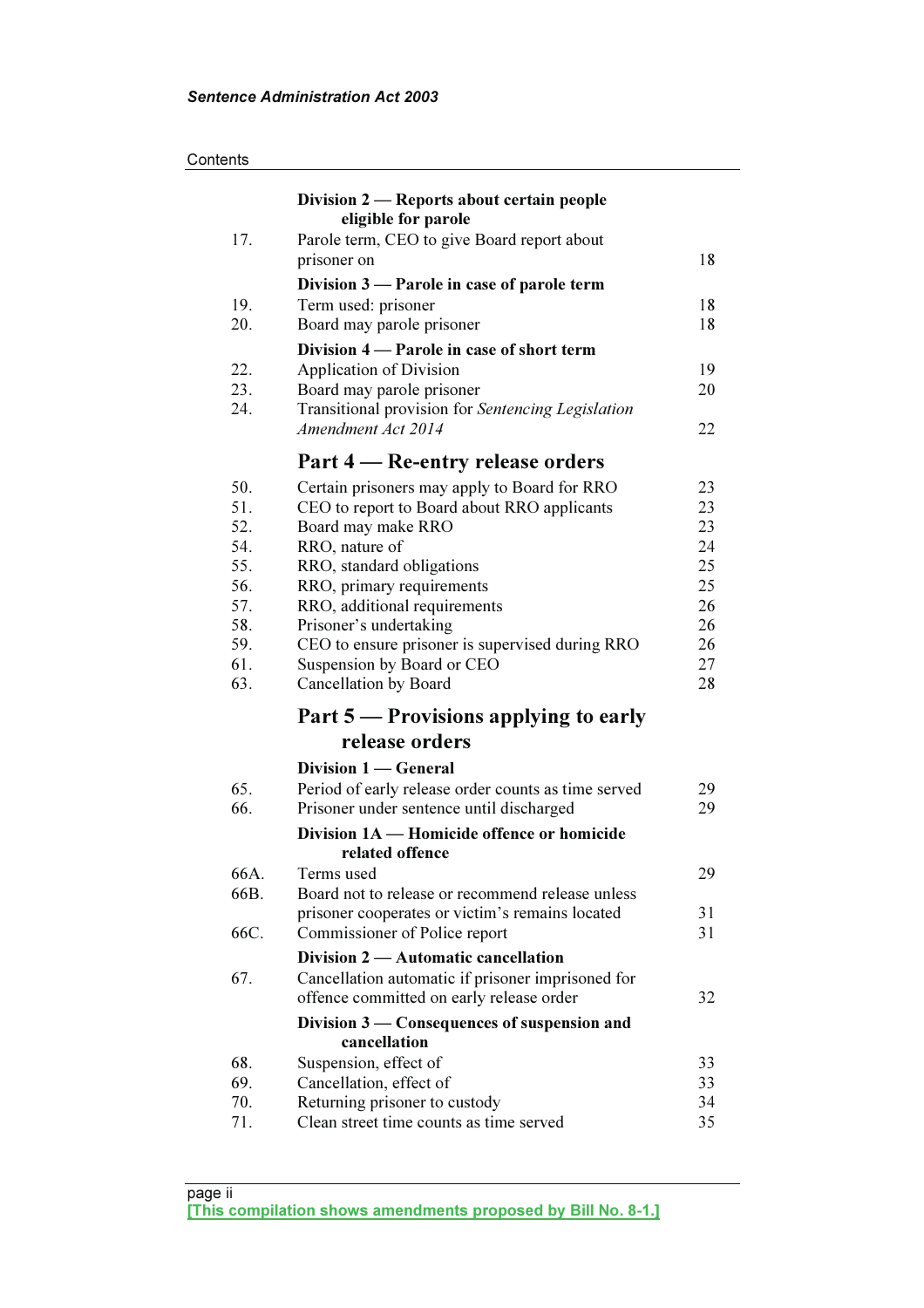|          |                                                    | Contents |
|----------|----------------------------------------------------|----------|
|          | Division 4 – Re-release after cancellation         |          |
| 72.      | Re-release after cancellation of order made by     |          |
|          | Board                                              | 36       |
| 73.      | Re-release after cancellation of parole order made |          |
|          | by Governor                                        | 36       |
| 74.      | Parole period under new parole order deemed to be  |          |
|          | time served                                        | 37       |
|          | <b>Part 9 — Prisoners Review Board</b>             |          |
|          |                                                    |          |
| 102.     | Board established                                  | 38       |
| 103.     | Membership                                         | 38       |
| 104.     | Training of members                                | 40       |
| $104A$ . | Registrar and other staff                          | 40       |
| 105.     | Tenure, meetings etc. (Sch. 1)                     | 40       |
| 106.     | <b>Functions</b>                                   | 40       |
| 107.     | Board to have powers of Royal Commission           | 40       |
| 107A.    | Board may use experts etc.                         | 41       |
| 107B.    | Notification of Board's decisions                  | 41       |
| 107C.    | Publication of Board's decisions                   | 42       |
| 108.     | Orders by Board                                    | 42       |
| 109.     | Board may require prisoner to appear before it     | 42       |
| 110.     | Issue of warrants by Board                         | 43       |
| 111.     | Judicial notice of appointment and signature       | 43       |
| 112.     | Annual report to Minister                          | 43       |
| 113.     | Special reports to Minister                        | 44       |
|          | <b>Notes</b>                                       |          |
|          | Compilation table                                  | 45       |
|          | Provisions that have not come into operation       | 46       |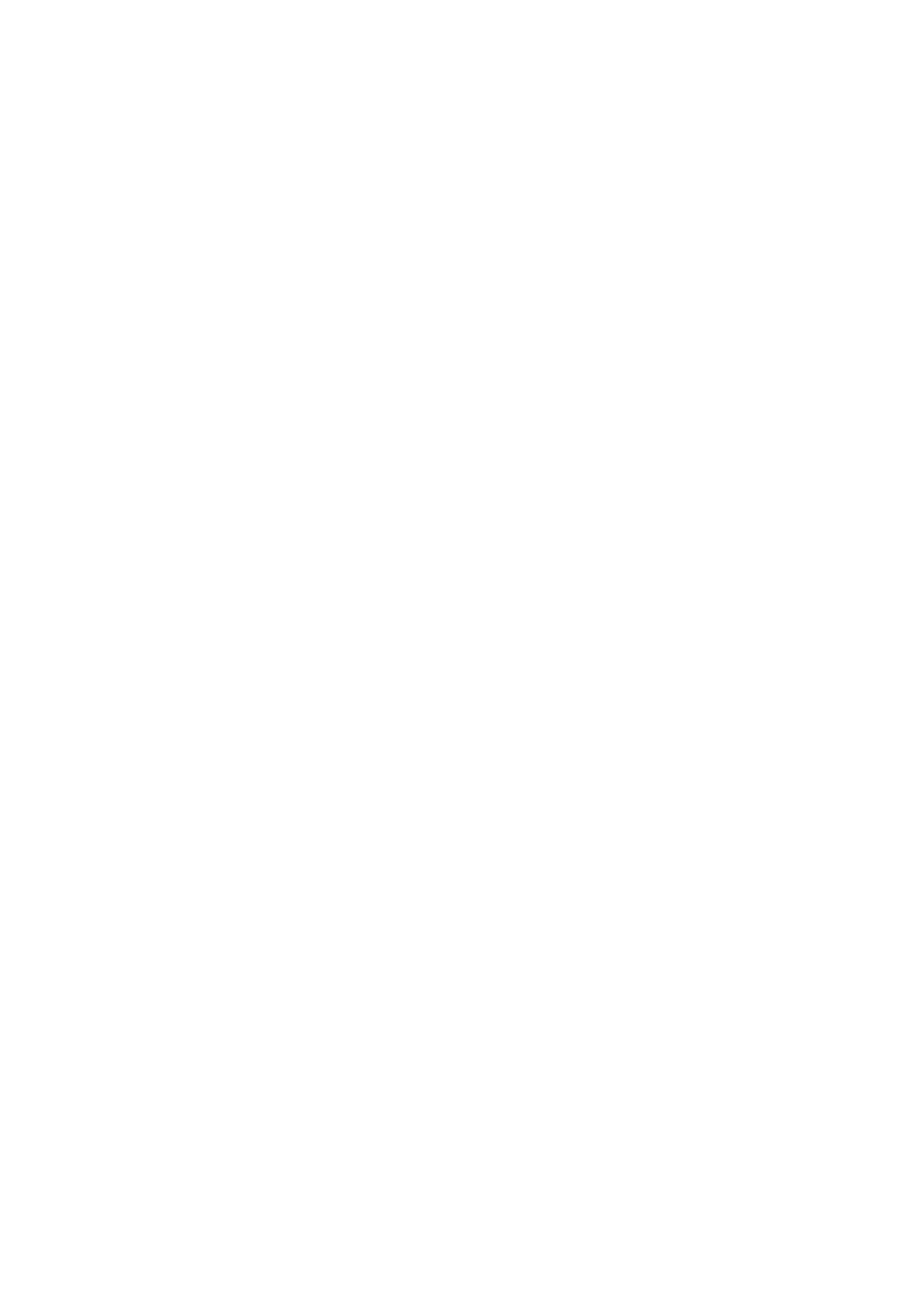Western Australia

## Sentence Administration Act 2003

An Act to provide for the administration of sentences and other orders imposed on offenders.

[This compilation shows amendments proposed by Bill No. 8-1.]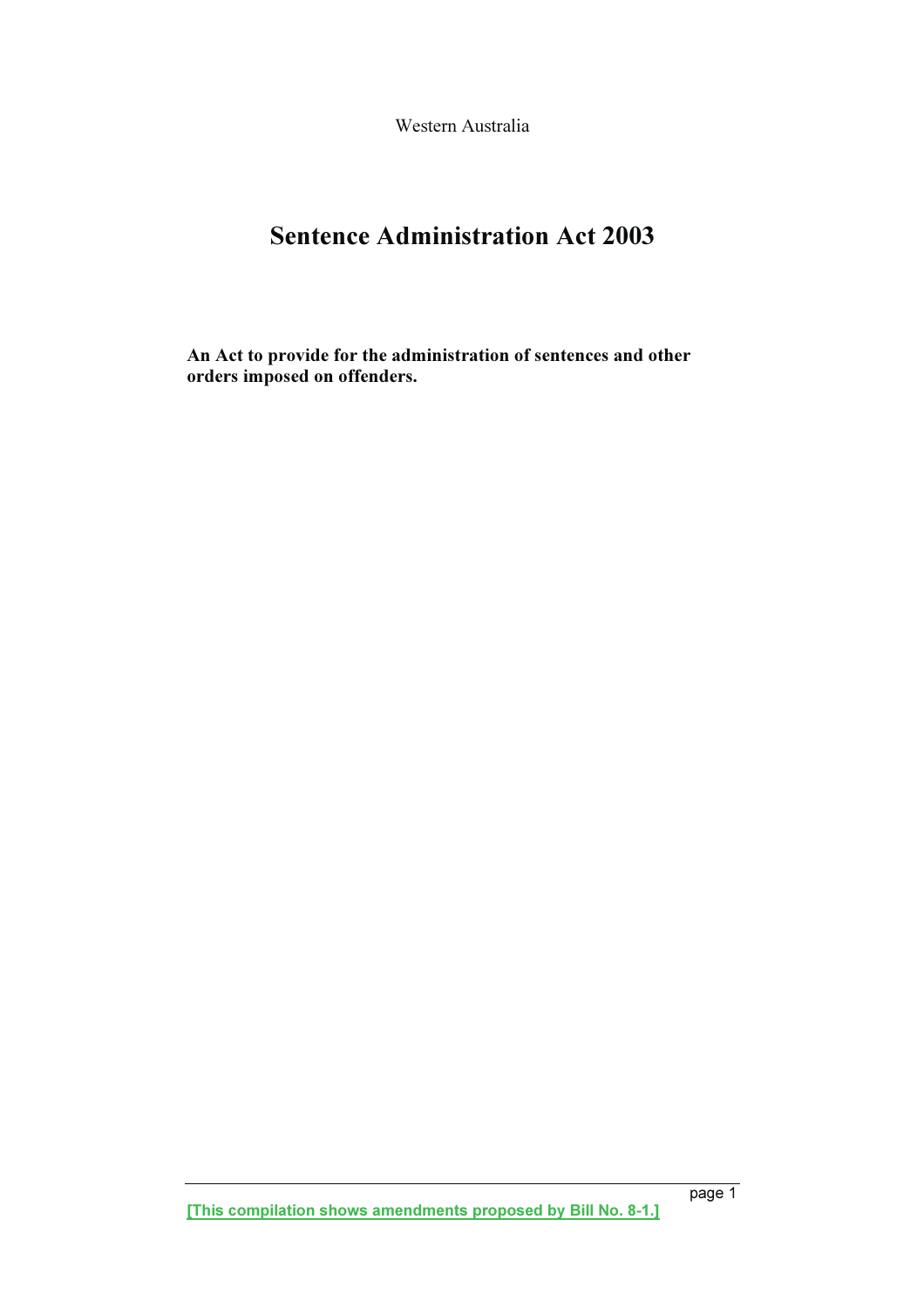## Part 1 — Preliminary

## 1. Short title

 This Act may be cited as the Sentence Administration Act  $2003^{1}$ .

## 2. Commencement

- (1) Subject to subsection (3) and to section 2(3) of the Sentencing Legislation Amendment and Repeal Act 2003 this Act comes into operation on a day fixed by proclamation $\frac{1}{1}$ .
- (2) Different days may be fixed under subsection (1) for different provisions.
- (3) No part of this Act shall be proclaimed to come into operation within 6 months of Part 5 of the Sentencing Legislation Amendment and Repeal Act 2003 coming into operation.

## 3. This Act to be read with Sentencing Act 1995

This Act is to be read with the Sentencing Act 1995.

## 4. Terms and abbreviations used

- (1) If not defined in this Act words and expressions in this Act have the same definitions as in the Sentencing Act 1995 and in particular, in Part 13 of that Act.
- (2) In this Act, unless the contrary intention appears —

**Board** means the Prisoners Review Board:

CEO means the chief executive officer of the Public Sector agency principally assisting the Minister administering Part 8 in its administration;

community corrections activities are activities approved as such under section 85;

community corrections centre means a place declared to be a community corrections centre under section 84;

community corrections officer means a person appointed as a community corrections officer under section 98 and includes an honorary CCO;

community order means a community based order or an intensive supervision order imposed under the Sentencing Act 1995;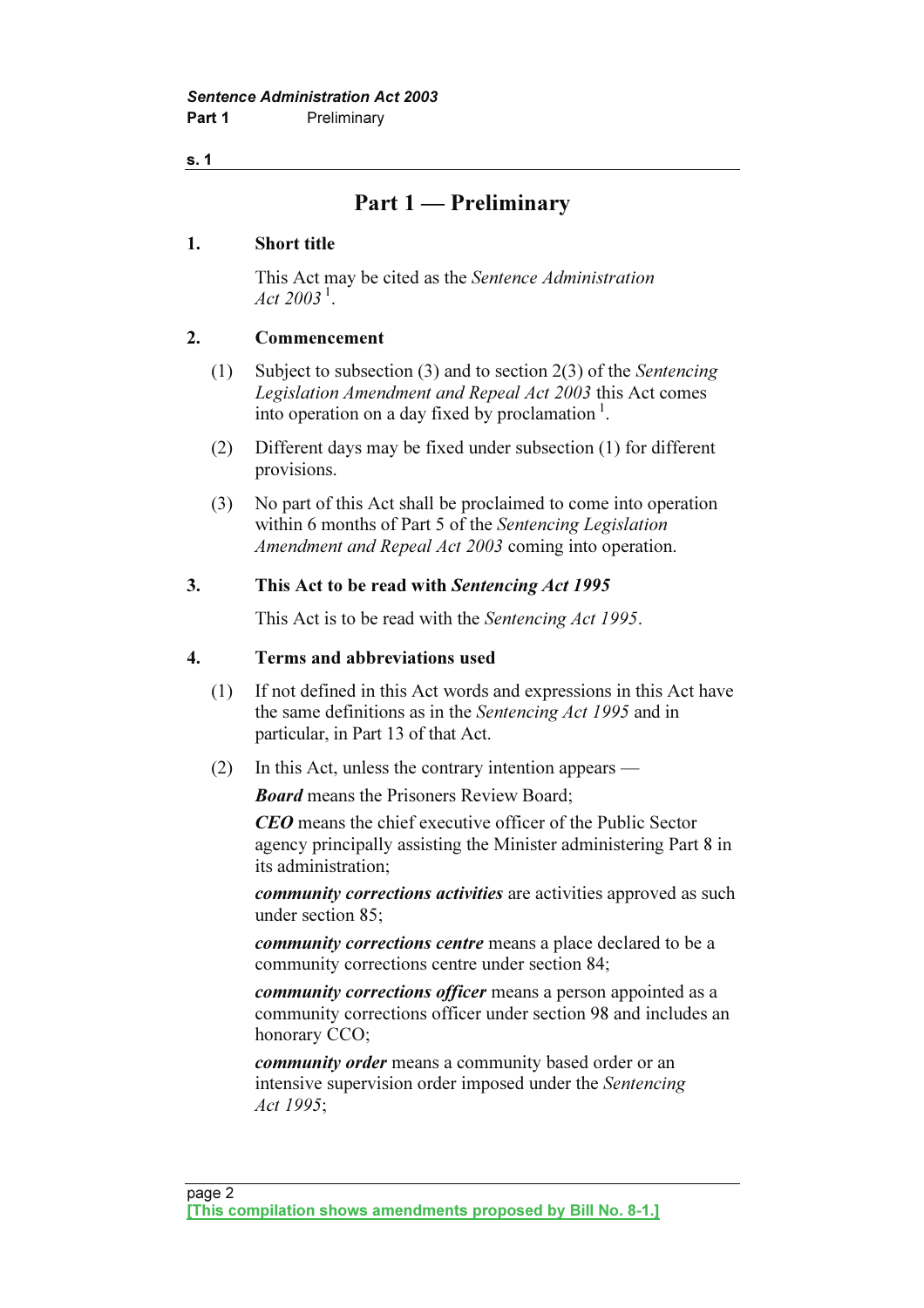conditional suspended imprisonment means conditional suspended imprisonment imposed under Part 12 Division 1 of the Sentencing Act 1995;

departmental staff means the people appointed or engaged under section 98 and the people authorised to work as unpaid volunteers under section 99;

early release order means —

- (a) a parole order; or
- (b) a re-entry release order;

Governor's pleasure detainee means -

- (a) a person in, or regarded as being in, strict or safe custody by virtue of an order made under the repealed section 282 of The Criminal Code; or
- (b) a person subject to a sentence of detention imposed under section 279(5)(b) of The Criminal Code; or
- (c) a person subject to a direction or sentence under repealed section 661 or 662 of The Criminal Code;

honorary CCO means a person appointed as a community corrections officer under section 98(1)(b);

 parole order means an order made under Part 3 that a prisoner be released on parole and includes a parole order made for the purposes of section 72 or 73;

parole order (unsupervised) means a parole order that specifies that it is unsupervised;

prisoner means —

- (a) a person sentenced to a fixed term, whether a parole term or not; or
- (b) a person sentenced to life imprisonment; or
- (c) a person sentenced to indefinite imprisonment; or
- (d) a Governor's pleasure detainee;

re-entry release order means a re-entry release order made under Part 4 and includes a re-entry release order made for the purposes of section 72;

release means release from custody;

release considerations relating to a prisoner, has the meaning given to that term by section 5A;

re-socialisation programme means a programme of a prescribed kind that can be provided under the Prisons Act 1981 to address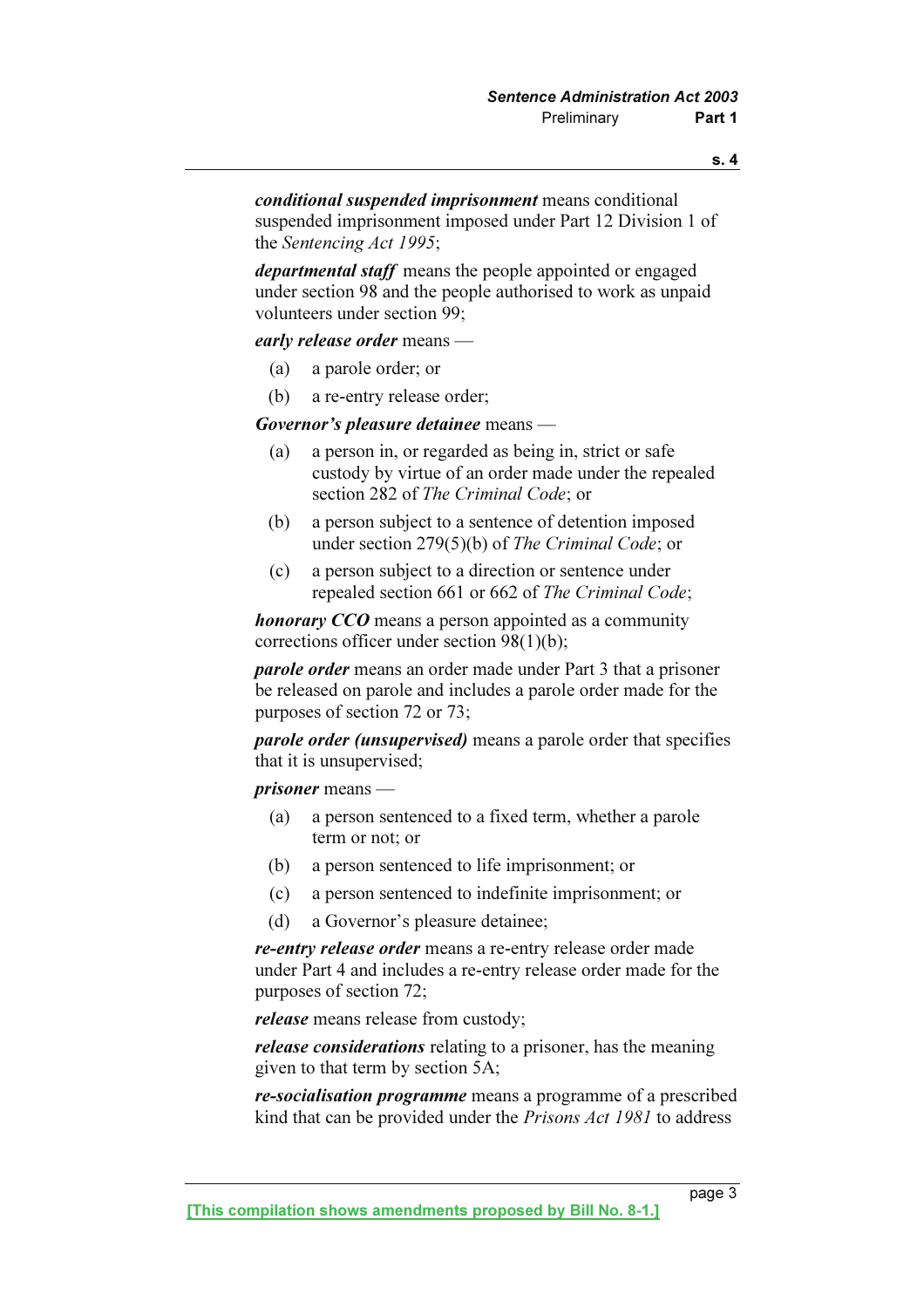the following factors insofar as they are relevant to equipping a particular prisoner for re-entry into the general community —

- (a) education;
- (b) employment;
- (c) drug and alcohol use;
- (d) mental and physical health;
- (e) attitudes and social control;
- (f) institutionalisation and life skills;
- (g) housing;
- (h) financial support and debt;
- (i) family and community networks;
- (j) any other prescribed factor;

Schedule 3 prisoner means a person described in Schedule 3 column 2;

sentence includes order:

serious offence means an offence of the kind set out in Schedule 2, other than such of those offences as have been prescribed by the regulations as not to be a serious offence;

*victim* of an offence means —

- (a) a person who has suffered injury, loss or damage as a direct result of the offence, whether or not that injury, loss or damage was reasonably foreseeable by the offender; or
- (b) where the offence resulted in a death, any member of the immediate family of the deceased;

victim's submission has the meaning given to that term by section  $5C(1)$ ;

work and development order means a work and development order made under Part 4 of the Fines, Penalties and Infringement Notices Enforcement Act 1994.

(3) In this Act these abbreviations are used —

CCO for community corrections officer:

CSI for conditional suspended imprisonment;

**RRO** for re-entry release order;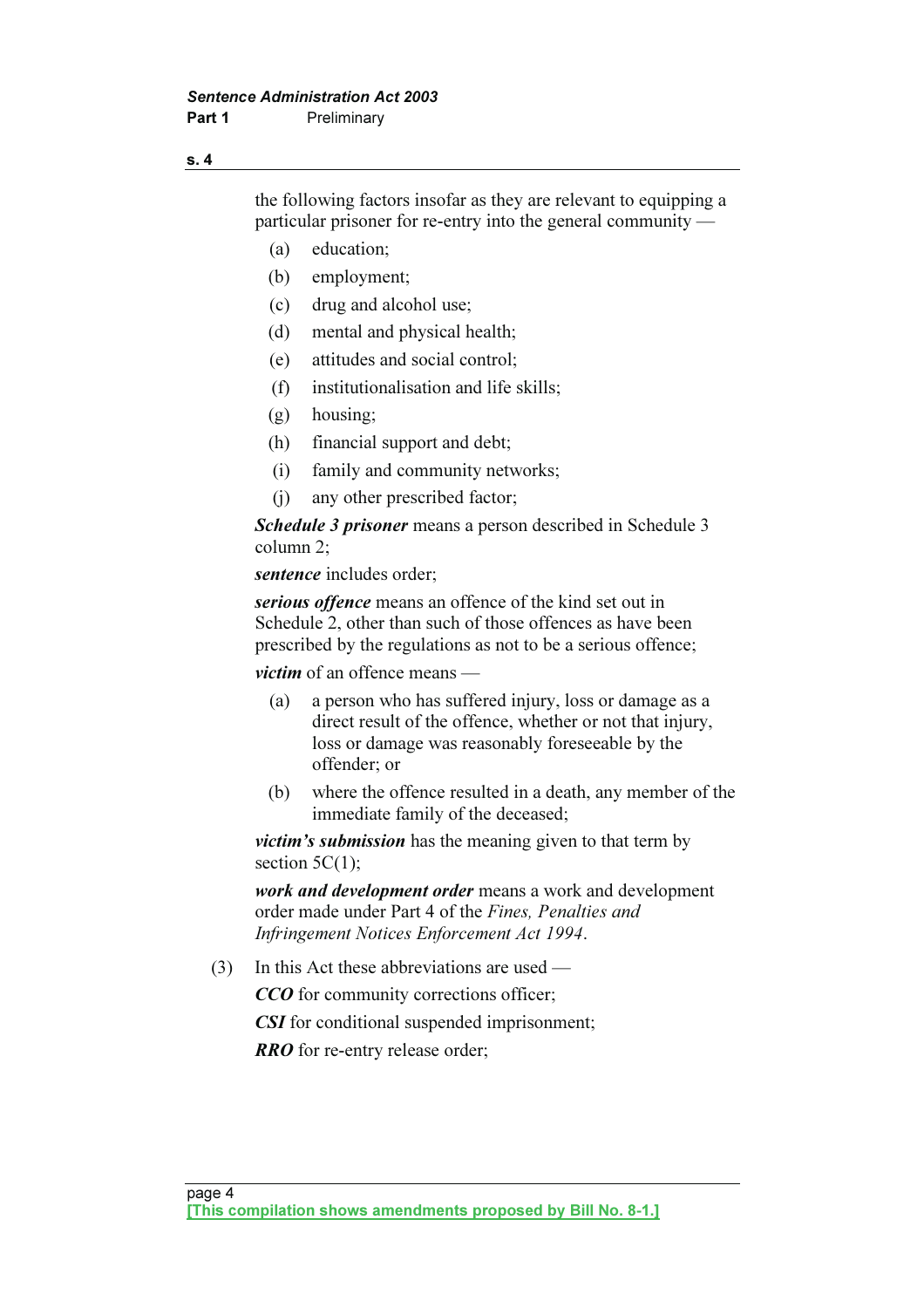WDO for work and development order.

 [Section 4 amended by No. 27 of 2004 s. 10; No. 41 of 2006 s. 4; No. 65 of 2006 s. 37; No. 29 of 2008 s. 39(2); No. 45 of 2016 s. 4.]

 [Section 4. Modifications to be applied in order to give effect to Cross-border Justice Act 2008: section altered 1 Nov 2009. See endnote 1M.]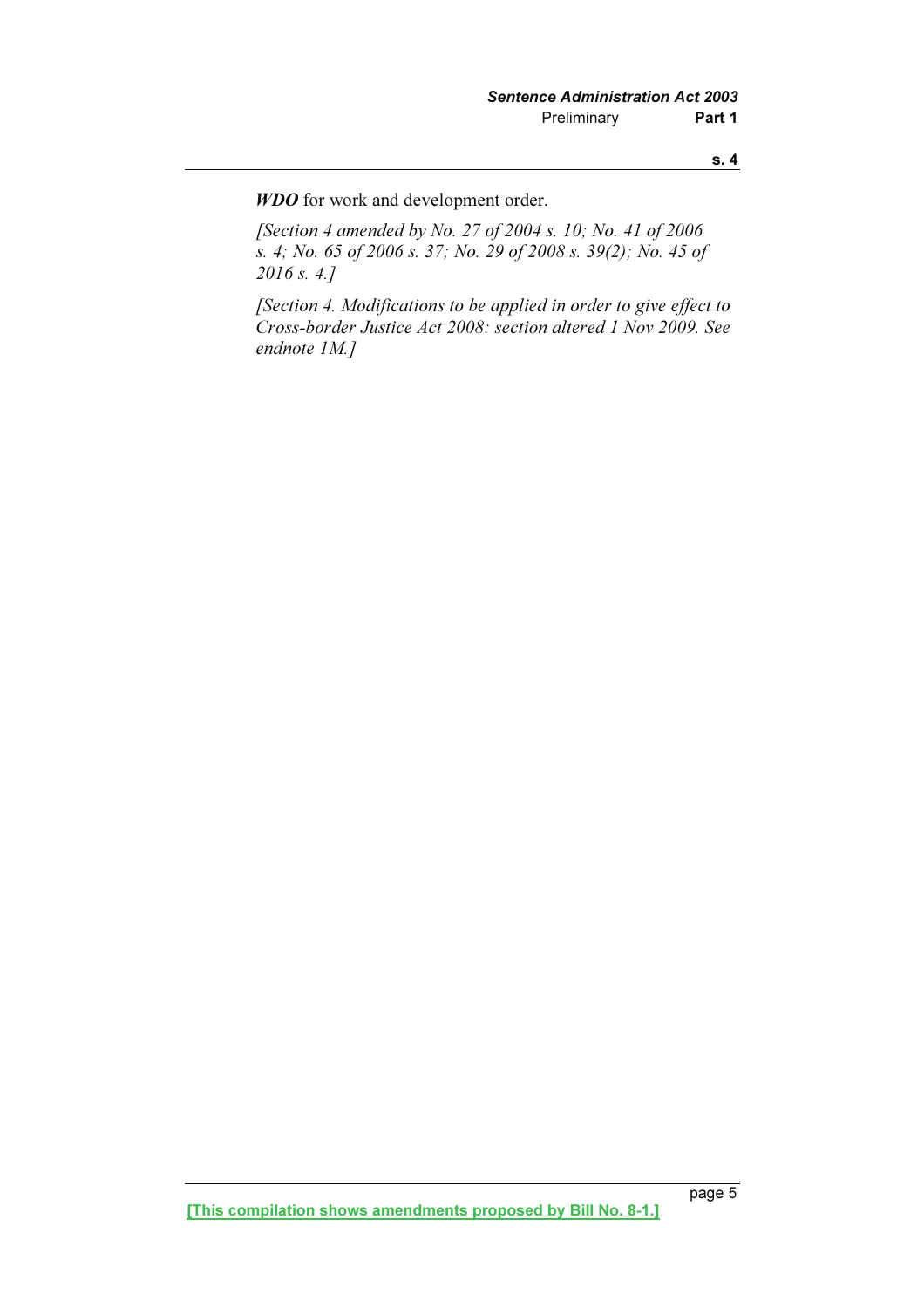## Part 2 — General matters

[Heading amended by No. 41 of 2006 s. 5.]

## Division 1 — Preliminary

## 5. Terms used and calculations

 In this Part words and expressions have the same definitions, and calculations are to be made in the same way, as in Part 13 of the Sentencing Act 1995.

## 5A. Release considerations about people in custody

In this Act a reference to the *release considerations* relating to a prisoner is a reference to these considerations —

- (a) the degree of risk (having regard to any likelihood of the prisoner committing an offence when subject to an early release order and the likely nature and seriousness of any such offence) that the release of the prisoner would appear to present to the personal safety of people in the community or of any individual in the community;
- (b) the circumstances of the commission of, and the seriousness of, an offence for which the prisoner is in custody;
- (c) any remarks by a court that has sentenced the prisoner to imprisonment that are relevant to any of the matters mentioned in paragraph (a) or (b);
- (d) issues for any victim of an offence for which the prisoner is in custody if the prisoner is released, including any matter raised in a victim's submission;
- (e) the behaviour of the prisoner when in custody insofar as it may be relevant to determining how the prisoner is likely to behave if released;
- (f) whether the prisoner has participated in programmes available to the prisoner when in custody, and if not the reasons for not doing so;
- (g) the prisoner's performance when participating in a programme mentioned in paragraph (f);
- (h) the behaviour of the prisoner when subject to any release order made previously;
- (i) the likelihood of the prisoner committing an offence when subject to an early release order;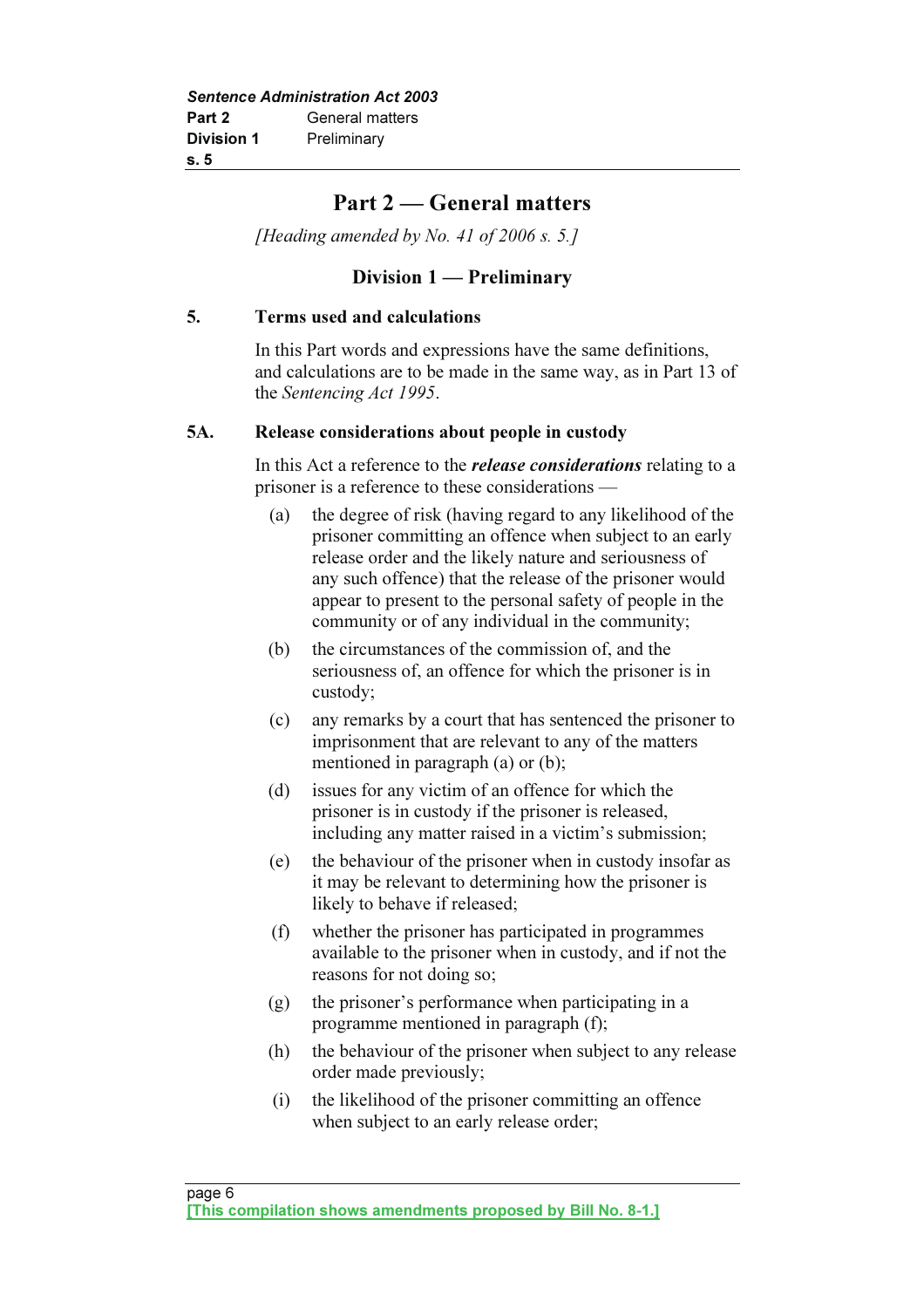- (j) the likelihood of the prisoner complying with the standard obligations and any additional requirements of any early release order;
- (k) any other consideration that is or may be relevant to whether the prisoner should be released.

[Section 5A inserted by No. 41 of 2006 s.  $6.1$ ]

## 5B. Community safety paramount

 The Board or any other person performing functions under this Act must regard the safety of the community as the paramount consideration.

[Section 5B inserted by No. 41 of 2006 s. 6.]

## 5C. Victim's submission to Board

- (1) A victim's submission is a written submission by a victim of an offence for which a prisoner is in custody that does either or both of the following —
	- (a) states the victim's opinion of the effect the release of the prisoner would have on the victim;
	- (b) makes suggestions about the conditions that should apply to the prisoner if released.
- (2) If a victim is personally incapable of making a victim's submission due to age, disability or infirmity, a person may make a victim's submission on the victim's behalf.
- (3) The Board and the CEO are to establish procedures for the making of victims' submissions and their receipt by or transmission to the Board.
- (4) In performing its functions, the Board is to have regard to any victim's submission received by or transmitted to it in accordance with the procedures and is to give the submission such weight as it sees fit.
- (5) The Board must not
	- (a) give a victim's submission, or a copy of a victim's submission, to the prisoner or to any person acting for or on behalf of, or representing, the prisoner; or
	- (b) allow the prisoner or any person acting for or on behalf of, or representing, the prisoner to view a victim's submission.

[Section 5C inserted by No. 41 of 2006 s. 6.]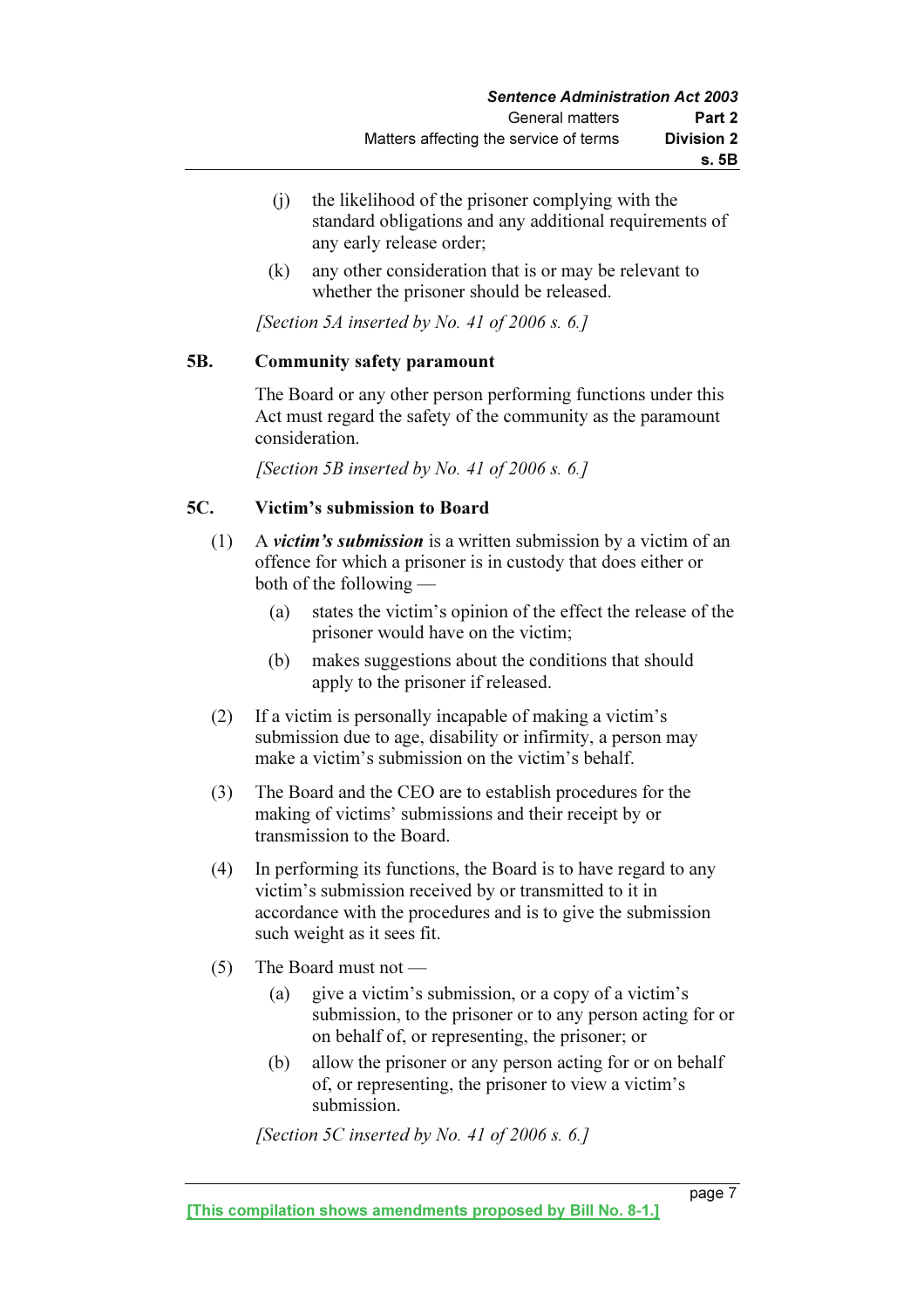## Division 2 — Matters affecting the service of terms

## 6. When a term begins

- (1) Unless this section provides otherwise or an order is made under section 87(d) or 88(3) of the Sentencing Act 1995, a term, other than indefinite imprisonment, begins on the day it is imposed, or if the prisoner is not then in custody, on the day he or she is arrested under a warrant issued in respect of the sentence.
- (2) If a term is cumulative on one or more other terms then that term begins on the earliest date on which the prisoner could be released in relation to the last to be served of those other terms, whether or not the release would otherwise be under —
	- (a) a parole order; or
	- (b) a recognizance release order, or a parole order, made under the Crimes Act 1914 of the Commonwealth.

## 7. Order of service of fixed terms

(1) In this section —

fixed term includes —

- (a) a period of imprisonment ordered under section 58, 59 or 119A of the Sentencing Act 1995; and
- (b) a period of imprisonment specified in a warrant of commitment issued under the Fines, Penalties and Infringement Notices Enforcement Act 1994;

non-parole period, in relation to a parole term, means the period that under section 93(1) of the Sentencing Act 1995 the prisoner has to serve before he or she is eligible to be released on parole.

- (2) A prisoner who has to serve 2 or more fixed terms is to serve those terms in this order —
	- (a) firstly, those that are not parole terms are to be served according to whether they are concurrent, partly concurrent or cumulative with one another;
	- (b) secondly, subject to sections 94 and 95A of the Sentencing Act 1995 and subsection (3), the non-parole periods of those that are parole terms are to be served according to whether those parole terms are concurrent, partly concurrent or cumulative with one another;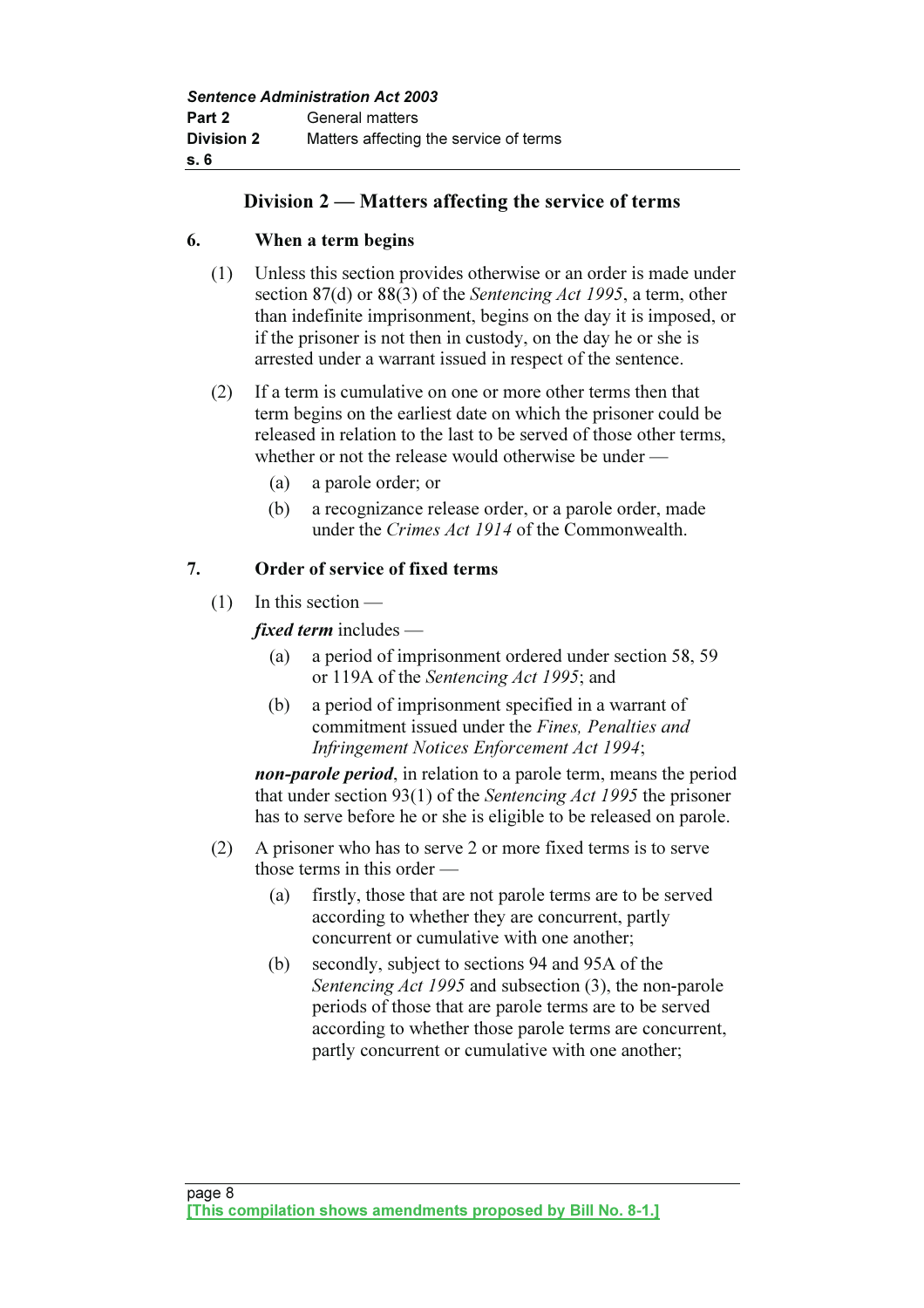|     | (c) | thirdly, subject to sections 94 and 95A of the Sentencing<br>Act 1995 and subsection (3), unless and until released on<br>parole, the balance of any parole terms after the end of<br>any non-parole periods are to be served —<br>cumulatively if the terms are cumulative;<br>(i)<br>concurrently if the terms are concurrent or partly<br>(ii)<br>concurrent. |
|-----|-----|------------------------------------------------------------------------------------------------------------------------------------------------------------------------------------------------------------------------------------------------------------------------------------------------------------------------------------------------------------------|
| (3) |     | If after the commencement of Part 2 Division 4 of the<br>Sentencing Legislation Amendment and Repeal Act 2003 <sup>2</sup> a<br>prisoner who is serving, or has yet to serve, a parole term<br>imposed before the commencement of that Division is sentenced<br>to serve another parole term, then -                                                             |
|     | (a) | the non-parole periods of the terms are to be served<br>according to whether the parole terms are concurrent,<br>partly concurrent or cumulative with one another; and                                                                                                                                                                                           |
|     | (b) | the balance of the parole terms after the end of any<br>non-parole periods are to be served concurrently<br>irrespective of whether the parole terms are concurrent,<br>partly concurrent or cumulative with one another.                                                                                                                                        |
| (4) |     | If while serving a fixed term a prisoner is sentenced to serve<br>another fixed term, other than a fixed term ordered to be served<br>partly concurrently with another term, service of the former is<br>suspended if necessary so that the terms can then be served in<br>the order required by subsection (2).                                                 |
|     |     | [Section 7 amended by No. 41 of 2006 s. 7; No. 3 of 2008 s. 22;<br><i>No.</i> 6 of 2014 s. 8.]                                                                                                                                                                                                                                                                   |

## 8. Effect of not being in custody

- (1) A term does not elapse while a prisoner is at large, having escaped lawful custody while serving it.
- (2) A prisoner who is returned to lawful custody after having escaped from it while serving a fixed term, must serve —
	- (a) the part of the term he or she had yet to serve at the time of escaping; plus
	- (b) one-third of the lesser of
		- (i) the period during which he or she was absent from lawful custody; or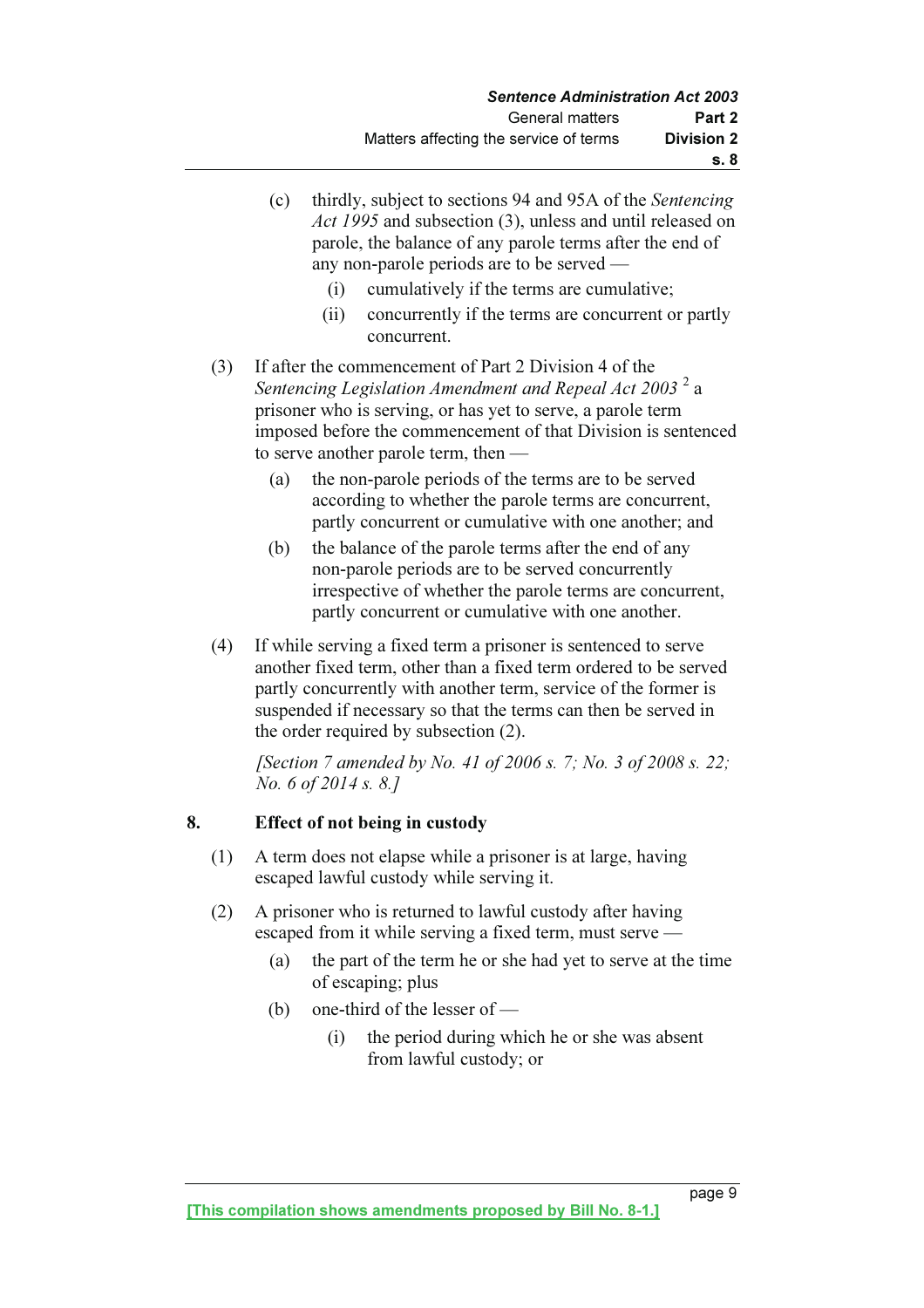(ii) the period beginning on the date of escape and ending on the date when, but for the escape, the fixed term would have ended,

in addition to any term imposed for escaping lawful custody.

 (3) A term does not elapse while a prisoner is not in lawful custody unless this Act or another written law provides otherwise.

## 9. Effect of time before an appeal

- (1) Any period that a prisoner spends on bail while he or she is appealing against a conviction or a sentence does not count as time served in respect of any term that the prisoner is liable to serve.
- (2) Any period that a prisoner spends in custody while he or she is appealing against a conviction or a sentence counts as time served in respect of any term that he or she is then serving, but not in respect of any other term that he or she is liable to serve.

## 10. No release if prisoner in custody for another matter

 Despite this Act and the Sentencing Act 1995, a prisoner must not be released (whether under an early release order or otherwise) in respect of a term if at the time the release could be ordered he or she is by law required to be kept in custody in respect of another matter.

## Division 3 — Reports about prisoners

[Heading amended by No. 41 of 2006 s. 8.]

## 11. Report to Minister about the place of custody for a person in custody during Governor's pleasure

- (1) At any time the Minister, in writing, may request the CEO to provide a report of the kind mentioned in subsection (2).
- (2) Whenever the CEO gets a written request to do so from the Minister, or whenever the CEO thinks there are special circumstances which justify doing so, the CEO must give the Minister a written report on the place or places where a Governor's pleasure detainee is or should be detained in safe custody.
- $(3)$  deleted]

 [Section 11 amended by No. 41 of 2006 s. 9; No. 29 of 2008 s. 39(3) and (4); No. 45 of 2016 s. 5.]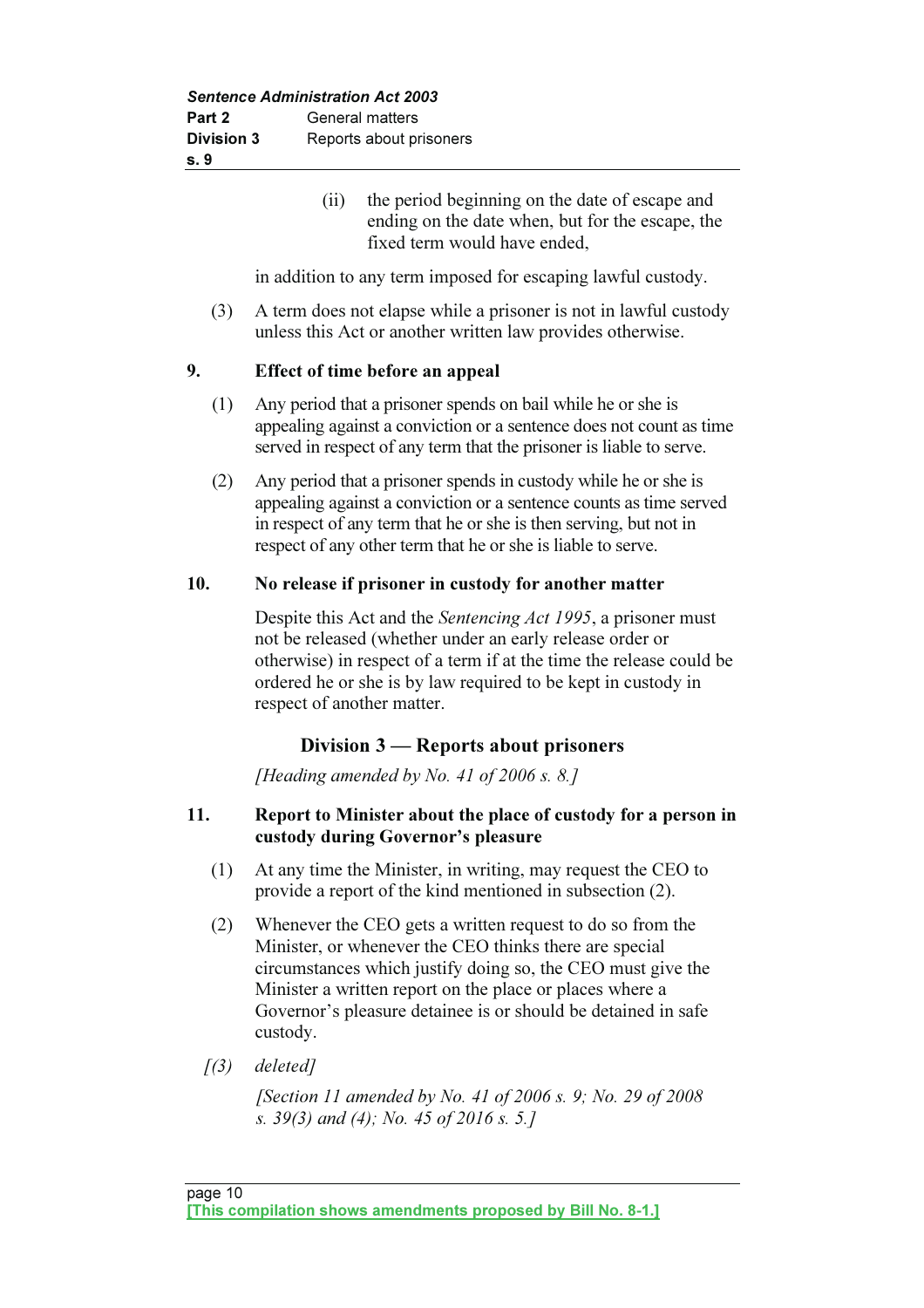## 11A. Reports by CEO to Board about certain prisoners

(1) In this section —

prisoner does not include a prisoner sentenced to a fixed term of less than the length prescribed for the purposes of this section.

- (2) At any time the Board may request the CEO to give the Board a written report about a prisoner (a *prisoner management report*).
- $(3)$  A request
	- (a) must be in writing; and
	- (b) must specify the prisoner concerned; and
	- (c) must specify the matters to be dealt with in a prisoner management report; and
	- (d) may request the CEO to give a prisoner management report on more than one occasion, as specified in the request; and
	- (e) may request the CEO to give a prisoner management report —
		- (i) at a time specified or referred to in the request; or
		- (ii) at more than one time specified or referred to in the request.
- (4) Without limiting subsection  $(3)(e)$ , the time at which a prisoner management report is to be given may be fixed by reference to a time when the Board will review the prisoner's circumstances.
- (5) The Board may give the CEO written directions in general terms about giving the Board prisoner management reports.
- (6) Matters about which the Board can give the CEO directions include —
	- (a) which prisoners the CEO is to give prisoner management reports about; and
	- (b) what prisoner management reports are to deal with; and
	- (c) when prisoner management reports are to be given.
- (7) The Board may at any time give the CEO a written notice amending or cancelling a request or direction given under this section.
- (8) On receiving a request or direction given under this section the CEO must comply with it so far as is reasonably practicable.

[Section 11A inserted by No. 41 of 2006 s. 10.]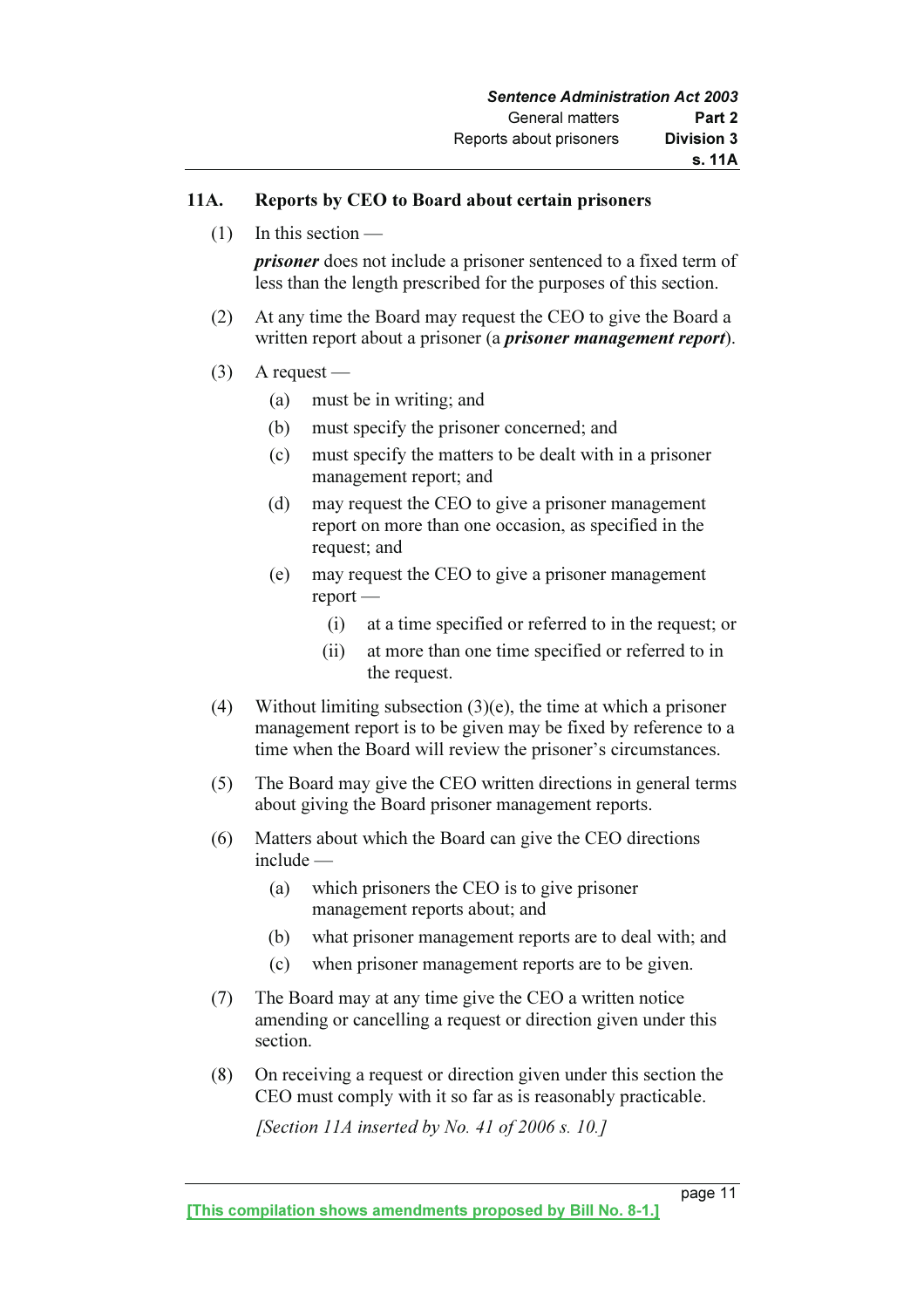| <b>Sentence Administration Act 2003</b> |                         |  |
|-----------------------------------------|-------------------------|--|
| Part 2                                  | General matters         |  |
| <b>Division 3</b>                       | Reports about prisoners |  |
| s. 12                                   |                         |  |

## 12. Reports by Board to Minister about prisoners generally

- (1) At any time the Minister, in writing, may request the Board to report about a prisoner.
- (2) The Board must give the Minister a written report about a prisoner —
	- (a) whenever it gets a written request to do so from the Minister; and
	- (b) whenever it considers it necessary to do so.
	- $[(c)$  deleted]
- (3) A report given under subsection (2) must deal with the release considerations relating to the prisoner.
- (4) Subject to section  $66B(1)$ , a report —A report-
	- (a) must, if given under subsection  $(2)(a)$ ; and
	- (b) may, if given under subsection (2)(b),

 recommend whether or not the Governor should be advised to exercise any power vested in the Governor to release the prisoner and, if release is recommended, the requirements or conditions (if any) that should apply to the prisoner's release.

- (5) If a report given under subsection (2) about a prisoner recommends that the prisoner be released, the report must, in addition to addressing the matters required by subsections (3) and  $(4)$ , report —
	- (a) on the nature and circumstances of the offence, or offences, that gave rise to the prisoner being in custody; and
	- (b) if parole is recommended
		- (i) on the period for which the prisoner should be on parole; and
		- (ii) on the additional requirements (if any) to which the prisoner should be subject while on parole,

and may address any other matters the Board thinks fit.

 $(6)$  deleted]

[Section 12 inserted by No. 41 of 2006 s. 11; amended by No. 29 of 2008 s. 39(5); No. 45 of 2016 s. 6; Sentence Administration Amendment Bill 2017 cl. 4.]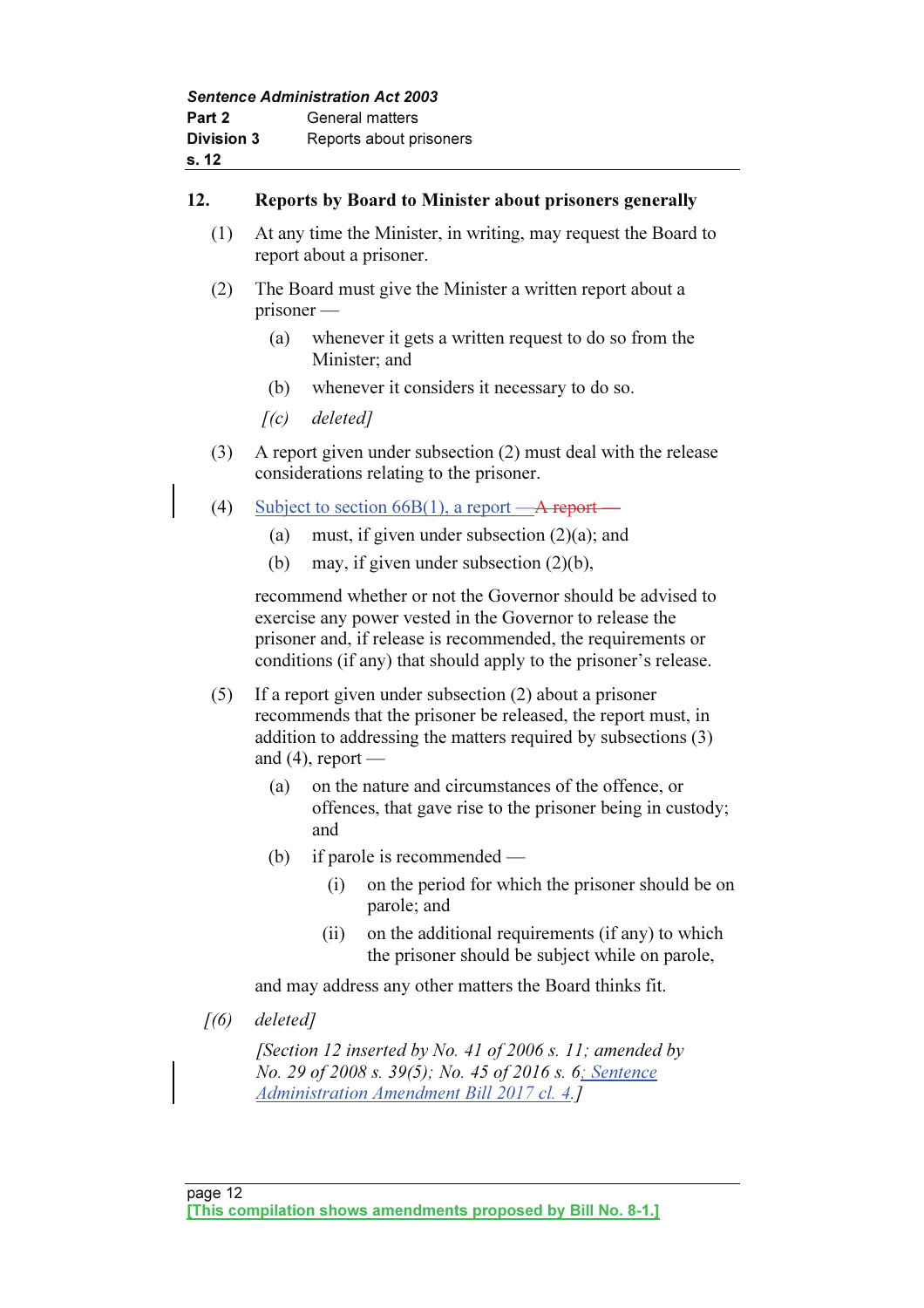## 12A. Reports by Board to Minister about Schedule 3 prisoners

- (1) A report must be given under this section about a Schedule 3 prisoner regardless of whether or not a report has been given about the prisoner under section 12 (although reports may be combined under section 12B).
- (2) The Board must give the Minister a written report about a Schedule 3 prisoner —
	- (a) described in Division 1 column 2 of that Schedule at the times provided in columns 3 and 4 of that Division for a prisoner of that description; and
	- (b) described in Division 2 column 2 of that Schedule at the times provided in column 4 of that Division for a prisoner of that description.
- (3) A report given under subsection (2) must deal with the release considerations relating to the prisoner.
- (4) If a report given under subsection (2) recommends that the prisoner be released, the report must, in addition to any other matters the Board thinks fit, report on —
	- (a) whether the prisoner should be released on parole; and
	- (b) if release on parole is recommended
		- (i) the period for which the prisoner should be on parole; and
		- (ii) the additional requirements (if any) to which the prisoner should be subject while on parole.
- (5) Subject to section  $66B(1)$ , a report A report given under subsection (2) may recommend whether or not the Governor should be advised to exercise any power vested in the Governor to release the prisoner, and, if release is recommended, the requirements or conditions (if any) that should apply to the prisoner's release.
- (6) For the purposes of determining under subsection  $(2)(b)$  when a subsequent report is due for a prisoner described in Schedule 3 Division 2 column 2 —
	- (a) it is immaterial whether the first report was given under a provision of this Act, the Sentence Administration Act 1995 or the Offenders Community Corrections Act 1963 that applied (or was taken to have applied) to or in respect of the prisoner, as long as the report dealt with release considerations (however described) relating to the prisoner; and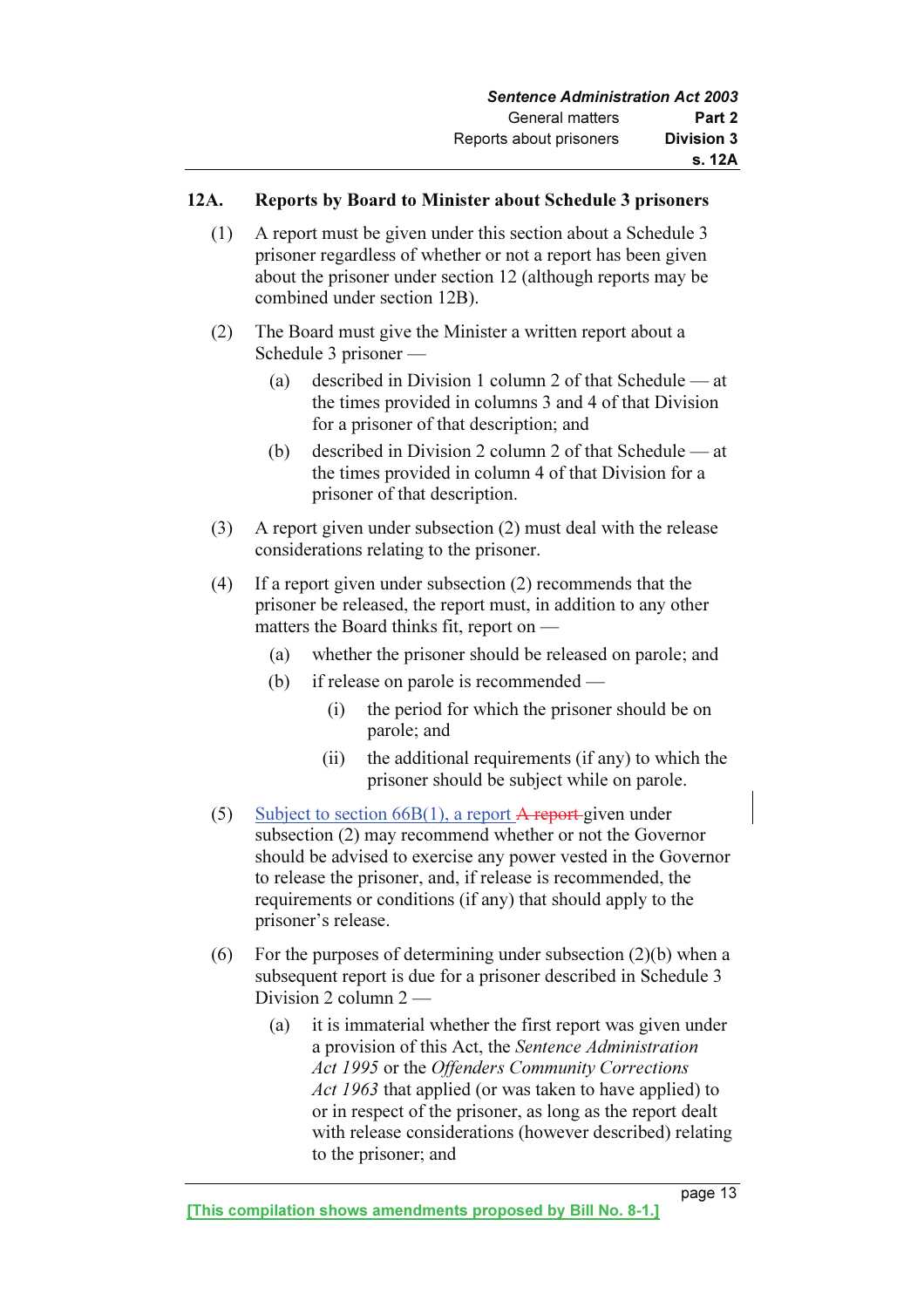Sentence Administration Act 2003

| Part 2            | General matters         |
|-------------------|-------------------------|
| <b>Division 3</b> | Reports about prisoners |
| s. 12B            |                         |

 (b) if a first report was not given, or was not given when it was due, then the first report is to be taken to have been given at the time provided in column 3 of that Division for a prisoner of that description.

[Section 12A inserted by No. 41 of 2006 s. 11; amended by No. 29 of 2008 s. 39(6); No. 45 of 2016 s. 7; Sentence Administration Amendment Bill 2017 cl. 5.]

## 12B. Combined reports may be given under sections 12 and 12A

- (1) The Board may combine the following reports to form one report (a *combined report*) –
	- (a) a report that is to be given about a prisoner under section 12 (the *first report*) and a report that is due to be given about the same prisoner under section 12A within 3 months of the first report; or
	- (b) a report that is due to be given about a prisoner under section 12A at a time provided in one item of Schedule 3 (the first report) and another report, or reports, due to be given about the same prisoner under section 12A at a time, or times, provided in another item, or items, of Schedule 3 that is, or are, within 3 years of the first report.
- (2) A combined report given in the circumstances described in
	- (a) subsection  $(1)(a)$  is to be taken to have been given under section 12 and under section 12A;
	- (b) subsection  $(1)(b)$ , and that specifies each item of Schedule 3 in respect of which a report about the prisoner is being combined, is to be taken to satisfy the requirements of section 12A for a report about that prisoner at the time provided under each of those items.
- (3) A report under section 12A referred to in subsection (1)(a) may be a combined report given in the circumstances described in subsection (1)(b).

[Section 12B inserted by No. 45 of 2016 s. 8.]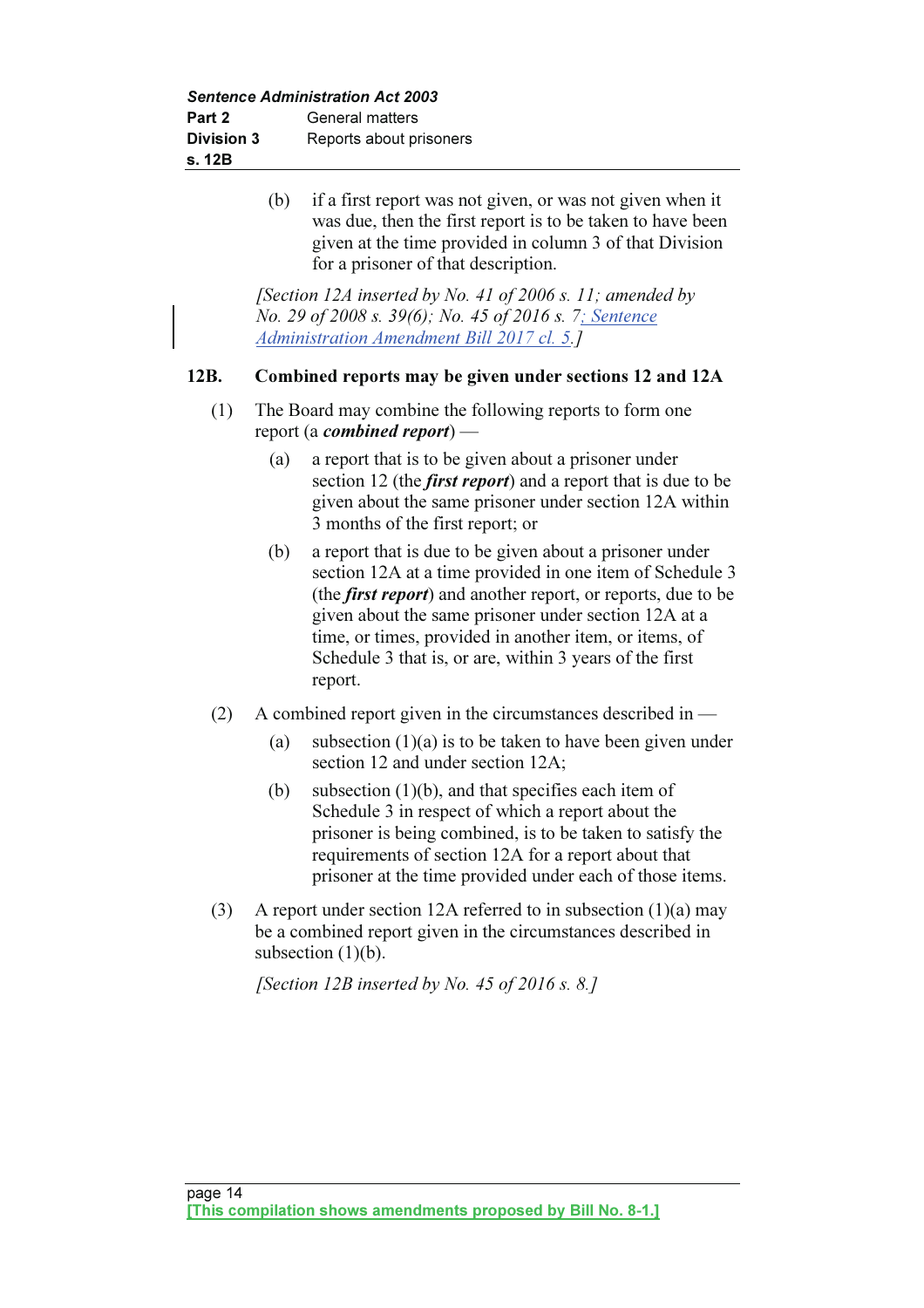## Division 4 — Programmes for certain prisoners

[Heading inserted by No. 41 of 2006 s. 12.]

## 13. Re-socialisation programmes for Schedule 3 prisoners

 $(1)$  In this section —

prisoner means a Schedule 3 prisoner.

- (2) At a prescribed time in the sentence of a prisoner the CEO must assess —
	- (a) the suitability of the prisoner for inclusion in a re-socialisation programme; and
	- (b) whether the prisoner's participation in a re-socialisation programme can be facilitated by the CEO.
- (3) The CEO is to give the Board a written report on the outcome of an assessment made under subsection (2).
- $(4)$  If the Board
	- (a) has received a report under subsection (3) advising that the CEO can facilitate the prisoner's participation in a re-socialisation programme; and
	- (b) considers that the prisoner may be suitable for inclusion in a re-socialisation programme,

 the Board may request the CEO to give it a detailed description of a re-socialisation programme in which the prisoner should participate before being released, and the CEO must comply with that request.

- $(5)$  If after
	- (a) receiving a re-socialisation programme from the CEO under subsection (4); and
	- (b) considering the release considerations relating to the prisoner,

 the Board endorses the programme, with or without variations, the Board may, in a report given under section 12A(2) or at any other time, recommend to the Minister that the Governor should be advised to approve of the programme as so endorsed and of the prisoner's participation in it.

 (6) If the Governor approves of the re-socialisation programme and of the prisoner's participation in it, the Board is to provide it to the CEO as so approved.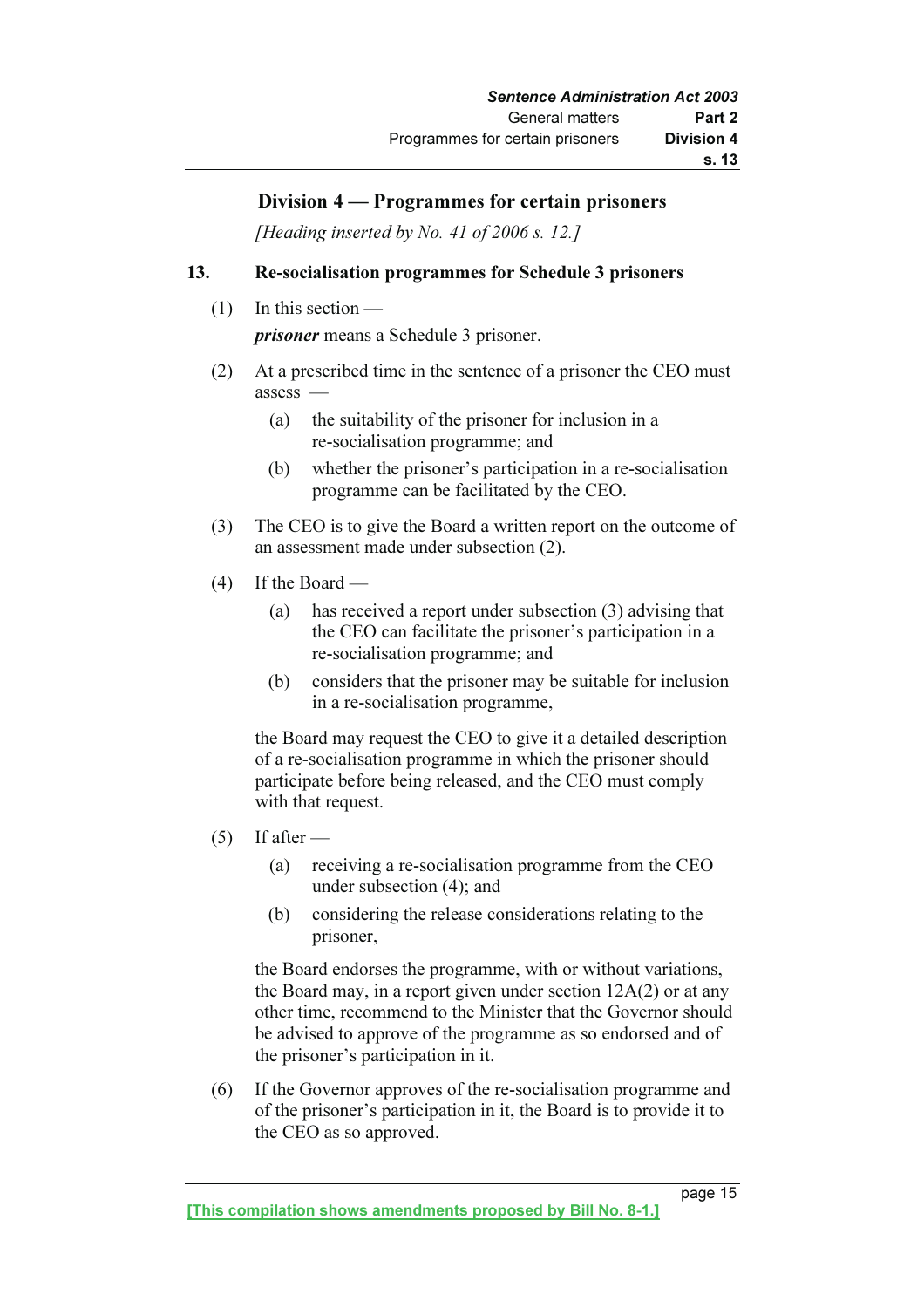Sentence Administration Act 2003

| Part 2            |     | Sentence Administration Act 2003<br>General matters                                                                                                                                                                       |
|-------------------|-----|---------------------------------------------------------------------------------------------------------------------------------------------------------------------------------------------------------------------------|
| <b>Division 4</b> |     | Programmes for certain prisoners                                                                                                                                                                                          |
| s. 14             |     |                                                                                                                                                                                                                           |
| (7)               |     | The CEO must give a copy of the approved re-socialisation<br>programme to the prisoner and implement it as far as is<br>reasonably practicable unless it is suspended or cancelled in<br>accordance with the regulations. |
| (8)               |     | A prisoner is not to participate in a re-socialisation programme<br>other than one approved by the Governor and provided to the<br>CEO under subsection (6).                                                              |
| (9)               |     | Nothing in this section limits the power of $-$                                                                                                                                                                           |
|                   | (a) | the Board to recommend to the CEO any other<br>programme in which the prisoner should participate<br>before being released; or                                                                                            |
|                   | (b) | the CEO to implement any other programme before the<br>prisoner is released.                                                                                                                                              |
|                   |     | [Section 13 inserted by No. 41 of 2006 s. 12; amended by<br><i>No.</i> 45 of 2016 s. 9.]                                                                                                                                  |
| 14.               |     | Re-socialisation programmes for certain other prisoners                                                                                                                                                                   |
| (1)               |     | In this section $-$                                                                                                                                                                                                       |
|                   |     | <i>prisoner</i> does not include —                                                                                                                                                                                        |
|                   | (a) | a prisoner sentenced to a fixed term of less than the<br>length prescribed for the purposes of section 11A; or                                                                                                            |
|                   | (b) | a Schedule 3 prisoner.                                                                                                                                                                                                    |
| (2)               |     | Without limiting section 11A, the Board may at any time<br>request the CEO to assess, at a prescribed time in the sentence<br>of a prisoner $-$                                                                           |
|                   | (a) | the suitability of the prisoner for inclusion in a<br>re-socialisation programme; and                                                                                                                                     |
|                   | (b) | whether the prisoner's participation in a re-socialisation<br>programme can be facilitated by the CEO.                                                                                                                    |
| (3)               |     | The CEO is to give the Board a written report on the outcome of<br>an assessment made under subsection (2).                                                                                                               |
| (4)               |     | If the Board —                                                                                                                                                                                                            |
|                   | (a) | has received a report under subsection (3) advising that<br>the CEO can facilitate the prisoner's participation in a<br>re-socialisation programme; and                                                                   |

 (b) considers that the prisoner may be suitable for inclusion in a re-socialisation programme,

 the Board may request the CEO to give it a detailed description of a re-socialisation programme in which the prisoner should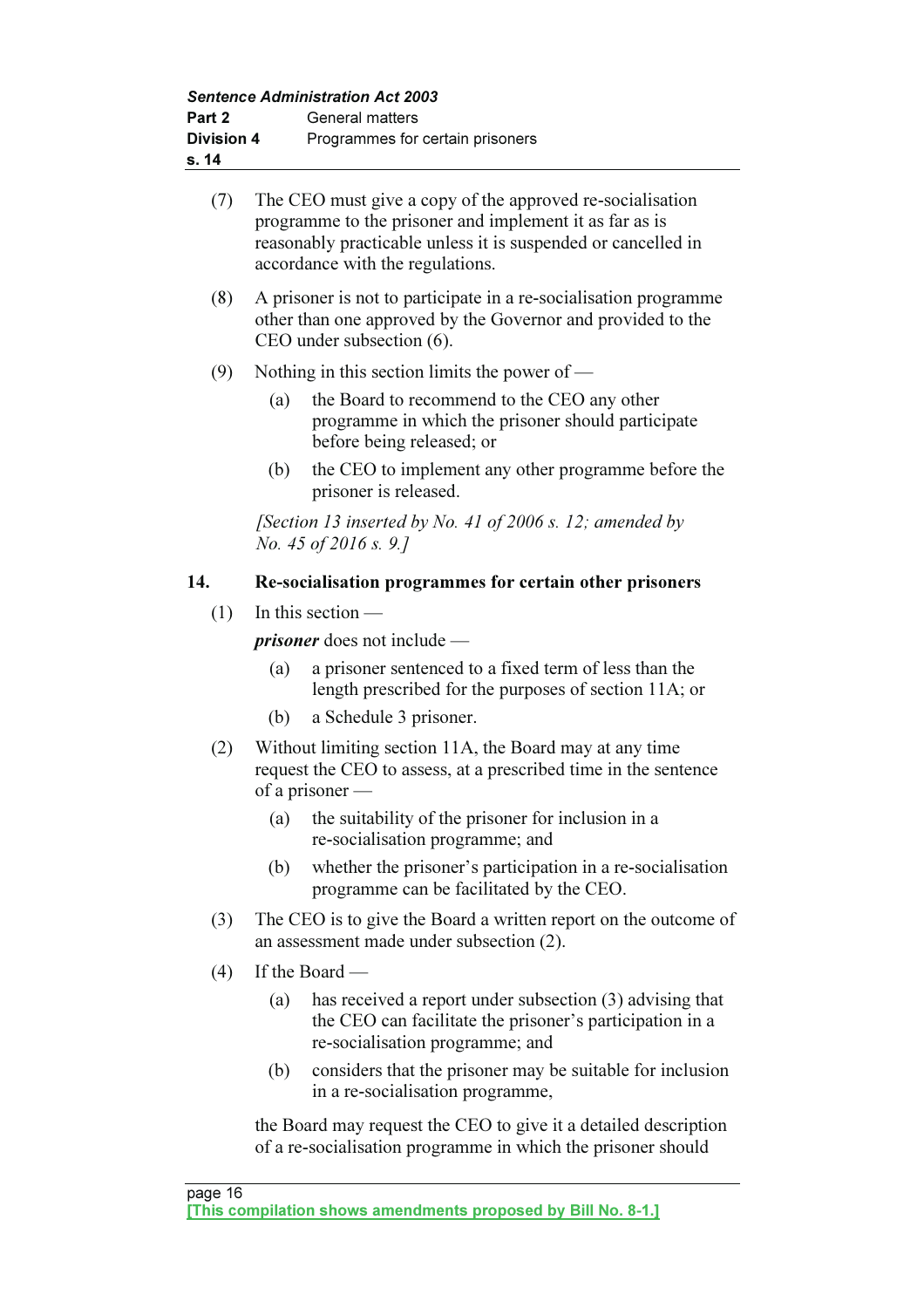participate before being released, and the CEO must comply with that request.

- $(5)$  If after
	- (a) receiving a re-socialisation programme from the CEO under subsection (4); and
	- (b) considering the release considerations relating to the prisoner,

 the Board approves of the programme, with or without variations, and of the prisoner's participation in it, the Board is to provide it to the CEO as so approved.

- (6) The CEO must give a copy of the approved re-socialisation programme to the prisoner and implement it as far as is reasonably practicable unless it is suspended or cancelled in accordance with the regulations.
- (7) Nothing in this section limits the power of
	- (a) the Board to recommend to the CEO any other programme in which the prisoner should participate before being released; or
	- (b) the CEO to implement any other programme before the prisoner is released.

[Section 14 inserted by No. 41 of 2006 s. 12; amended by No. 45 of 2016 s. 10.]

## 14A. Regulations as to re-socialisation programmes

Regulations may deal with —

- (a) the procedures set out in sections 13 and 14; and
- (b) the nature and content of re-socialisation programmes and their implementation, suspension, cancellation and reinstatement.

[Section 14A inserted by No. 41 of 2006 s. 12.]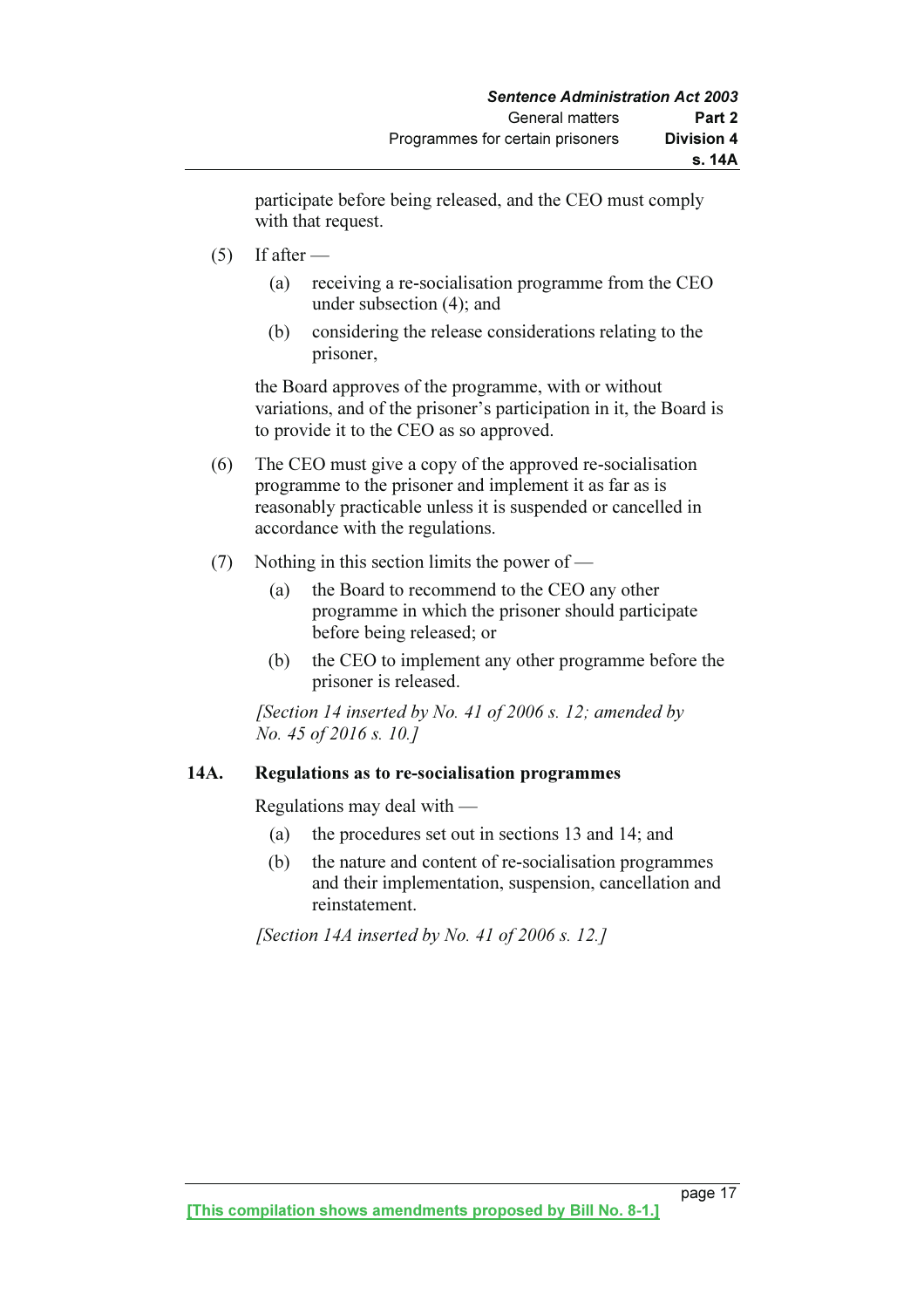## Part 3 — Parole

## Division 1 — Preliminary

## 15. Terms used and calculations

 In this Part, unless the contrary intention appears, words and expressions have the same definitions, and calculations are to be made in the same way, as in Part 13 of the Sentencing Act 1995.

[Section 15 inserted by No. 41 of 2006 s. 13.]

## Division 2 — Reports about certain people eligible for parole

## 17. Parole term, CEO to give Board report about prisoner on

- (1) In the case of a prisoner serving a parole term the CEO must give the Board a written report that deals with the release considerations relating to the prisoner.
- (2) The report must be given to the Board a reasonable period of time before the date when the prisoner concerned is eligible to be released on parole under section 93(1) of the Sentencing Act 1995.
- (3) The CEO's duty under this section in respect of a prisoner is in addition to any duty under section 11A in respect of the prisoner unless the Board, having received a prisoner management report under section 11A in respect of the prisoner, directs the CEO not to comply with this section.

[Section 17 amended by No. 41 of 2006 s. 15.]

[18. Deleted by No. 41 of 2006 s. 16.]

## Division 3 — Parole in case of parole term

## 19. Term used: prisoner

In this Division —

*prisoner* means a prisoner serving a parole term.

## 20. Board may parole prisoner

 (1) Before the day when, under section 93(1) of the Sentencing Act 1995, a prisoner is eligible to be released on parole, the Board must consider whether the prisoner should be released on parole.

<sup>[</sup>**16.** Deleted by No. 41 of 2006 s. 14.]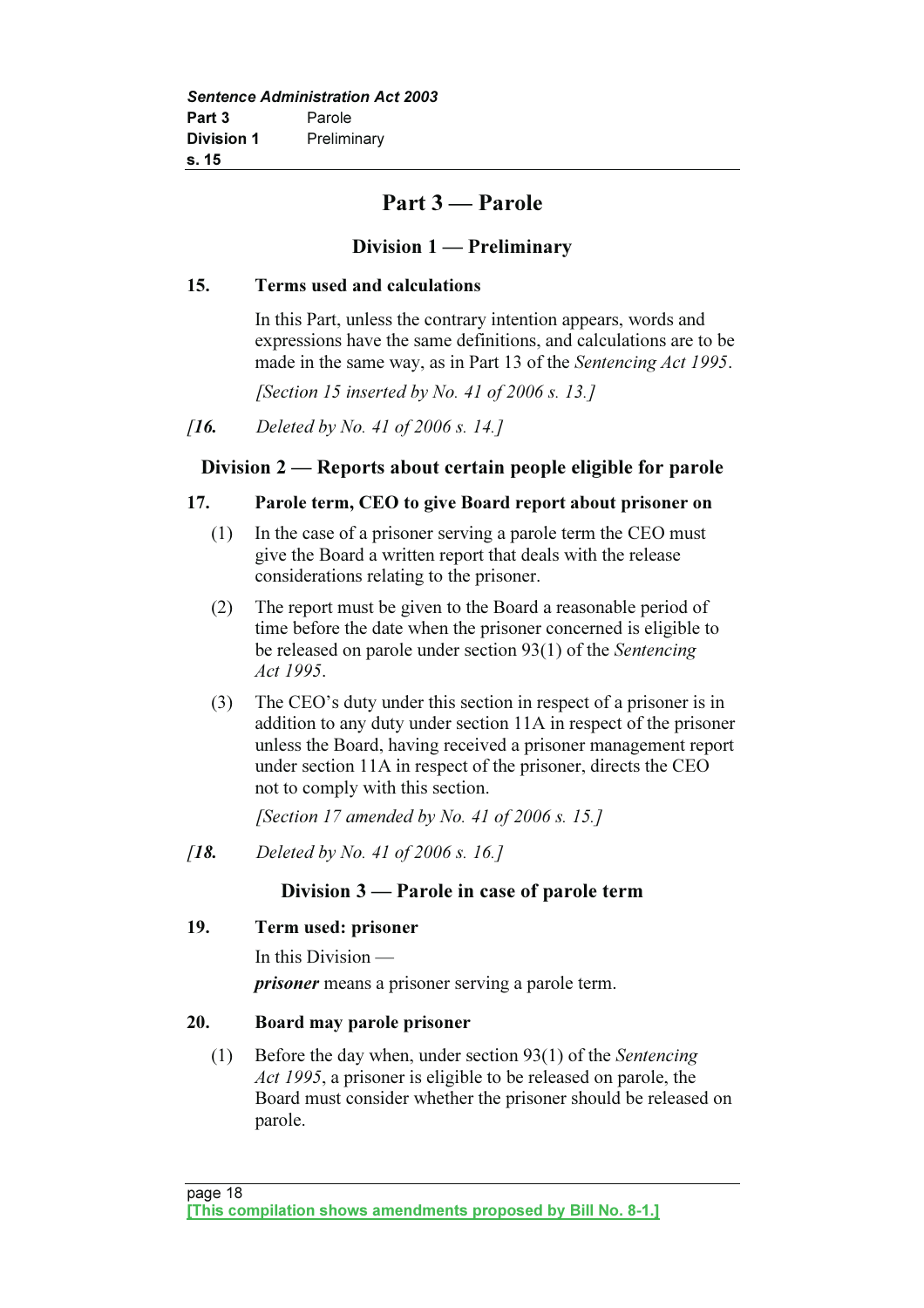(2) If the Board, having regard to —

(aa) the requirements of section 66B(1); and

- (a) the release considerations relating to a prisoner; and
- (b) any report made by the CEO under section 17; and
- (c) any other information about the prisoner brought to its attention,

 decides that it is appropriate to release the prisoner on parole, it must make a parole order in respect of the prisoner.

- (3) The release date in the order is that set by the Board, but it must not be earlier than the day when, under section 93(1) of the Sentencing Act 1995, the prisoner is eligible to be released on parole.
- (4) The parole period in the order is the period that begins on the day when the prisoner is released and ends when the parole term ends.
- (5) If the Board decides it is not appropriate to release a prisoner on parole, it is not precluded from subsequently reconsidering whether the prisoner should be released on parole.

[Section 20 amended by No. 41 of 2006 s. 17; Sentence Administration Amendment Bill 2017 cl. 6.]

[21. Deleted by No. 41 of 2006 s. 18.]

## Division 4 — Parole in case of short term

## 22. Application of Division

- (1) This Division applies to a prisoner if and only if
	- (a) the prisoner is serving one term and that term is less than 12 months and is not a prescribed term or a term in respect of which a parole eligibility order has been made; or
	- (b) the aggregate of terms the prisoner is serving or is yet to serve is less than 12 months and neither or none of them is a prescribed term or a term in respect of which a parole eligibility order has been made.
- (2) If subsection (1)(b) applies, a reference in this Part or Part 5, or in section 85 of the Sentencing Act 1995, to the term of the prisoner is taken as being a reference to the aggregate of terms.

[Section 22 amended by No. 41 of 2006 s. 19.]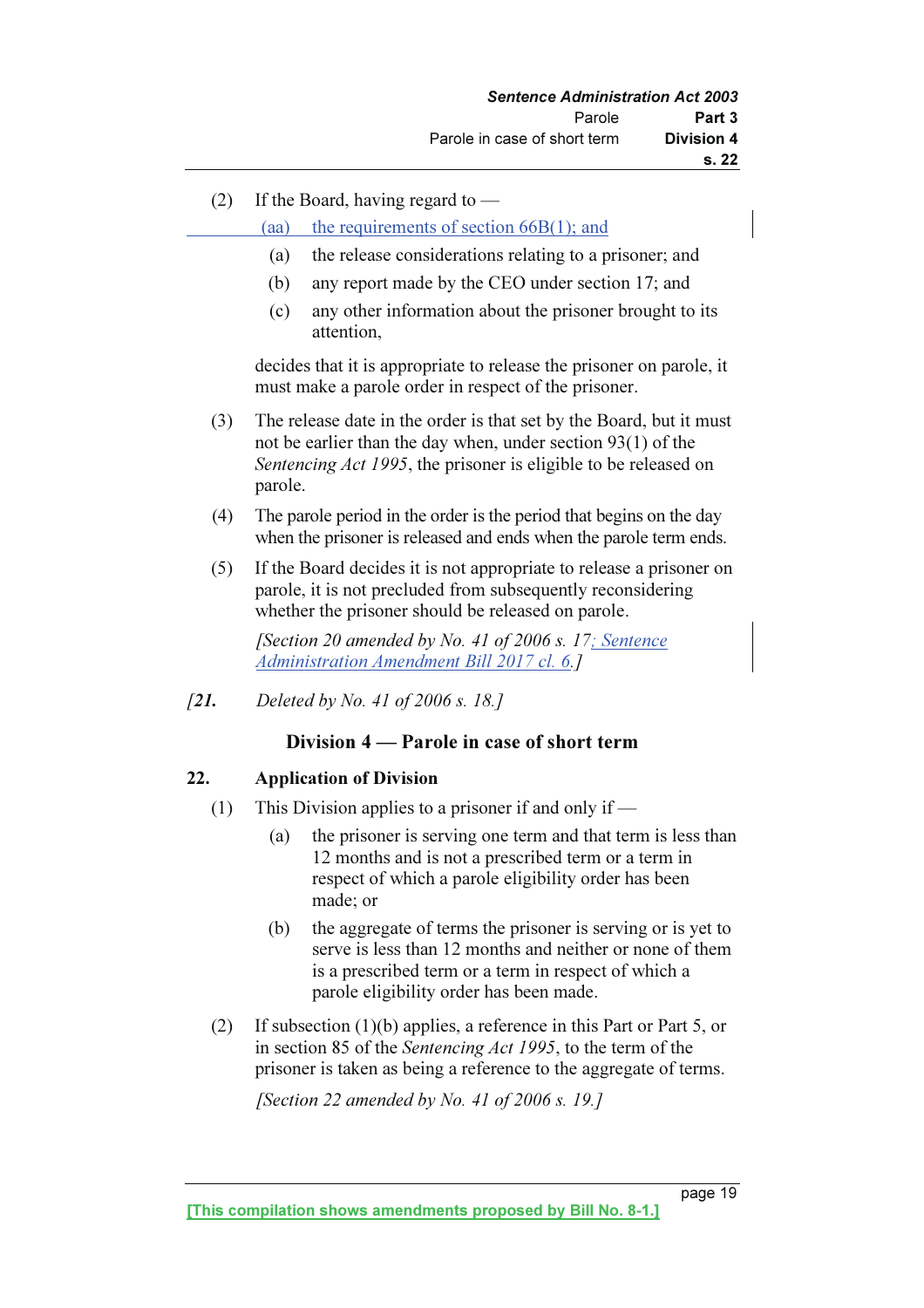Sentence Administration Act 2003 Part 3 Parole Division 4 Parole in case of short term s. 23

## 23. Board may parole prisoner

(1) In this section —

prescribed prisoner means a prisoner who —

- (a) is serving a term for a serious offence; or
- (b) was released, whether on parole or otherwise, from serving a term for a serious offence on a date in the 5 years preceding the commencement of the term that the prisoner is serving; or
- (c) was subject to an early release order that was made under this Act or the Sentence Administration Act  $1995^3$ and that was cancelled under this Act or that Act on a date in the 2 years preceding the commencement of the term that the prisoner is serving.
- (2) A prisoner is eligible to be released on parole
	- (a) if he or she is serving a term for a prescribed offence, when he or she has served the greater of —
		- (i) the mandatory minimum sentence applicable to the offence; or
		- (ii) one-half of his or her term;
- or
	- (b) if he or she is serving a term for 2 or more prescribed offences, when he or she has served the greater of —
		- (i) the aggregate of the mandatory minimum sentences applicable to each of those prescribed offences; or
		- (ii) one-half of his or her term;
		- or
	- (c) in any other case, when he or she has served one-half of his or her term.
	- (2a) In making a decision under this section in respect of a prisoner, the Board must have regard to —

(aa) the requirements of section 66B(1); and

- (a) the release considerations relating to the prisoner; and
- (b) any report made by the CEO under section 17; and
- (c) any other information about the prisoner brought to its attention.
- (3) Subject to sections 10 and 66B(1), section  $10$ , the Board
	- (a) may, in the case of a prescribed prisoner; and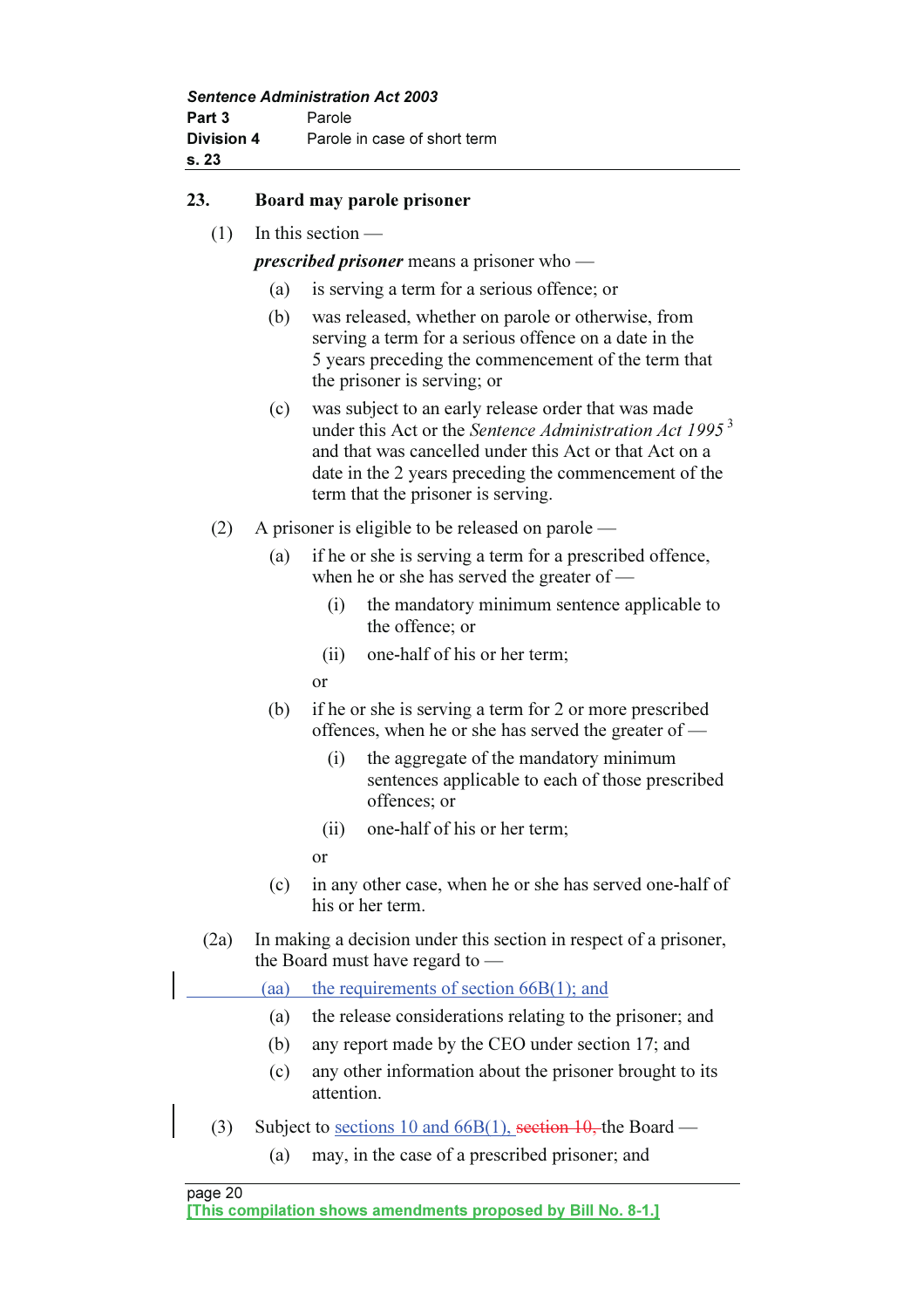(b) must, in any other case,

make a parole order in respect of the prisoner.

- (4) In the case of a parole order made under subsection (3)(a), the release date in the order is that set by the Board, but it must not be earlier than the day when, under subsection (2), the prisoner is eligible to be released on parole.
- (5) In the case of a parole order made under subsection (3)(b), the release date is to be the day when, under subsection (2), the prisoner is eligible to be released on parole.
- (5a) Despite subsection (5), the Board may defer the release date of a parole order by up to 7 days if transport arrangements cannot be made for the prisoner on the day when the prisoner is eligible for release.
- (5b) Despite subsection (5), the Board does not have to make a parole order under subsection (3)(b) while the prisoner is required to be kept in custody in respect of another matter.
- (6) The parole period in a parole order made under subsection (3) is the period that begins on the day when the prisoner is released and ends when the term ends.
- (7) A parole order made under subsection (3) must specify whether it is supervised or unsupervised.
- $(8)$  deleted]
- (9) The following provisions do not apply to a parole order (unsupervised) —
	- (a) section  $28(1)(b)$ ;
	- (b) section 29;
	- (c) section 30;
	- (d) section 31;
	- (e) section 37;
	- (f) Division 9.
- (10) If the Board decides it is not appropriate to release a prisoner under subsection (3)(a), the Board is not precluded from subsequently reconsidering whether the prisoner should be released on parole.

[Section 23 amended by No. 41 of 2006 s. 20; No. 6 of 2014] s. 9; Sentence Administration Amendment Bill 2017 cl. 7.]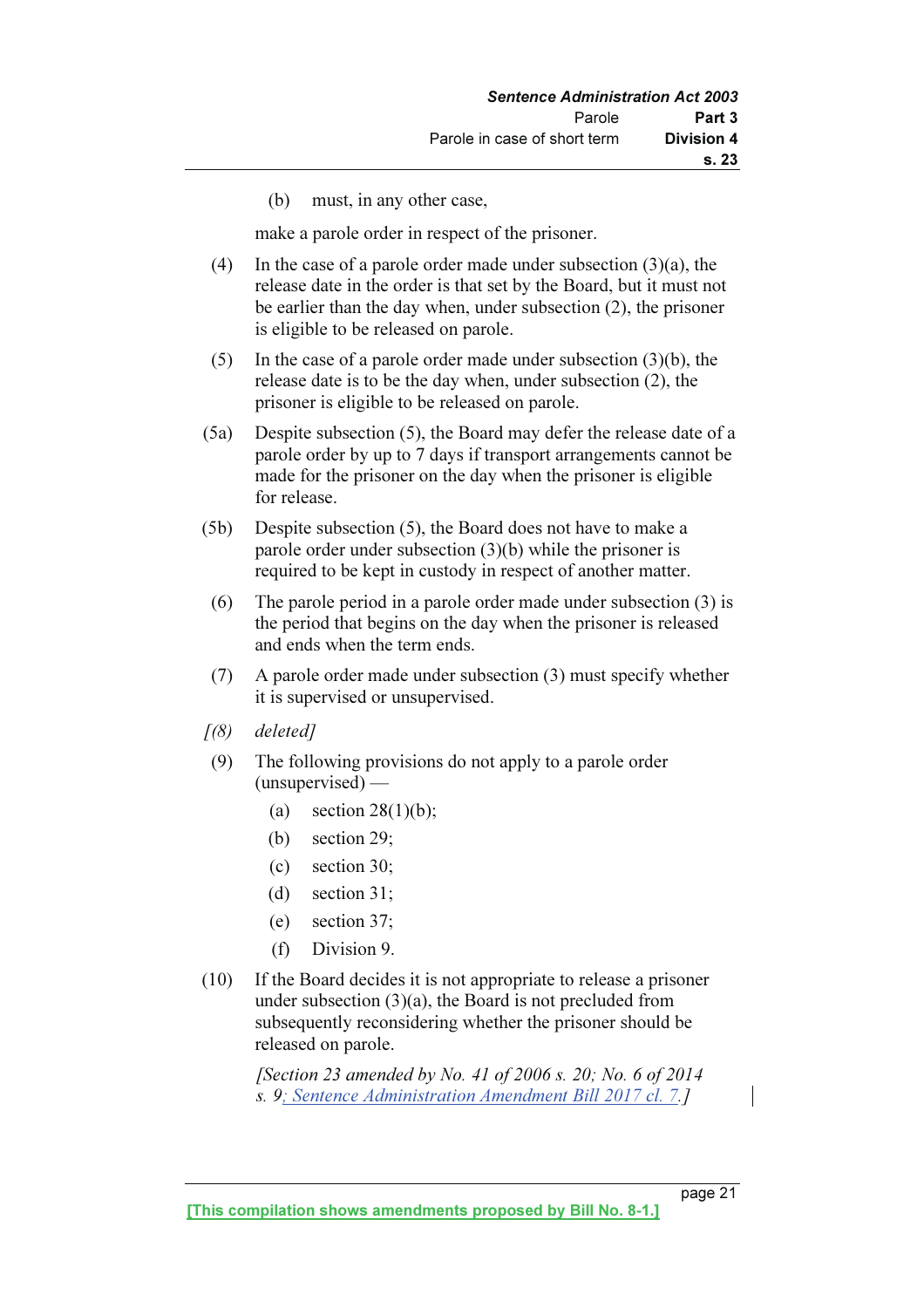## 24. Transitional provision for Sentencing Legislation Amendment Act 2014

 If a term was imposed before the Sentencing Legislation Amendment Act 2014 Part 3 comes into operation, this Division applies to and in relation to that term as if that Part had not been enacted.

[Section 24 inserted by No. 6 of 2014 s. 10.]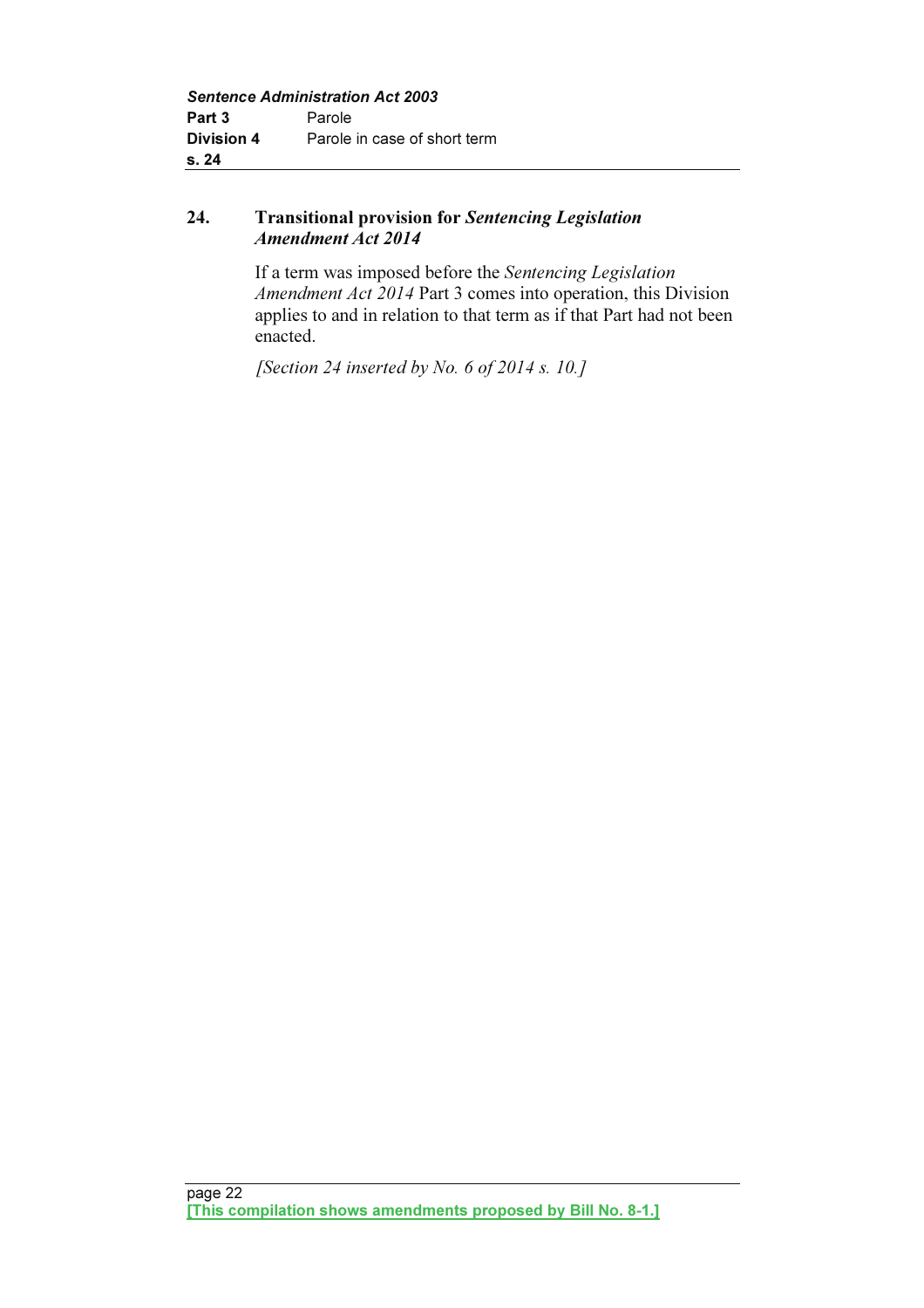## Part 4 — Re-entry release orders

## 50. Certain prisoners may apply to Board for RRO

 A prisoner may apply to the Board to be released under a re-entry release order if —

- (a) he or she is not serving a parole term; and
- (b) he or she is not serving life imprisonment or indefinite imprisonment; and
- (ca) he or she is not subject to an order made under the Dangerous Sexual Offenders Act 2006 section 17(1)(a); and
- (c) he or she is not a person referred to in section  $27B(1)$ ; and
- (d) at the release date that would be specified in the RRO if it were made, he or she will have been in custody under sentence for a continuous period of at least 12 months; and
- (e) within 6 months after the release date that would be specified in the RRO if it were made, he or she would in any event be eligible for release.

[Section 50 amended by No. 41 of 2006 s. 41; No. 29 of 2008] s. 39(11); No. 17 of 2016 s. 52.]

## 51. CEO to report to Board about RRO applicants

- (1) The CEO must report to the Board about every prisoner who applies to be released under an RRO.
- (2) A report by the CEO under subsection (1) must be given to the Board as soon as practicable after a prisoner applies to be released under an RRO.
- (3) A report by the CEO under subsection (1) must address the release considerations relating to the prisoner.

[Section 51 amended by No. 41 of 2006 s. 42.]

## 52. Board may make RRO

- (1) The Board must consider the case of every prisoner who applies to be released under an RRO and may, in respect of such a prisoner —
	- (a) make an RRO to come into effect on a date specified by the Board; or
	- (b) defer the making of an RRO; or
	- (c) refuse to make an RRO.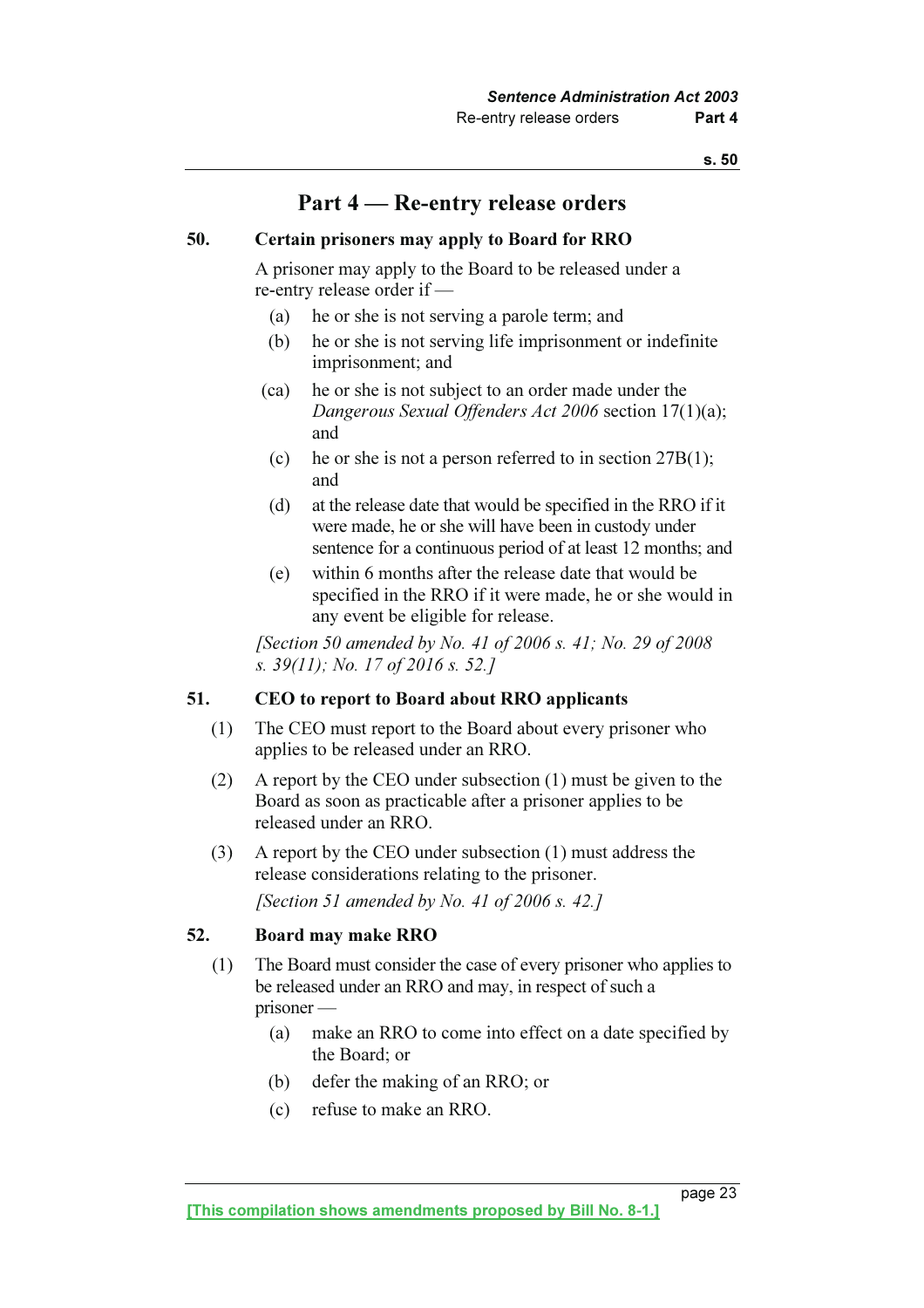- (2) When deciding whether or not to make an RRO in respect of the prisoner the Board is to have regard to the requirements of section  $66B(1)$  and the release considerations relating to a prisoner.
- (3) In particular the Board must have regard to whether the personal safety of people in the community or of any individual in the community would be better assured if the prisoner were released under an RRO instead of at the time when he or she would otherwise have to be released.
- $(4)$  deleted]
- (5) An RRO may relate to more than one term.

[Section 52 amended by No. 41 of 2006 s. 43; Sentence Administration Amendment Bill 2017 cl. 8.]

[53. Deleted by No. 41 of 2006 s. 44.]

## 54. RRO, nature of

- (1) An RRO is an order that on a release date specified in the order a prisoner is to be released if he or she —
	- (a) acknowledges in writing that he or she understands the general effect of Part 5 Divisions 2 and 3 should the order be cancelled;
	- (b) gives a written undertaking that while the RRO is in force he or she will comply with —
		- (i) the standard obligations in section 55; and
		- (ii) such of the primary requirements in section 56 as the RRO contains; and
		- (iii) any additional requirements imposed by the Board under section 57.
- (2) An RRO ceases to be in force when the period of the RRO ends, or when it is cancelled, whichever happens first.
- (3) The period of an RRO is the period
	- (a) beginning on the day when the prisoner is released under the RRO; and
	- (b) ending on the date when under section 95 of the Sentencing Act 1995, the prisoner must be released.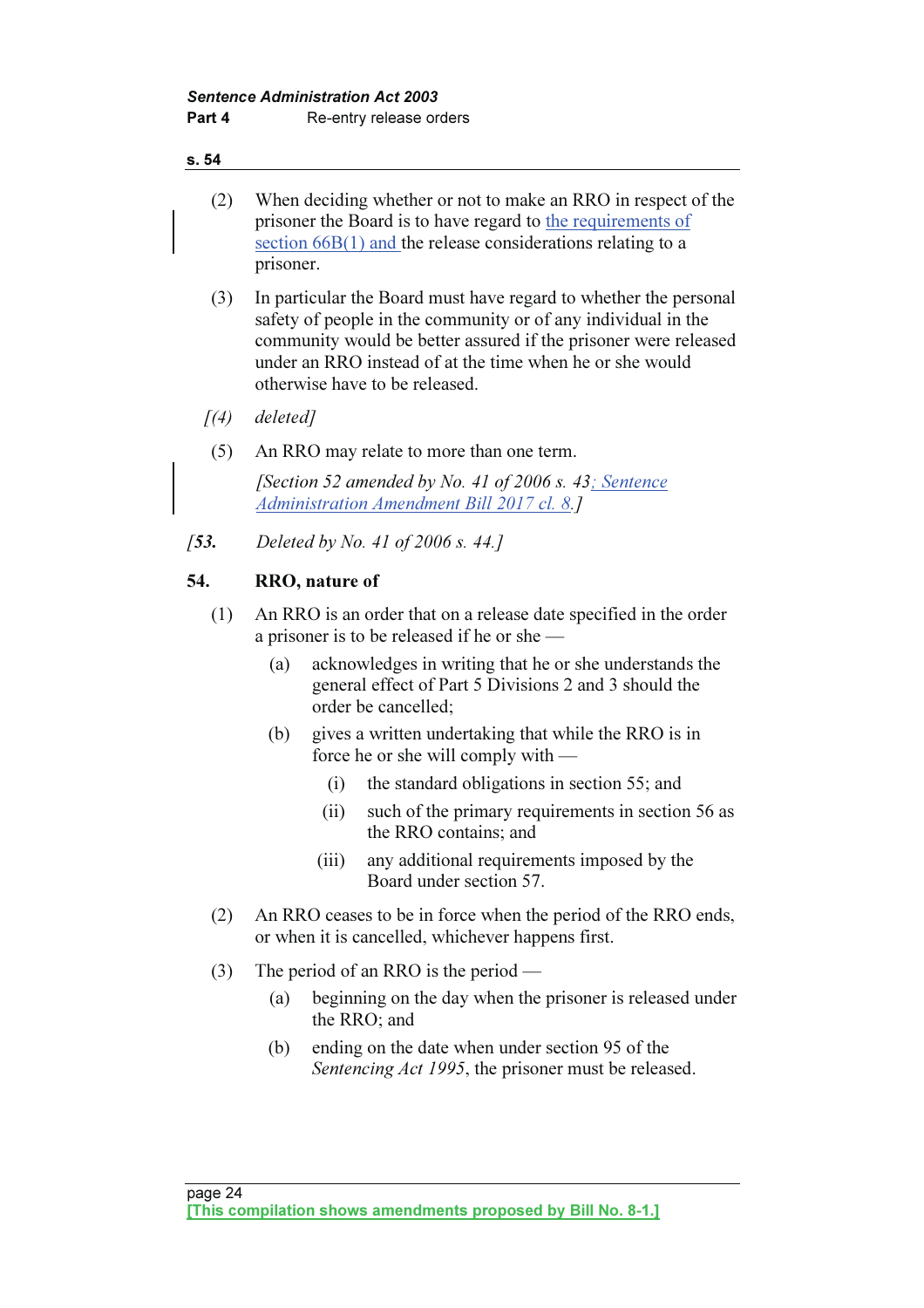(4) A prisoner who is released under an RRO is nevertheless still subject to the sentence or sentences of imprisonment to which the RRO relates.

[Section 54 amended by No. 41 of 2006 s. 45.]

### 55. RRO, standard obligations

The standard obligations of an RRO are that the prisoner —

- (a) must report to a community corrections centre within 72 hours after being released, or as otherwise directed by a CCO; and
- (b) must, in each period of 7 days, do the prescribed number of hours of community corrections activities; and
- (c) must not leave the State; and
- (d) must not change address or place of employment without the prior permission of a CCO; and
- (e) must comply with section 76.

 [Section 55. Modifications to be applied in order to give effect to Cross-border Justice Act 2008: section altered 1 Nov 2009. See endnote 1M.]

### 56. RRO, primary requirements

- (1) Every RRO must contain at least one of these primary requirements —
	- (a) a requirement that the prisoner must
		- (i) seek or engage in gainful employment or in vocational training; or
		- (ii) engage in gratuitous work for an organisation approved by the CEO;
	- (b) a requirement that the prisoner must engage in activities, as ordered by a CCO, that will facilitate the prisoner's re-entry into the community after being released from custody.
- (2) If a requirement under subsection (1)(b) is included in an RRO, a CCO may give the prisoner any reasonable order that the CCO considers will facilitate the prisoner's re-entry into the community, including but not limited to the following —
	- (a) an order to attend educational, vocational, or personal development programmes or courses;
	- (b) an order to undergo counselling in relation to behavioural matters.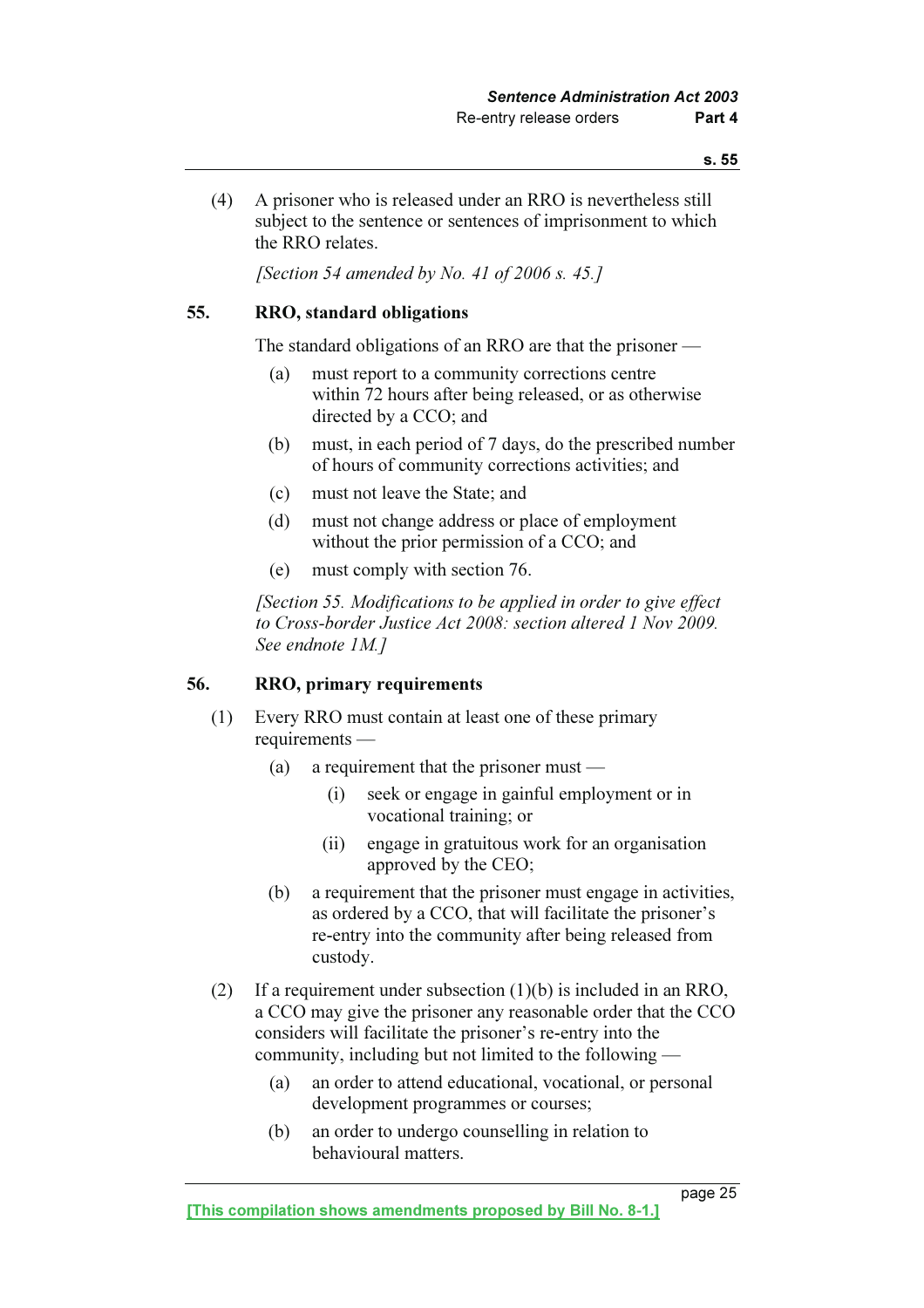## 57. RRO, additional requirements

- (1) The Board may impose such additional requirements as it thinks fit in an RRO.
- (2) Without limiting the generality of subsection (1), additional requirements may include —
	- (a) requiring the prisoner to wear any device for monitoring purposes;
	- (b) requiring the prisoner to permit the installation of any device or equipment at the place where the prisoner resides for monitoring purposes.

## 58. Prisoner's undertaking

- (1) A prisoner must give the written acknowledgment and undertaking required by section 54 on or before the release date specified in the RRO and if he or she does not, the RRO is to be taken as having been cancelled.
- (2) If an RRO is cancelled by the operation of subsection (1) and the prisoner subsequently gives the Board written notice that he or she is prepared to give the required written acknowledgment and undertaking, the Board, if it thinks fit, may then make an RRO.

## 59. CEO to ensure prisoner is supervised during RRO

- (1) The CEO must ensure that during the period of an RRO a CCO is assigned to supervise the prisoner.
- (2) However, if at any time the CEO is satisfied that
	- (a) the prisoner is complying with his or her undertaking in a satisfactory manner; and
	- (b) the risk of the prisoner re-offending if not subject to supervision by a CCO is minimal.

 the CEO may recommend to the Board that the prisoner no longer be supervised by a CCO.

- (3) If the CEO makes a recommendation under subsection (2), the Board may direct the CEO that the prisoner need no longer be supervised during the period of the RRO and the CEO may cease the supervision of the prisoner.
- (4) If the CEO ceases the supervision of a prisoner the CEO is to inform the prisoner.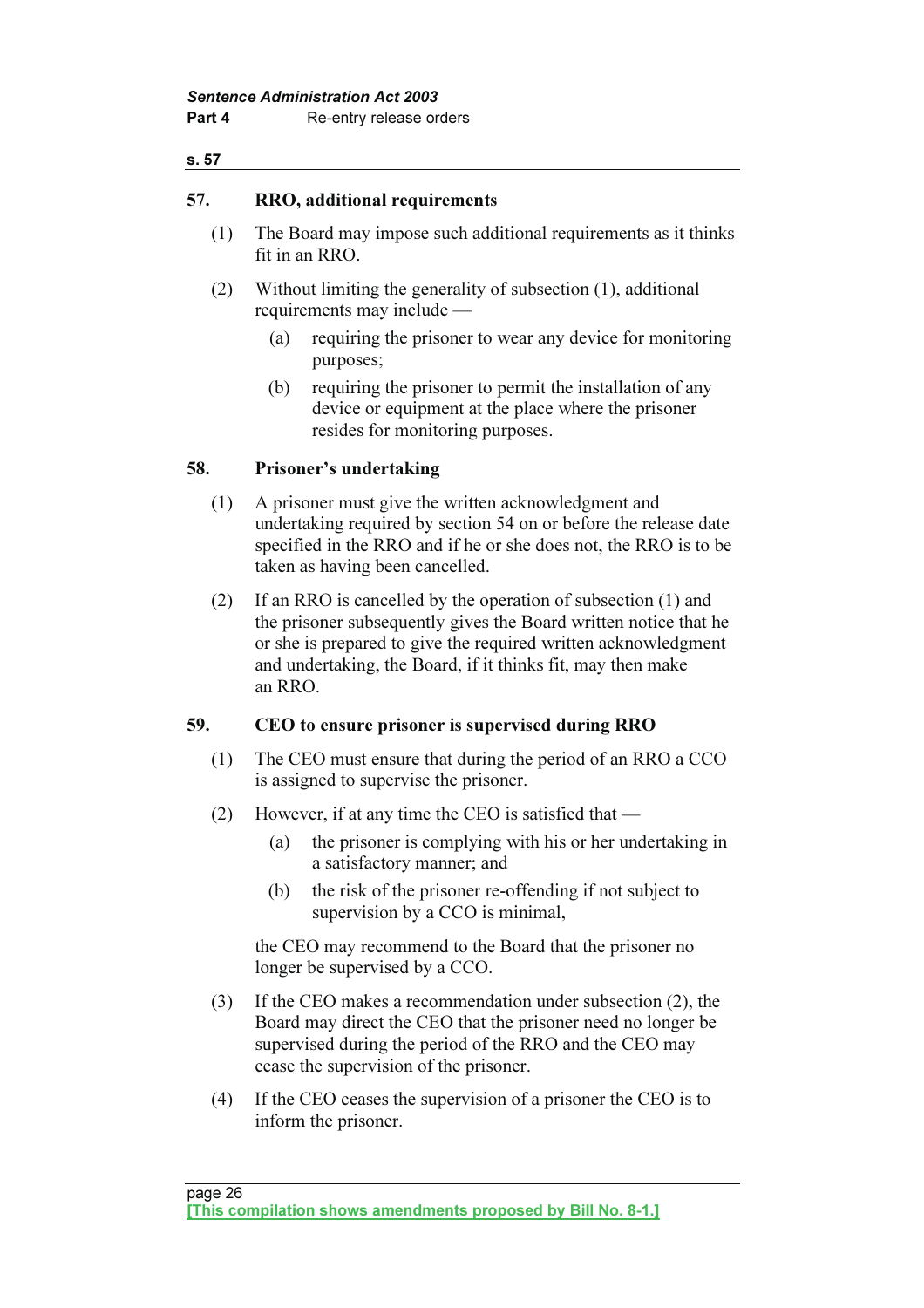- (5) The fact that a prisoner ceases to be under supervision does not affect the prisoner's duty to obey the requirements of his or her undertaking during the period of the RRO.
- (6) The Board may at any time cancel a direction given to the CEO under subsection (3).
- [60. Deleted by No. 41 of 2006 s. 46.]

### 61. Suspension by Board or CEO

- (1) The Board or the CEO may suspend an RRO at any time during the period of the order.
- (2) The period of suspension may be for a fixed or indefinite period as the Board or the CEO (as the case may be) thinks fit.
- (3) Without limiting subsection (1), if a prisoner subject to an RRO is charged with or convicted of an offence, or if the CEO is satisfied that a prisoner has failed to comply with a requirement of an RRO, the CEO may do either or both of the following —
	- (a) suspend the RRO;
	- (b) refer the prisoner's case to the Board for consideration.
- (4) If the CEO suspends the RRO of a prisoner who is charged with an offence the CEO must, when the charge has been determined —
	- (a) if the prisoner is not convicted of the charge cancel the suspension; or
	- (b) if the prisoner is convicted of the charge  $-$ 
		- (i) cancel the suspension; or
		- (ii) suspend the order for a further period; or
		- (iii) refer the prisoner's case to the Board for consideration.
- (5) If the CEO suspends an RRO for a fixed period of one month or more, or if an indefinite suspension extends for a month, the CEO must refer the prisoner's case to the Board to consider.
- (6) If the CEO suspends an RRO and the prisoner's case is not referred to the Board, the CEO may cancel the suspension of the RRO at any time before the suspension ends.
- (7) If the Board suspends an RRO, it may cancel the suspension at any time before the suspension ends.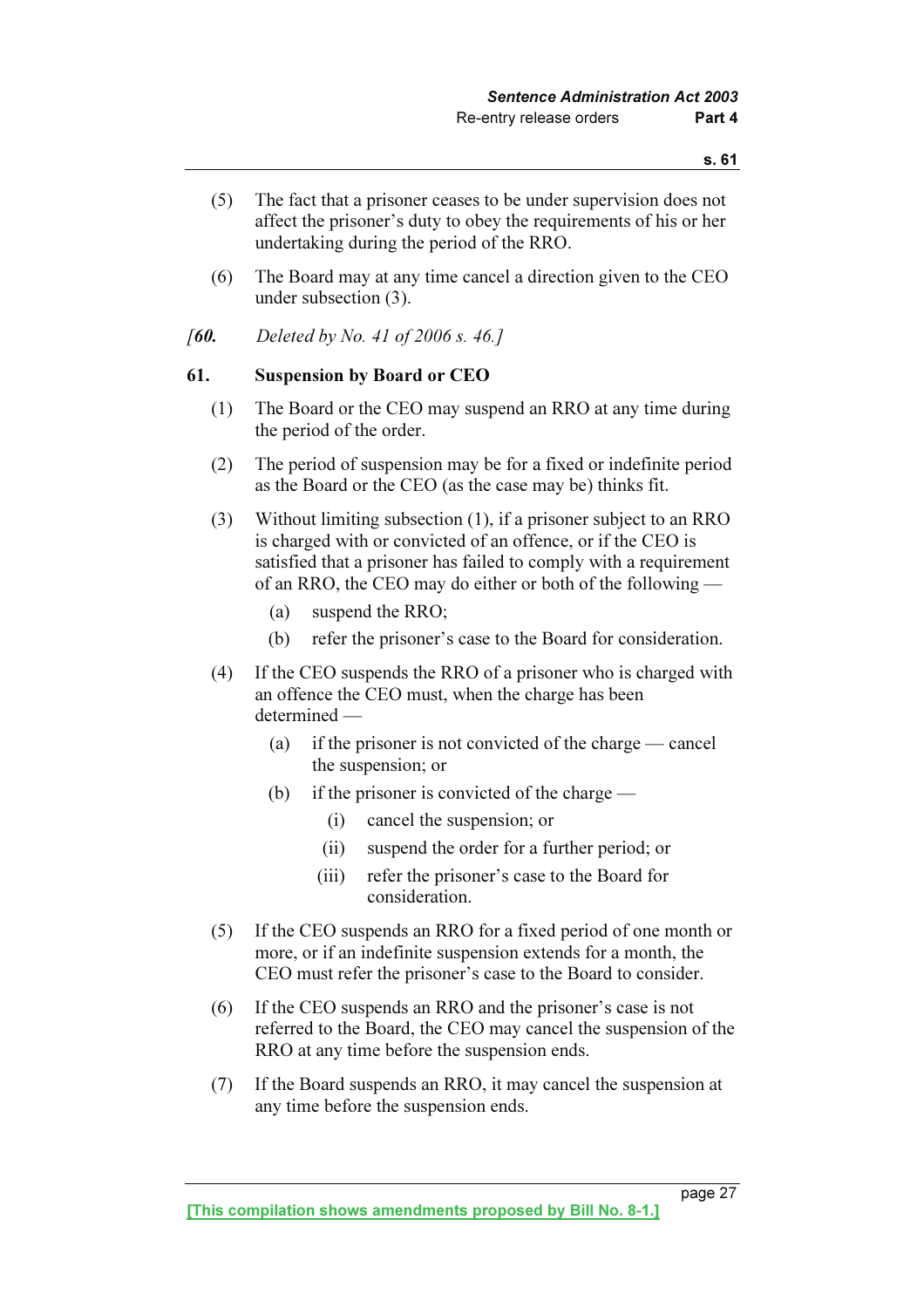- (8) If the case of a prisoner is referred to the Board, the Board may vary the suspension period of or cancel the CEO's suspension order, or cancel the RRO.
- [62. Deleted by No. 41 of 2006 s. 47.]

## 63. Cancellation by Board

- (1) The Board may cancel an RRO at any time during the period of the order.
- (2) Without limiting subsection (1) or affecting the operation of section 67 the Board may cancel an RRO if, during the period of the order, the prisoner is charged with or is convicted of an offence.

## [**64.** Deleted by No. 41 of 2006 s. 48.]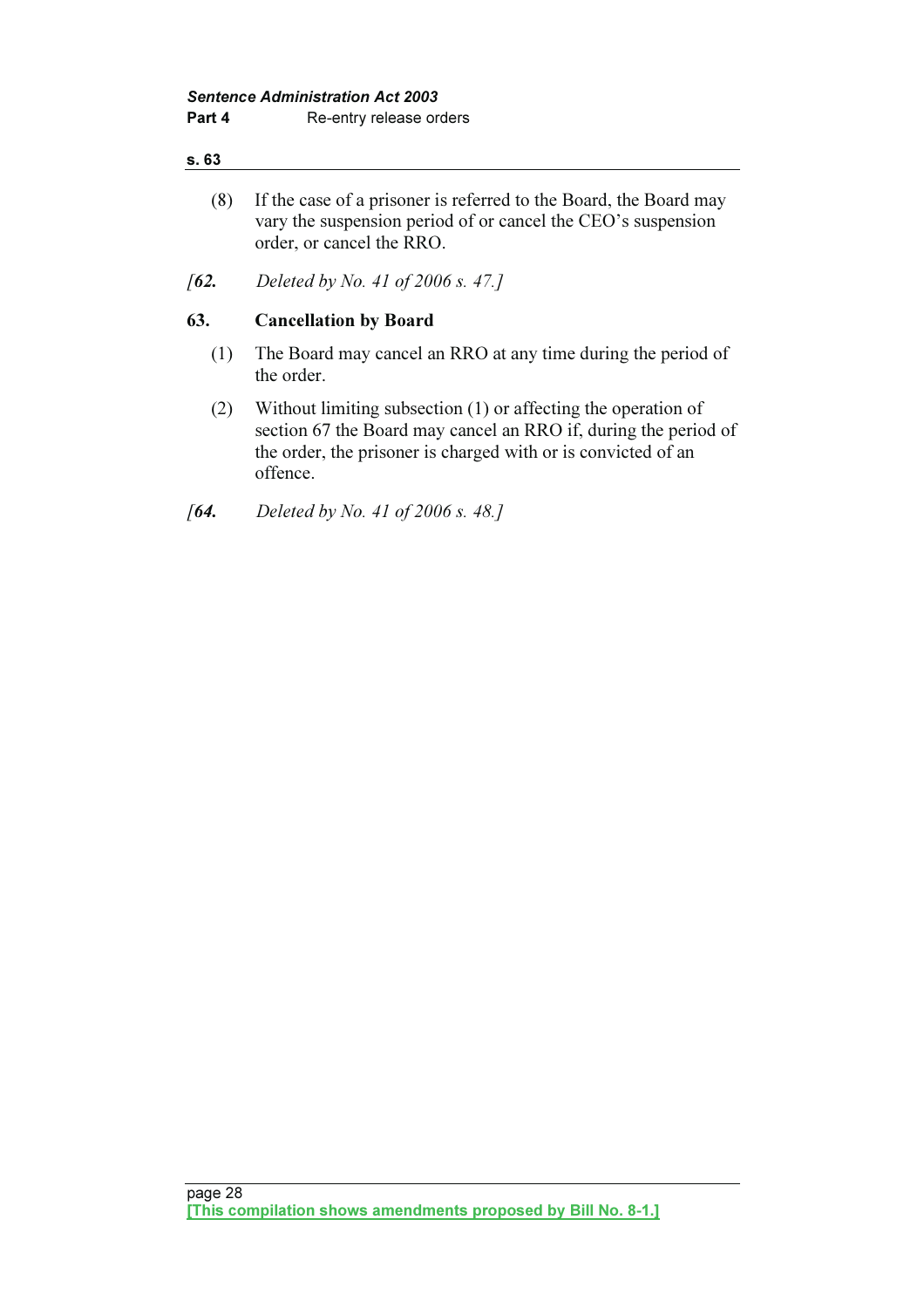## Part 5 — Provisions applying to early release orders

## Division 1 — General

## 65. Period of early release order counts as time served

If during the period of an early release order —

- (a) the prisoner does not commit an offence (in this State or elsewhere) for which he or she is sentenced to imprisonment (whether the sentence is imposed during or after that period); and
- (b) the early release order is not cancelled,

 then the period of the early release order is to be taken as time served in respect of the term or terms to which the early release order relates.

## 66. Prisoner under sentence until discharged

- (1) Subject to this Part, a person sentenced to imprisonment and released under an early release order remains under and subject to that sentence until discharged from it.
- (2) Subject to this Part, a person sentenced to imprisonment is discharged from the sentence —
	- (a) if released under a parole order at the end of the parole period; or
	- (b) if released under an RRO at the end of the period of the RRO unless the sentence is a parole term.
- (3) Subsections (1) and (2) do not affect the operation of section 65 and Divisions 2 and 3.

## Division 1A — Homicide offence or homicide related offence

 [Heading inserted by the Sentence Administration Amendment Bill 2017 cl. 9.]

- 66A. Terms used
	- In this Division —
- homicide offence means an offence of
	- (a) murder; or
- (b) infanticide under The Criminal Code section 287A as in force before the commencement of the Criminal Law Amendment (Homicide) Act 2008 section 13;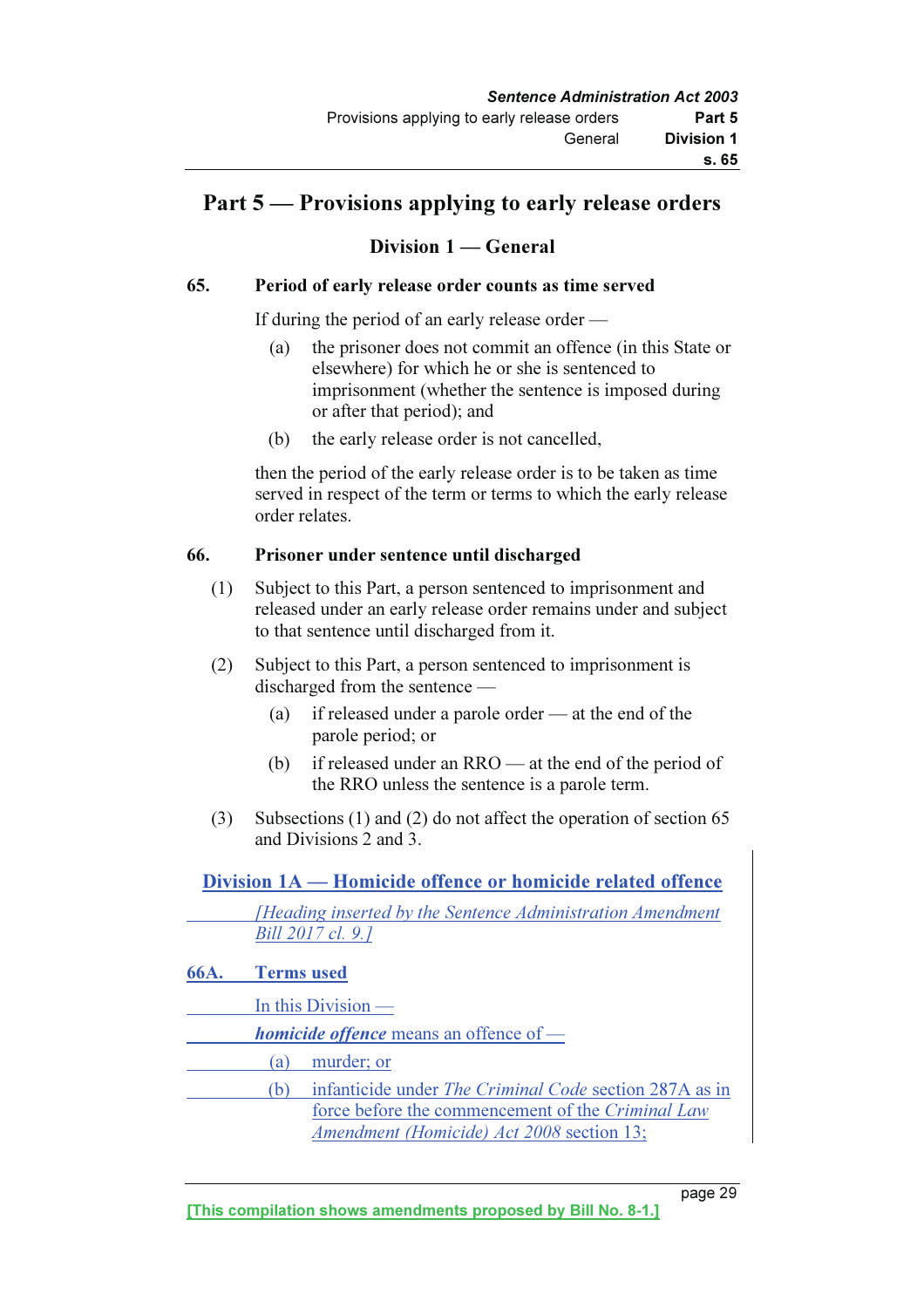| Part 5<br><b>Division 1A</b><br>s. 66A |     | <b>Sentence Administration Act 2003</b><br>Provisions applying to early release orders<br>Homicide offence or homicide related offence                                                                                                                                                                                       |
|----------------------------------------|-----|------------------------------------------------------------------------------------------------------------------------------------------------------------------------------------------------------------------------------------------------------------------------------------------------------------------------------|
|                                        |     |                                                                                                                                                                                                                                                                                                                              |
|                                        |     | <i>homicide related offence</i> means any of the following offences,<br>if the offence relates to the death of a person -                                                                                                                                                                                                    |
|                                        | (a) | counselling or procuring the commission of a homicide                                                                                                                                                                                                                                                                        |
|                                        |     | offence; or                                                                                                                                                                                                                                                                                                                  |
|                                        | (b) | inciting another person to commit a homicide offence; or                                                                                                                                                                                                                                                                     |
|                                        | (c) | becoming an accessory after the fact to a homicide<br>offence; or                                                                                                                                                                                                                                                            |
|                                        | (d) | conspiring with another person to commit a homicide<br>offence:                                                                                                                                                                                                                                                              |
|                                        |     | <i>release action</i> means making a parole order under<br>section $23(3)(b)$ in respect of a prisoner;                                                                                                                                                                                                                      |
|                                        |     | <i>release decision</i> means —                                                                                                                                                                                                                                                                                              |
|                                        | (a) | a decision to recommend, in a report given under<br>section 12 or 12A, that a prisoner be released; or                                                                                                                                                                                                                       |
|                                        | (b) | a decision under section $20(2)$ that it is appropriate to                                                                                                                                                                                                                                                                   |
|                                        |     | release a prisoner on parole; or                                                                                                                                                                                                                                                                                             |
|                                        | (c) | a decision under section $23(3)(a)$ to make a parole order<br>in respect of a prisoner; or                                                                                                                                                                                                                                   |
|                                        | (d) | a decision under section $52(1)$ to make an RRO in<br>respect of a prisoner;                                                                                                                                                                                                                                                 |
|                                        |     | relevant prisoner means —                                                                                                                                                                                                                                                                                                    |
|                                        | (a) | a person serving a sentence for a homicide offence or<br>homicide related offence; or                                                                                                                                                                                                                                        |
|                                        | (b) | a person subject to a sentence of detention imposed<br>under <i>The Criminal Code</i> section 279(5)(b); or                                                                                                                                                                                                                  |
|                                        | (c) | a person in, or regarded as being in, strict or safe                                                                                                                                                                                                                                                                         |
|                                        |     | custody by virtue of an order under The Criminal Code<br>section 282 (repealed by the Criminal Law Amendment<br>(Homicide) Act 2008 section 10); or                                                                                                                                                                          |
|                                        | (d) | a person subject to a direction or sentence under<br>The Criminal Code section 661 or 662 (repealed by the<br>Sentencing (Consequential Provisions) Act 1995<br>section 26) where at least one of the offences referred to<br>in The Criminal Code section 661 or 662 was a<br>homicide offence or homicide related offence; |
|                                        |     | <i>remains of the victim</i> , in relation to a homicide offence, means                                                                                                                                                                                                                                                      |
|                                        |     | the remains of the person against whom the homicide offence<br>was committed.                                                                                                                                                                                                                                                |
|                                        |     | <i>Section 66A inserted by the Sentence Administration</i><br><u>Amendment Bill 2017 cl. 9.]</u>                                                                                                                                                                                                                             |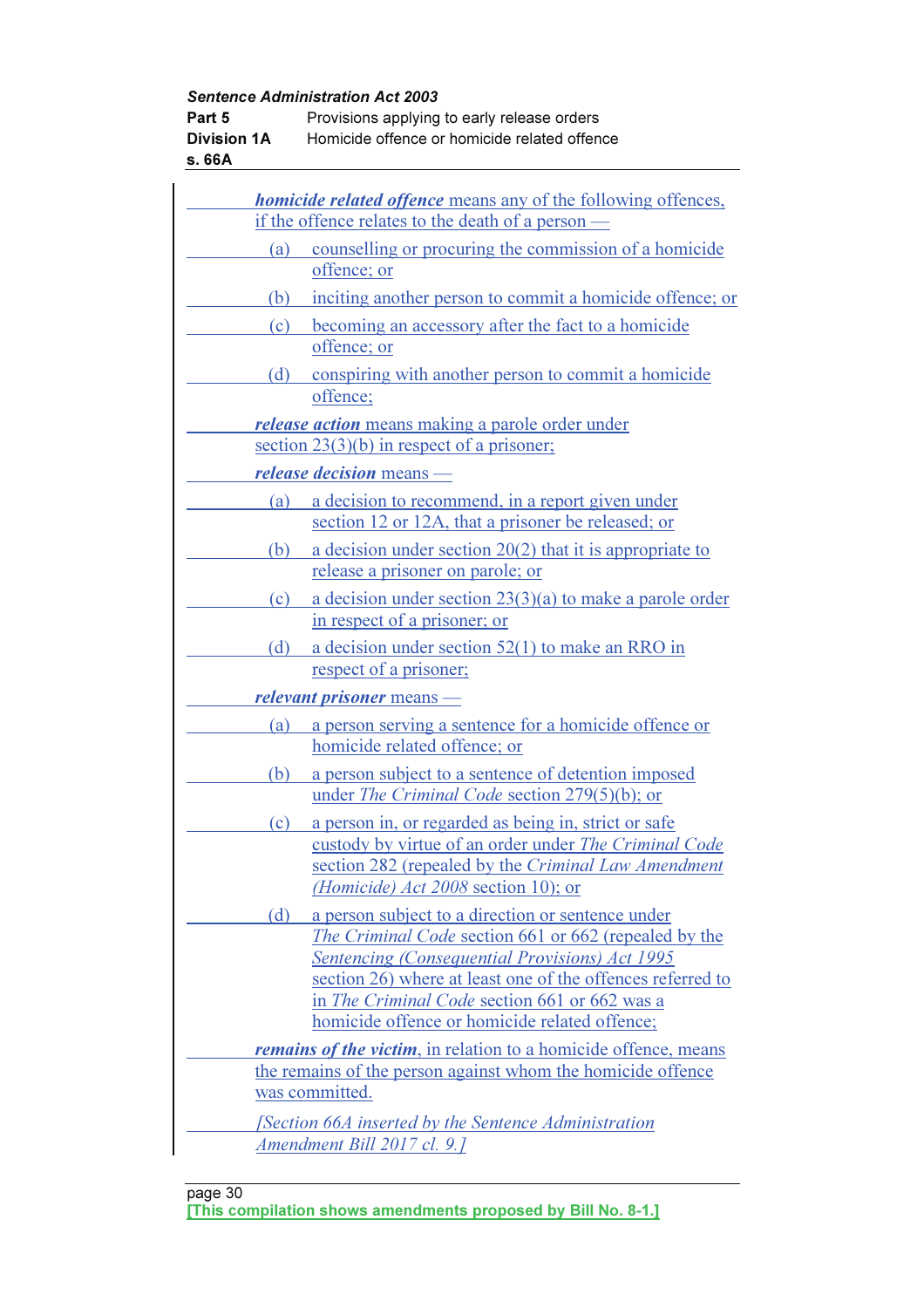| Provisions applying to early release orders  | Part 5             |
|----------------------------------------------|--------------------|
| Homicide offence or homicide related offence | <b>Division 1A</b> |
|                                              | s. 66B             |

| 66B.         | Board not to release or recommend release unless prisoner<br>cooperates or victim's remains located                                                                                                                                                                                                                             |  |  |  |
|--------------|---------------------------------------------------------------------------------------------------------------------------------------------------------------------------------------------------------------------------------------------------------------------------------------------------------------------------------|--|--|--|
| (1)          | The Board must not make a release decision, or take release<br>action, in relation to a relevant prisoner in custody for a<br>homicide offence or homicide related offence unless the Board<br><u>is satisfied that —</u>                                                                                                       |  |  |  |
|              | the prisoner has cooperated with a member of the Police<br>(a)<br>Force in the identification of the location, or last known<br>location, of the remains of the victim of the homicide<br>offence; or                                                                                                                           |  |  |  |
|              | a member of the Police Force knows the location of the<br>(b)<br>remains of the victim of the homicide offence.                                                                                                                                                                                                                 |  |  |  |
| $\mathbf{2}$ | The Board may be satisfied under subsection $(1)(a)$ in relation to<br>a relevant prisoner in custody for a homicide offence or<br>homicide related offence even if the prisoner did not<br>cooperate -                                                                                                                         |  |  |  |
|              | before being sentenced for the offence; or<br>(a)                                                                                                                                                                                                                                                                               |  |  |  |
|              | (b)<br>before the determination of an appeal against the<br>conviction or sentence for the offence.                                                                                                                                                                                                                             |  |  |  |
| (3)          | This section applies to a decision or action in relation to a<br>relevant prisoner in custody for a homicide offence or homicide<br>related offence whether the offence was committed before, on or<br>after the day on which the Sentence Administration Amendment<br><i><u>Act 2017</u></i> section 9 comes into operation.   |  |  |  |
|              | <b>Section 66B inserted by the Sentence Administration</b><br>Amendment Bill 2017 cl. 9.]                                                                                                                                                                                                                                       |  |  |  |
| 66C.         | <b>Commissioner of Police report</b>                                                                                                                                                                                                                                                                                            |  |  |  |
| (1)          | On each occasion on which the Board is required to consider<br>whether to make a release decision, or take release action, in<br>relation to a relevant prisoner in custody for a homicide offence<br>or homicide related offence, the Board must make a written<br>request to the Commissioner of Police for a written report. |  |  |  |
| $\mathbf{2}$ | The Board does not have to request a report if the Board is<br>already satisfied that a member of the Police Force knows the<br>location of the remains of the victim of the homicide offence.                                                                                                                                  |  |  |  |
| (3)          | The report must deal with each of the following matters —                                                                                                                                                                                                                                                                       |  |  |  |
|              | in relation to the prisoner's cooperation described in<br>(a)<br>section $66B(1)(a)$ —                                                                                                                                                                                                                                          |  |  |  |
|              | the nature and extent of the prisoner's<br>(i)<br>cooperation; and                                                                                                                                                                                                                                                              |  |  |  |

page 31 and 21 and 21 and 22 and 23 and 24 and 25 and 26 and 26 and 26 and 26 and 26 and 26 and 26 and 26 and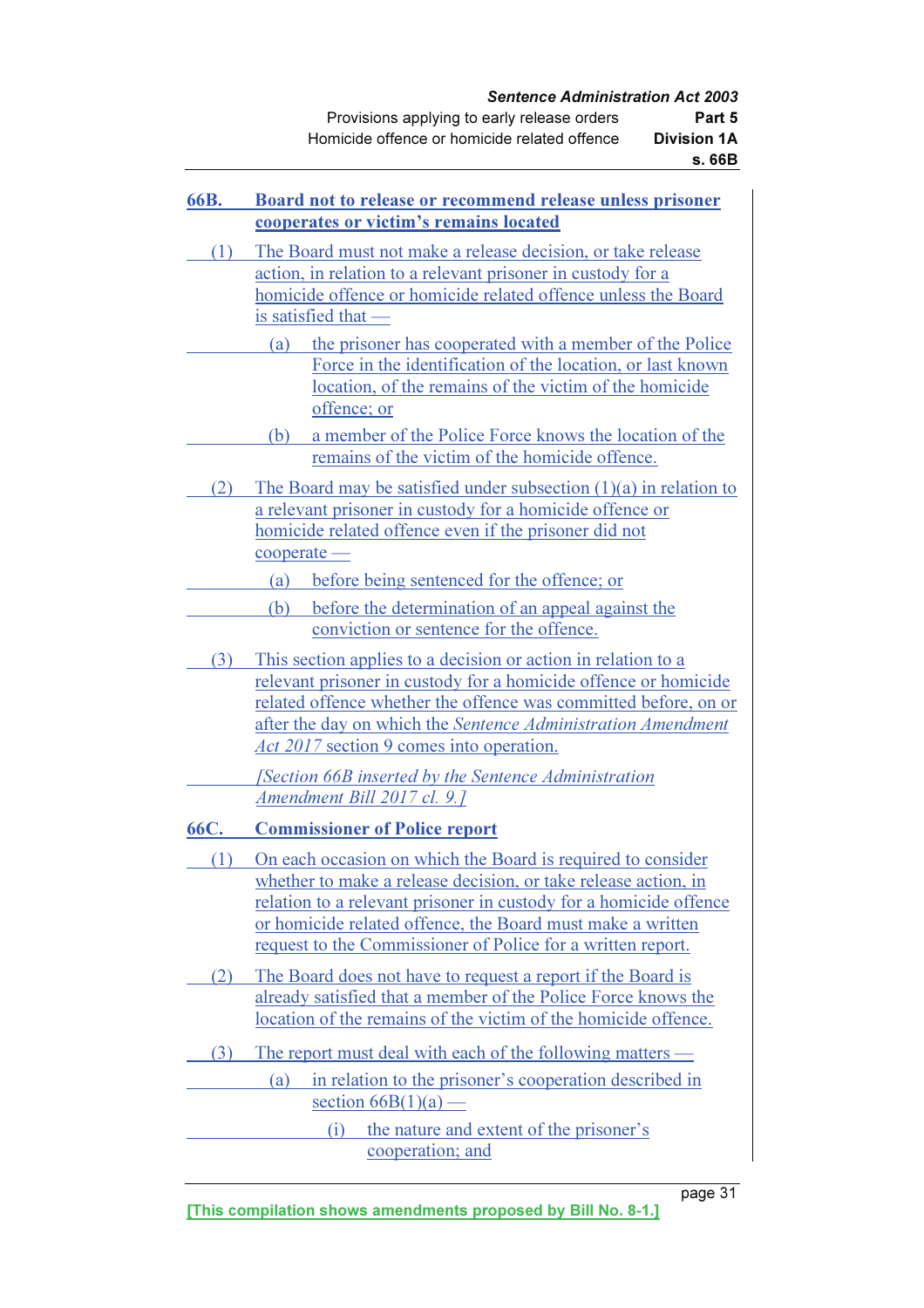Sentence Administration Act 2003

| Part 5            | Provisions applying to early release orders |
|-------------------|---------------------------------------------|
| <b>Division 2</b> | Automatic cancellation                      |

s. 67

|                  | (ii)                                                                                                                                                                                                                                                                                  | the timeliness of the prisoner's cooperation; and               |
|------------------|---------------------------------------------------------------------------------------------------------------------------------------------------------------------------------------------------------------------------------------------------------------------------------------|-----------------------------------------------------------------|
|                  | (iii)                                                                                                                                                                                                                                                                                 | the truthfulness, completeness and reliability of               |
|                  |                                                                                                                                                                                                                                                                                       | any information or evidence provided by the                     |
|                  |                                                                                                                                                                                                                                                                                       | prisoner; and                                                   |
|                  | (iv)                                                                                                                                                                                                                                                                                  | the significance and usefulness of the prisoner's               |
|                  |                                                                                                                                                                                                                                                                                       | cooperation;                                                    |
|                  | (b)                                                                                                                                                                                                                                                                                   | whether a member of the Police Force knows the                  |
|                  |                                                                                                                                                                                                                                                                                       | location of the remains of the victim of the homicide           |
|                  | offence.                                                                                                                                                                                                                                                                              |                                                                 |
|                  |                                                                                                                                                                                                                                                                                       |                                                                 |
| $\left(4\right)$ |                                                                                                                                                                                                                                                                                       | The Commissioner of Police must give the Board the report       |
|                  |                                                                                                                                                                                                                                                                                       | within a reasonable period of time after receiving the request. |
| (5)              | If the Board requests a report the Board must, when deciding<br>whether it is satisfied for the purposes of section $66B(1)$ , take<br>into account the matters referred to in subsection (3) as dealt<br>with in the report.<br>[Section 66C inserted by the Sentence Administration |                                                                 |
|                  |                                                                                                                                                                                                                                                                                       | <u>Amendment Bill 2017 cl. 9.]</u>                              |

## Division 2 — Automatic cancellation

## 67. Cancellation automatic if prisoner imprisoned for offence committed on early release order

- (1) If a prisoner, while subject to an early release order, commits an offence (in this State or elsewhere) and is sentenced to imprisonment for that offence —
	- (a) any early release order applicable to the prisoner when the offence was committed is cancelled by virtue of this section; and
	- (b) any early release order made in respect of the prisoner on or after the date on which the offence was committed and before the sentence of imprisonment was imposed is cancelled by virtue of this section, irrespective of whether it had taken effect or not.
- (2) For the purposes of subsection (1) it does not matter if the sentence of imprisonment for the offence committed while subject to the early release order is imposed on the prisoner —
	- (a) after the period of the order; or
	- (b) after the date when, but for the cancellation of the order by virtue of subsection (1), the prisoner would have served or be taken to have served the term to which the order relates.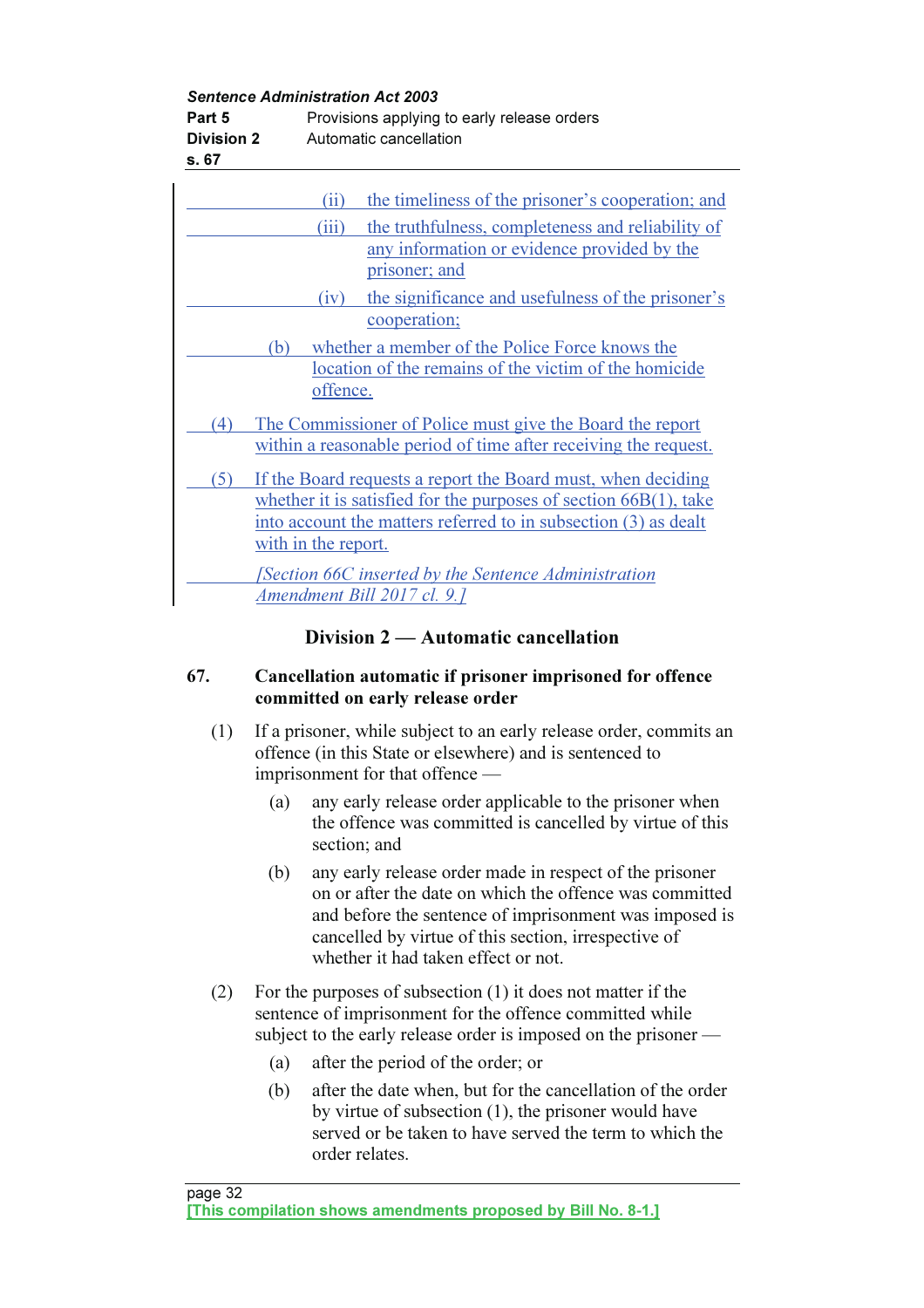## Division 3 — Consequences of suspension and cancellation

## 68. Suspension, effect of

- (1) If an early release order in respect of a prisoner serving a fixed term is suspended, the prisoner is then liable to resume serving the fixed term in custody and, unless the suspension ceases, is not entitled to be released until he or she has served the whole of that term.
- (2) If a parole order in respect of a prisoner serving life imprisonment is suspended, the prisoner is then liable to resume serving the sentence in custody.
- (3) The suspension of an early release order ceases at the end of the suspension period or when, before then, the suspension is cancelled.
- (4) When the suspension of an early release order ceases, the early release order and any other early release order taken to be suspended again have effect unless during the period of suspension the early release order was itself cancelled.
- (5) Nothing in this section prevents another early release order being made under this Act in respect of a prisoner.

[Section 68 amended by No. 29 of 2008 s. 39(12).]

## 69. Cancellation, effect of

- (1) If an early release order in respect of a prisoner serving a fixed term is cancelled after the prisoner is released under the order, the prisoner is then liable to resume serving the fixed term in custody and, subject to subsection (1b), is not entitled to be released until he or she has served the whole of that term.
- (1a) Subsection (1b) applies to a prisoner who resumes serving a fixed term in custody under subsection (1) if —
	- (a) the early release order was an RRO; and
	- (b) the fixed term is not a parole term and was imposed on or before 30 August 2003.
- (1b) Subject to Part 2 Division 2, a prisoner to whom this subsection applies is entitled to be released when he or she has served two-thirds of the fixed term.
	- (2) If a parole order in respect of a prisoner serving life imprisonment is cancelled after the prisoner is released under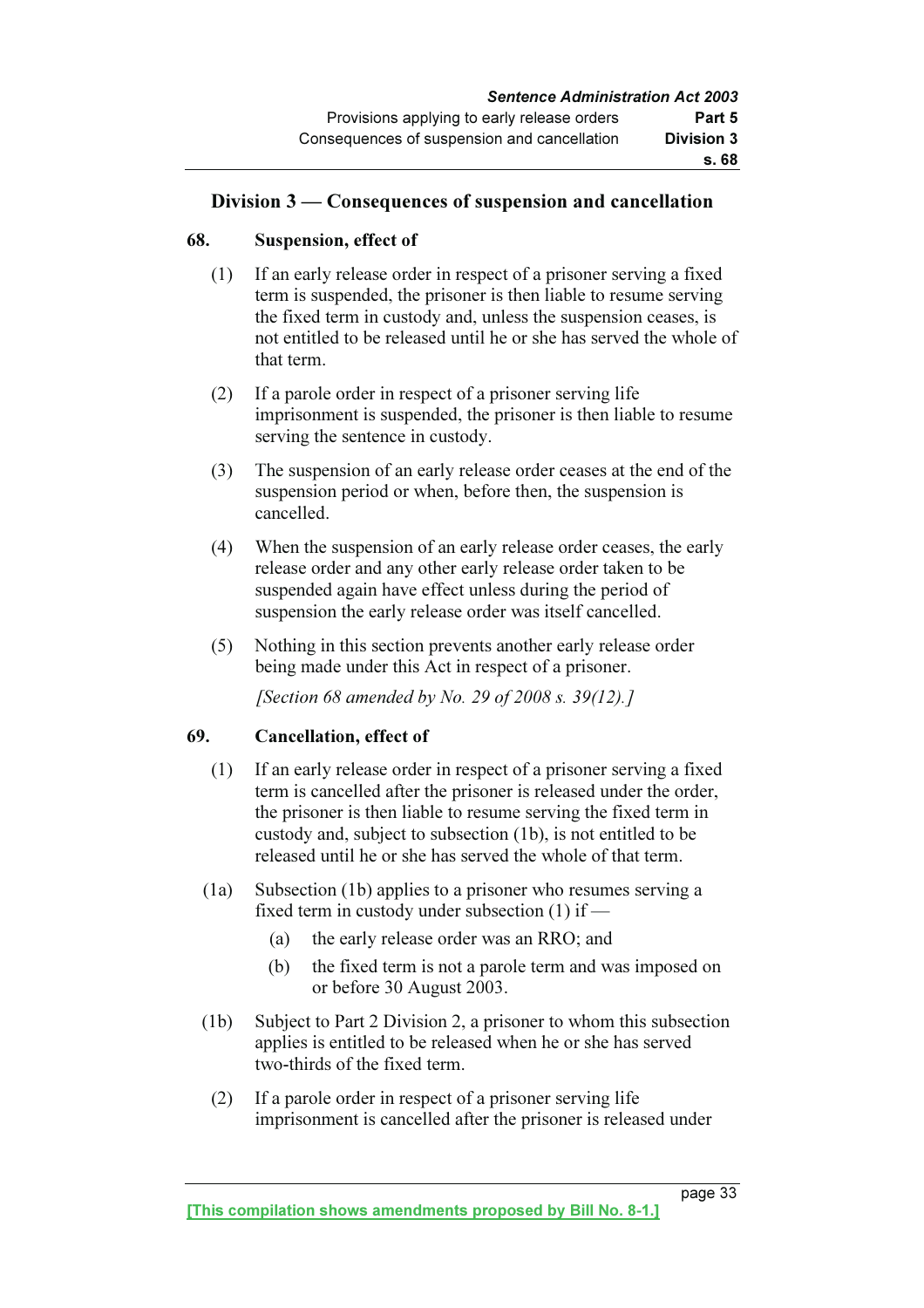| Part 5            | Provisions applying to early release orders |
|-------------------|---------------------------------------------|
| <b>Division 3</b> | Consequences of suspension and cancellation |
| s.70              |                                             |

the order, the prisoner is then liable to resume serving the sentence in custody.

- (3) If a parole order in respect of a prisoner serving indefinite imprisonment is cancelled after the prisoner is released under the order, the prisoner is then liable to resume serving the indefinite imprisonment in custody.
- (4) If a parole order in respect of a person referred to in section 27B(1) is cancelled after the person is released under the order, the person is liable to be again kept in strict or safe custody at the Governor's pleasure.
- (5) Subject to Division 4, this section does not prevent another early release order being made in respect of a prisoner.
- (6) For the purposes of this section, to calculate the length in days of two-thirds of a fixed term imposed on or before 30 August 2003 —
	- (a) determine the date on which the term as imposed by the court began and will end, and then express the term as a number of days  $(T)$ ;
	- (b) then divide T by 3 and disregard any remainder;
	- (c) then subtract that result from T and add to the result the number of days of remission that the prisoner has been ordered to forfeit under the Prisons Act 1981 (if any).

[Section 69 amended by No. 41 of 2006 s. 49; No. 29 of 2008] s. 39(13).]

## 70. Returning prisoner to custody

- (1) When an early release order is suspended or cancelled, the warrant of commitment that relates to the sentence of imprisonment to which the early release order relates is again in force and the prisoner may be arrested and kept in custody under that warrant.
- (2) Despite subsection (1), if an early release order is suspended or cancelled as mentioned in subsection (1), a warrant to have the prisoner arrested and returned to custody may be issued, whenever necessary during the period of the order —
	- (a) by a Supreme Court judge or a District Court judge; or
	- (b) by the Board if it suspended or cancelled the order; or
	- (c) by the CEO if the CEO suspended the order.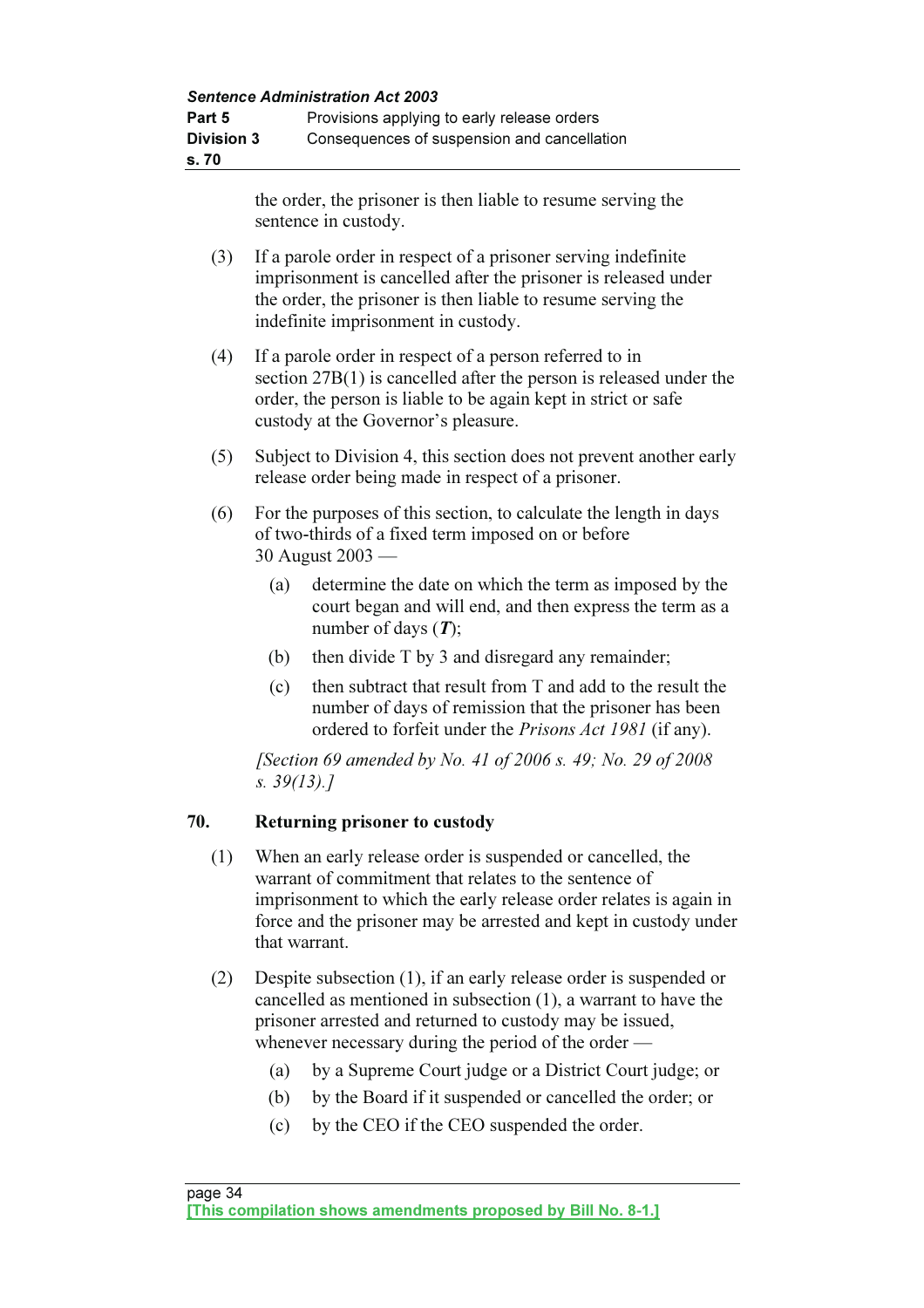- (3) If a warrant under subsection (2) is issued because of the suspension of an early release order, the prisoner may be arrested, whether under that warrant or under the warrant of commitment referred to in subsection (1), at any time during the period of the order.
- (4) Notwithstanding section 65 or 74, if a warrant under subsection (2) is issued because of the cancellation of an early release order, the prisoner may be arrested, whether under that warrant or under the warrant of commitment referred to in subsection  $(1)$ , at any time —
	- (a) during or after the period of the order; or
	- (b) after the date when, but for the cancellation of the order, the prisoner would have served or be taken to have served the term or terms to which the order relates.

[Section 70 amended by No. 41 of 2006 s. 50.]

 [Section 70. Modifications to be applied in order to give effect to Cross-border Justice Act 2008: section altered 1 Nov 2009. See endnote 1M.]

## 71. Clean street time counts as time served

- (1) Subject to subsection (2), if an early release order in respect of a prisoner serving a fixed term is cancelled after the prisoner is released under the order —
	- (a) the period beginning on the day when the prisoner was released under the order and ending on the day when the order is cancelled counts as time served in respect of the fixed term; and
	- (b) the period (if any) beginning on the day when the order is cancelled and ending on the day when the prisoner concerned is returned to custody does not count as time served in respect of the fixed term.
- (2) If an early release order in respect of a prisoner serving a fixed term is suspended and, without the suspension ceasing, is subsequently cancelled, then —
	- (a) the period beginning on the day when the prisoner was released under the order and ending on the day when the order is suspended counts as time served in respect of the fixed term;
	- (b) the period (if any) beginning on the day when the order is suspended and ending on the day when the prisoner is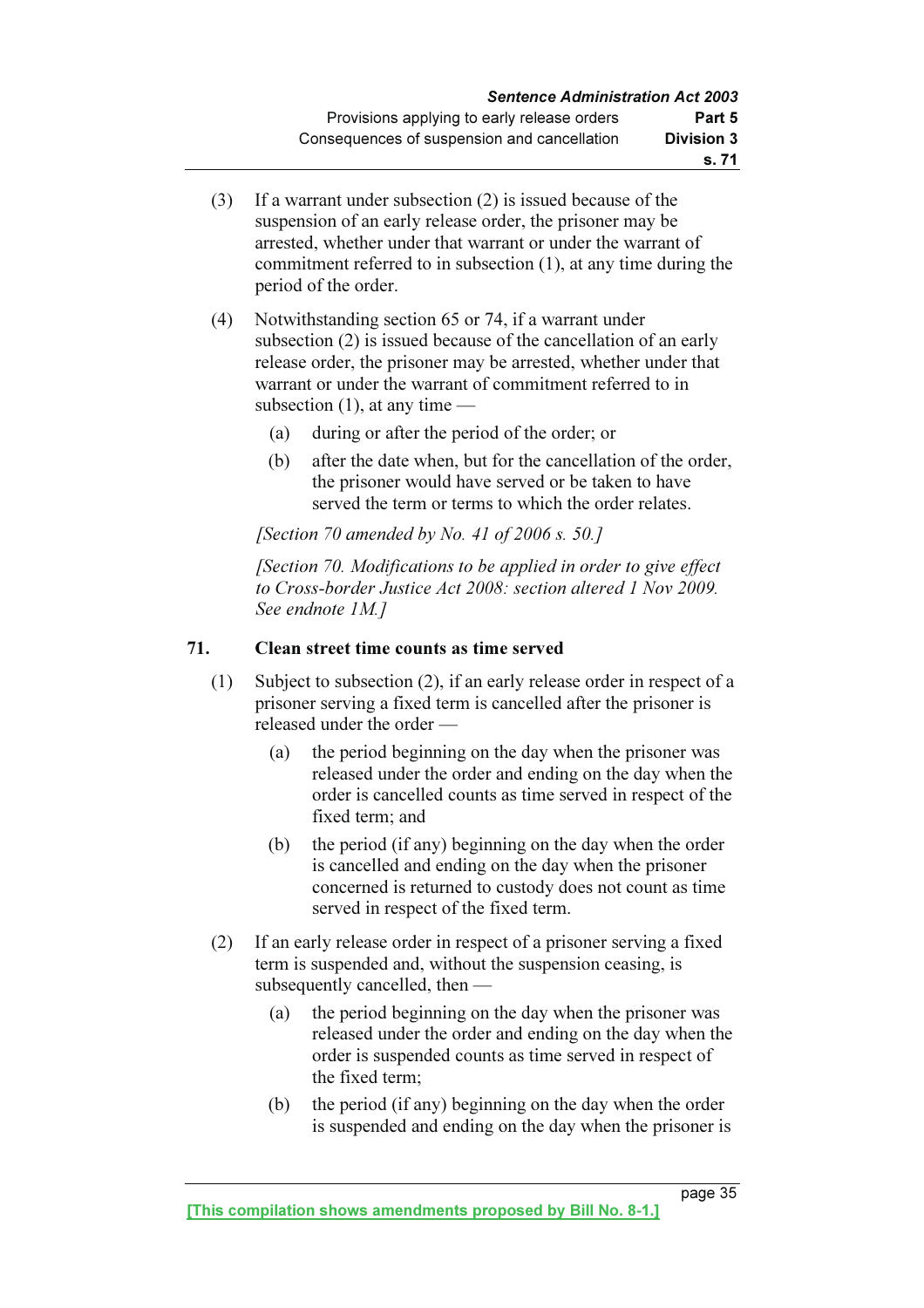| Part 5<br><b>Division 4</b><br>s. 72 |                                                      | <b>Sentence Administration Act 2003</b><br>Provisions applying to early release orders<br>Re-release after cancellation          |                                                                                                                                                                          |  |
|--------------------------------------|------------------------------------------------------|----------------------------------------------------------------------------------------------------------------------------------|--------------------------------------------------------------------------------------------------------------------------------------------------------------------------|--|
|                                      |                                                      |                                                                                                                                  | returned to custody does not count as time served in<br>respect of the fixed term.                                                                                       |  |
| (3)                                  |                                                      |                                                                                                                                  | For the purposes of subsection $(1)$ , the day when an early<br>release order is cancelled is -                                                                          |  |
|                                      | (a)                                                  |                                                                                                                                  | if it is cancelled by a decision of the Board — the day of<br>the decision; or                                                                                           |  |
|                                      | (b)                                                  |                                                                                                                                  | if it is cancelled by virtue of section $67$ —                                                                                                                           |  |
|                                      |                                                      | (i)                                                                                                                              | the day when the offence that resulted in the<br>cancellation was committed; or                                                                                          |  |
|                                      |                                                      | (ii)                                                                                                                             | if the CEO cannot ascertain the day when that<br>offence was committed — the latest day on<br>which that offence could have been committed,<br>as determined by the CEO. |  |
| (4)                                  | the order.                                           | For the purposes of subsection $(2)$ , the day when an early<br>release order is suspended is the day of the decision to suspend |                                                                                                                                                                          |  |
|                                      | [Section 71 amended by No. 41 of 2006 s. 51.]        |                                                                                                                                  |                                                                                                                                                                          |  |
|                                      |                                                      |                                                                                                                                  | Division 4 – Re-release after cancellation                                                                                                                               |  |
| 72.                                  | Re-release after cancellation of order made by Board |                                                                                                                                  |                                                                                                                                                                          |  |
| (1)                                  |                                                      |                                                                                                                                  | If an early release order made by the Board —                                                                                                                            |  |
|                                      | (a)                                                  |                                                                                                                                  | is cancelled under section 43, 44 or 63; or<br>$\sim$ 11 11 $\sim$ $\sim$ $\sim$ $\sim$                                                                                  |  |

(b) is cancelled by virtue of section 67,

 then the Board may, subject to Parts 3 and 4, subsequently make another early release order in respect of the prisoner.

 (2) If the subsequent early release order is a parole order, the parole period in it is the period that begins on the day when the prisoner is released and ends when the term ends.

[Section 72 amended by No. 41 of 2006 s. 52.]

## 73. Re-release after cancellation of parole order made by Governor

 (1) If a parole order made by the Governor is cancelled under section 43 or 44 or by virtue of section 67, the Governor may subsequently make another parole order in respect of the prisoner.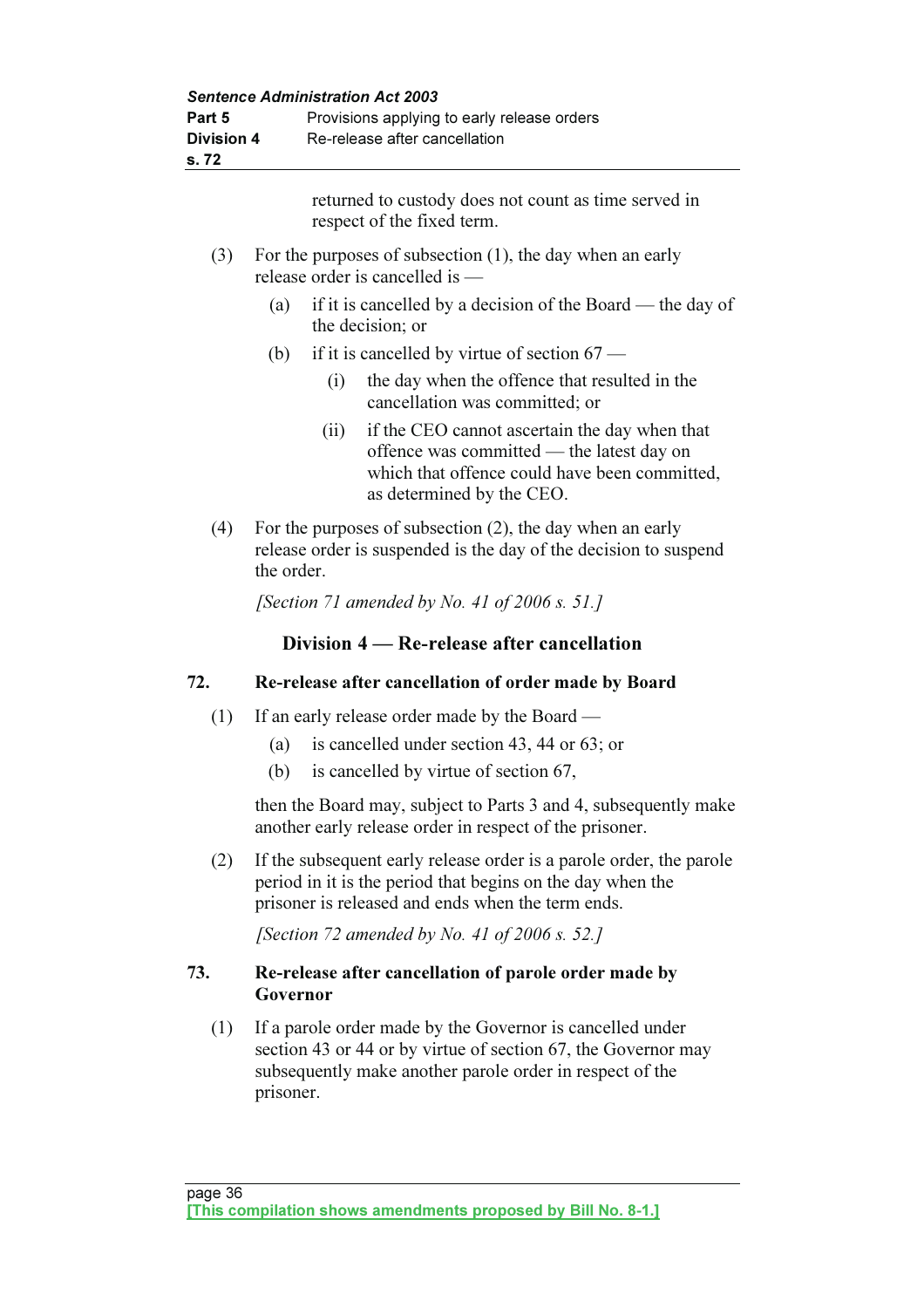(2) The parole period in the subsequent parole order is to be set by the Governor and must be at least 6 months, not more than 5 years, and not longer than the parole period of the cancelled parole order.

[Section 73 amended by No. 41 of 2006 s. 53.]

## 74. Parole period under new parole order deemed to be time served

 $If -$ 

- (a) for the purposes of section 72 or 73 a parole order is made in respect of a prisoner; and
- (b) the Board does not cancel the parole order under Part 3 Division 10; and
- (c) the prisoner does not commit an offence (in this State or elsewhere) during the parole period for which he or she is sentenced to imprisonment (whether the sentence is imposed during or after the parole period),

 then the prisoner is taken to have served the term, or the aggregate of terms, to which the parole order relates.

[Section 74 amended by No. 41 of 2006 s. 54.]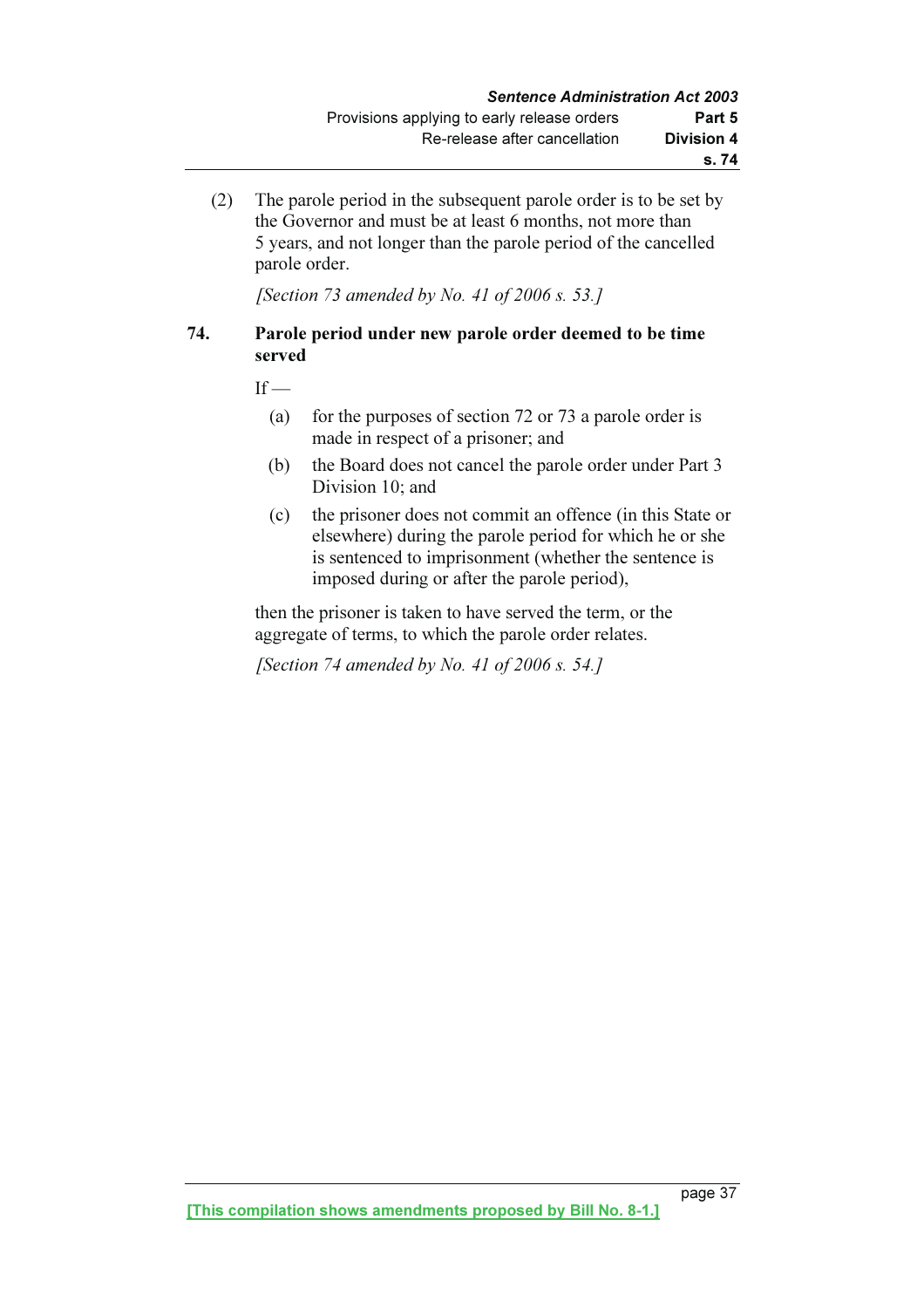## Part 9 — Prisoners Review Board

[Heading inserted by No. 41 of 2006 s. 56.]

## 102. Board established

- (1) A board called the Prisoners Review Board is established.
- (2) The Board is to be taken to be a continuation of the Parole Board established previously.

[Section 102 inserted by No. 41 of 2006 s. 57.]

## 103. Membership

- (1) The members of the Board are
	- (a) a chairperson, to be nominated by the Minister and appointed by the Governor; and
	- (b) at least 2 deputy chairpersons, to be nominated by the Minister and appointed by the Governor; and
	- (c) as many community members as are necessary to deal with the workload of the Board, to be nominated by the Minister and appointed by the Governor; and
	- (d) as many officers of the Public Sector agency of which the CEO is the chief executive officer as are necessary to deal with the workload of the Board, to be appointed by the CEO; and
	- (e) as many police officers as are necessary to deal with the workload of the Board, to be appointed by the Commissioner of Police.
- (2) The Minister must not nominate a person as the chairperson unless —
	- (a) the person
		- (i) is a judge of the Supreme Court or the District Court; or
		- (ii) is a retired judge of one of those courts;
		- and
	- (b) if paragraph (a)(i) applies to the person, the Minister has consulted the Chief Justice or the Chief Judge of the District Court (as the case may be) about the nomination.
- (3) The Minister must not nominate a person as a deputy chairperson unless the person has, in the Minister's opinion,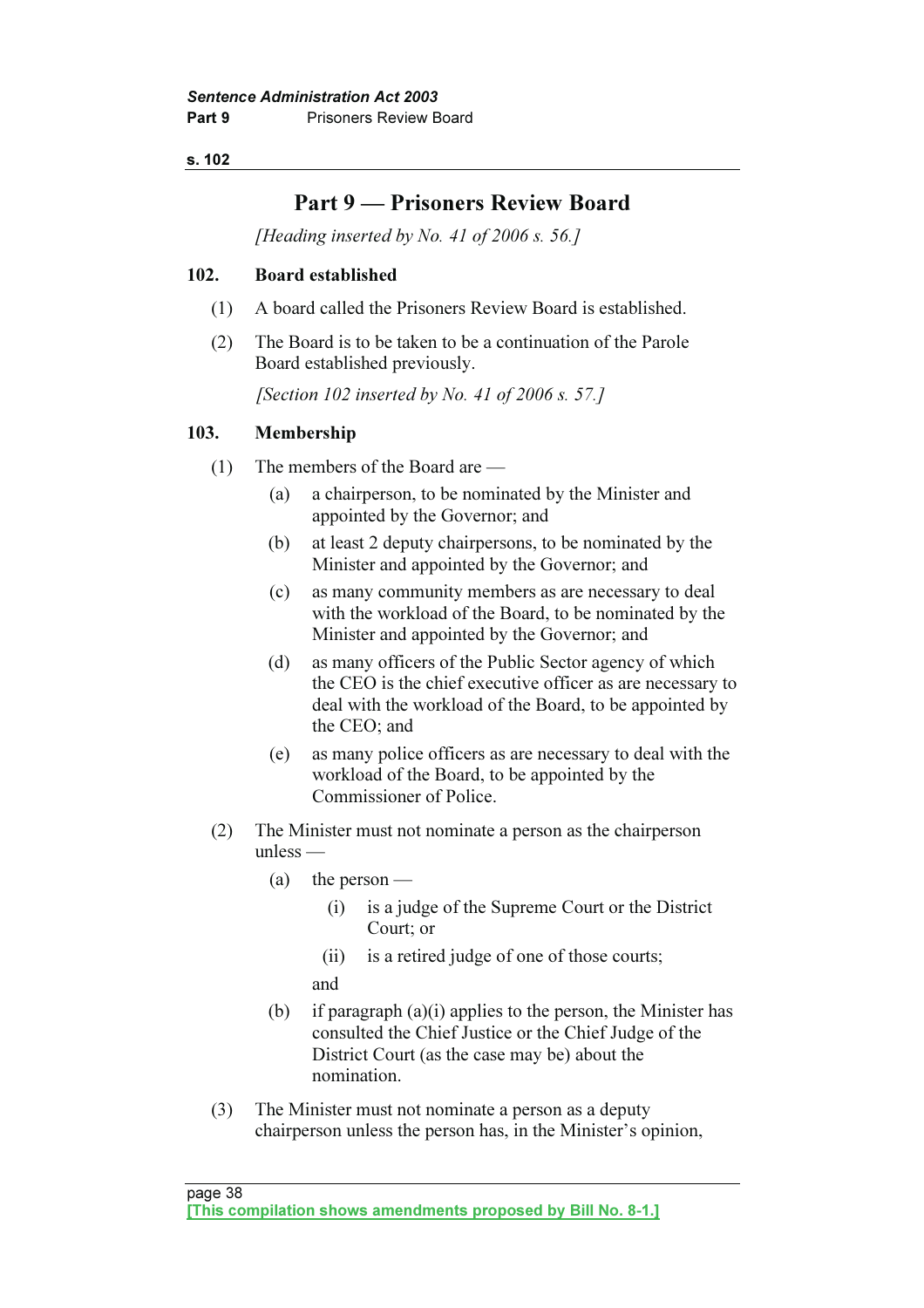extensive or special knowledge of matters involved in the performance of the Board's functions.

- (4) The Minister must not nominate a person as a community member unless the Minister is satisfied —
	- (a) that the person is able to make an objective and reasonable assessment of the degree of risk that the release of a prisoner would appear to present to the personal safety of people in the community or of any individual in the community; and
	- (b) that the person has one or more of the following attributes —
		- (i) the person has a knowledge and understanding of the impact of offences on victims;
		- (ii) the person has a knowledge and understanding of Aboriginal culture local to this State;
		- (iii) the person has a knowledge and understanding of a range of cultures among Australians;
		- (iv) the person has a knowledge and understanding of the criminal justice system;
		- (v) the person has a broad experience in a range of community issues such as issues relating to employment, substance abuse, physical or mental illness or disability, or lack of housing, education or training.
- (5) In nominating persons as community members the Minister is to ensure that at all times at least one community member has the attribute mentioned in subsection (4)(b)(i) and at least one community member is an Aboriginal person who has the attribute mentioned in subsection (4)(b)(ii).
- (6) On appointing a member of the Board under subsection  $(1)(d)$ or (e), the CEO or the Commissioner of Police, as the case may be, must give written notice of the appointment to —
	- (a) the person appointed; and
	- (b) the registrar of the Board.

[Section 103 inserted by No. 41 of 2006 s. 57.]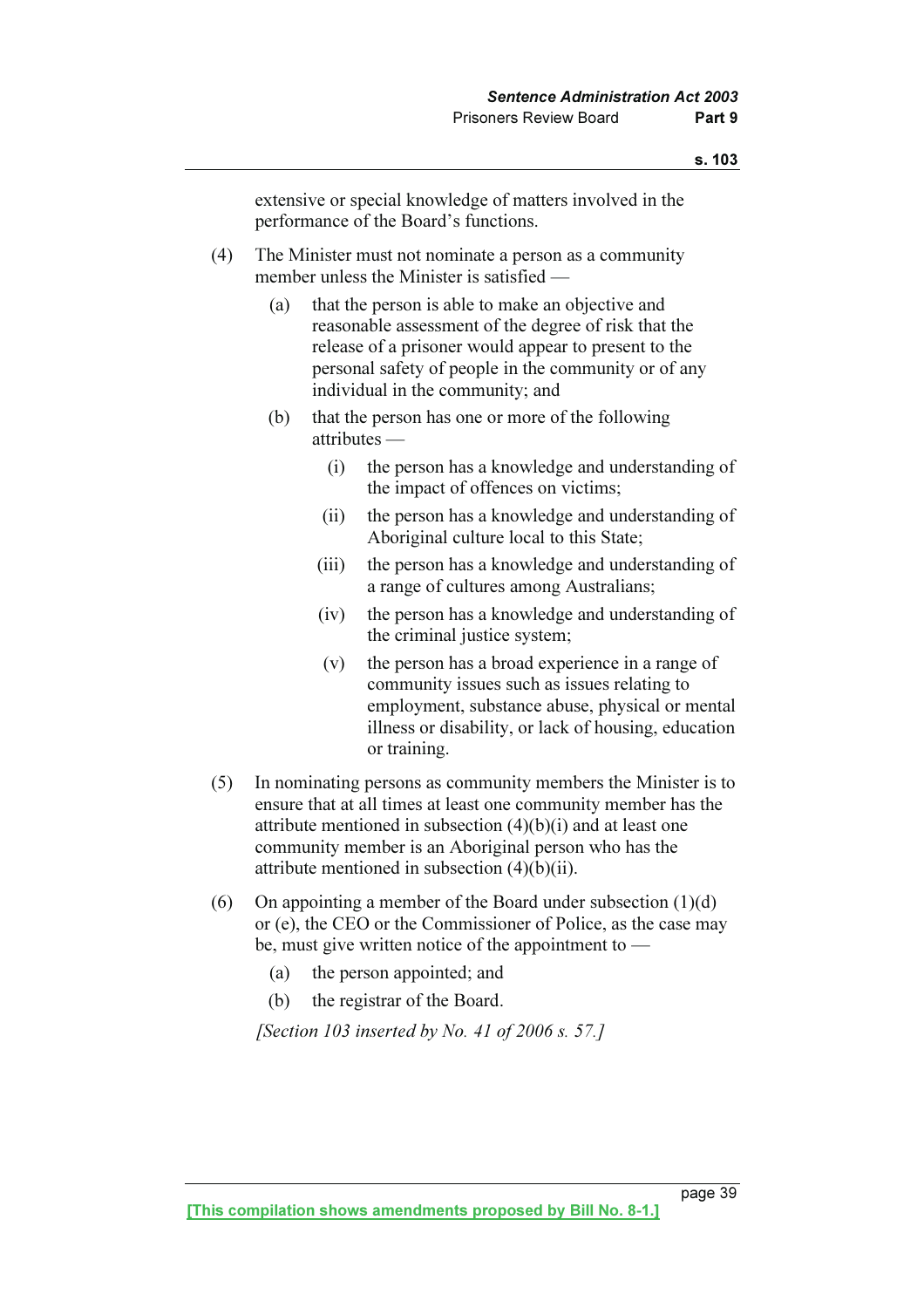## 104. Training of members

- (1) The chairperson and deputy chairpersons are responsible for directing the education, training, and professional development of members of the Board.
- (2) The Minister is to ensure that appropriate provision is made for the education, training, and professional development of members of the Board.

[Section 104 inserted by No. 41 of 2006 s. 57.]

## 104A. Registrar and other staff

- (1) A person is to be appointed as the registrar of the Board.
- (2) The registrar and any other staff of the Board are to be appointed under Part 3 of the Public Sector Management Act 1994.

[Section 104A inserted by No. 41 of 2006 s. 57.]

## 105. Tenure, meetings etc. (Sch. 1)

Schedule 1 has effect in relation to the Board.

## 106. Functions

- (1) The functions of the Board are set out in this Act.
- (2) The Board may do all things necessary or convenient to be done for or in connection with, or as incidental to, the performance of its functions.
- (3) A member of the Board, other than the chairperson, must comply with any relevant public sector standard or code of ethics established under section 21 of the Public Sector Management Act 1994 when performing functions as a member of the Board.

[Section 106 amended by No. 41 of 2006 s. 58.]

## 107. Board to have powers of Royal Commission

- (1) For the purpose of carrying out its functions, the Board and its chairperson and members have and may exercise the powers that a Royal Commission and its chairman and commissioners have under the *Royal Commissions Act 1968*.
- (2) The Royal Commissions Act 1968, with any necessary changes, has effect in relation to the Board, its chairperson and members.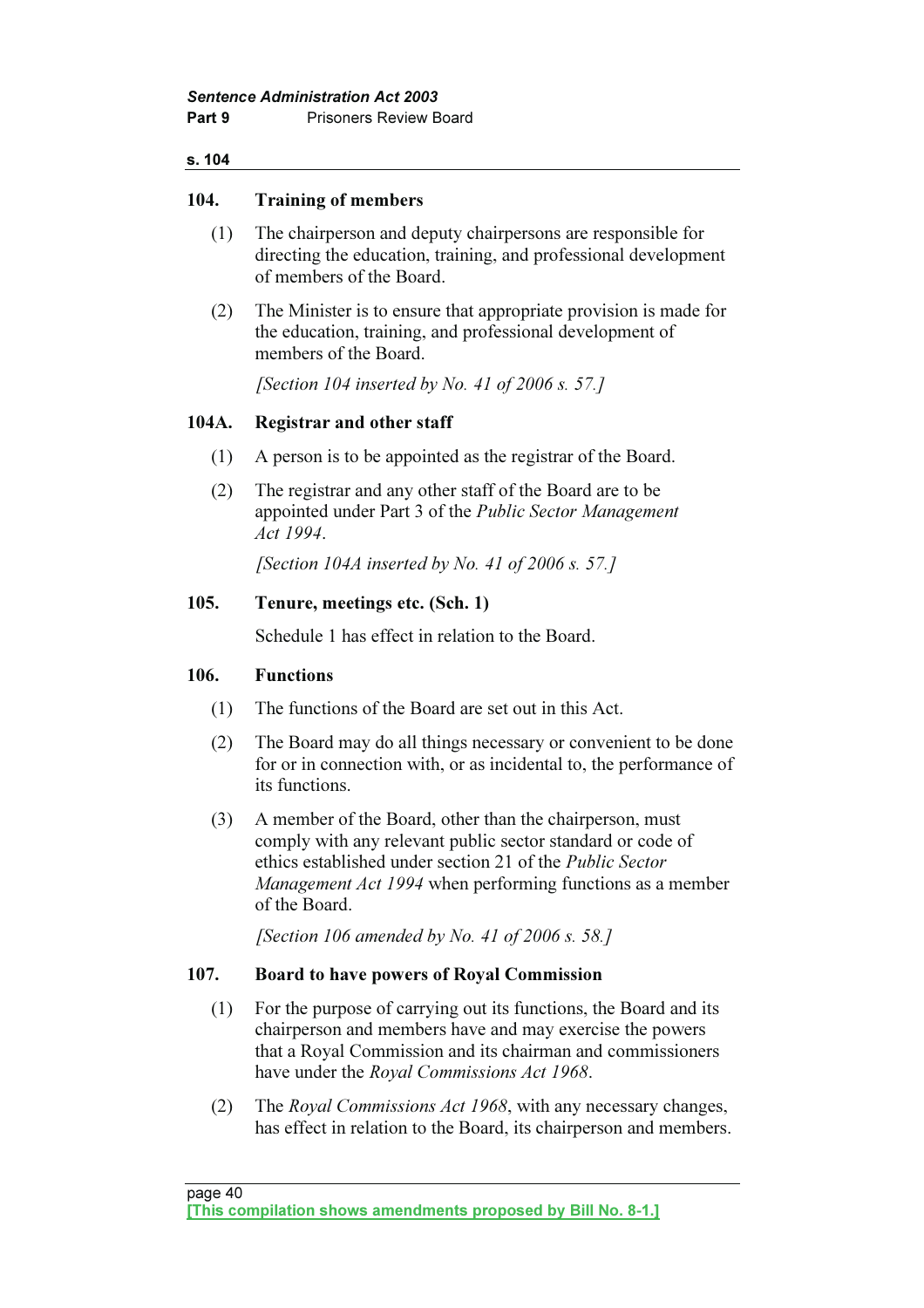## 107A. Board may use experts etc.

 The Board may appoint a person with relevant knowledge or experience to assist the Board in relation to a matter within the Board's functions by providing a report, advice or professional services.

[Section 107A inserted by No. 41 of 2006 s. 59.]

### 107B. Notification of Board's decisions

- (1) The Board must give a prisoner written notice of any decision made under this Act in respect of the person as soon as practicable after the decision is made.
- (2) The Board must give the CEO written notice of any decision made under this Act in respect of a prisoner as soon as practicable after the decision is made.
- (3) Without limiting subsections (1) and (2), they apply
	- (a) to a decision, whether by the Board or the Governor, not to make an early release order in respect of a prisoner; and
	- (b) to a decision to make a parole order in which the release date is not the day when, under section 23(2) or section 93(1) of the *Sentencing Act 1995*, the prisoner is eligible to be released on parole; and
	- (c) to a decision, whether by the Governor or the Board, to amend, suspend or cancel an early release order; and
	- (d) to a decision by the Board not to make a request under section 13(4) after receiving a report under section 13(3) or not to endorse, with or without variations, a re-socialisation programme received under section 13(4),

and, in the case of subsection  $(1)$  —

- (e) to a decision by the CEO to suspend an early release order.
- (4) Subject to section 114, a notice under subsection (1) or (2) must include the reasons for the decision.
- (5) If the decision is a reviewable decision, as that term is defined in section 115A, a notice under subsection (1) must inform the prisoner of the effect of section 115A.

[Section 107B inserted by No. 41 of 2006 s. 59.]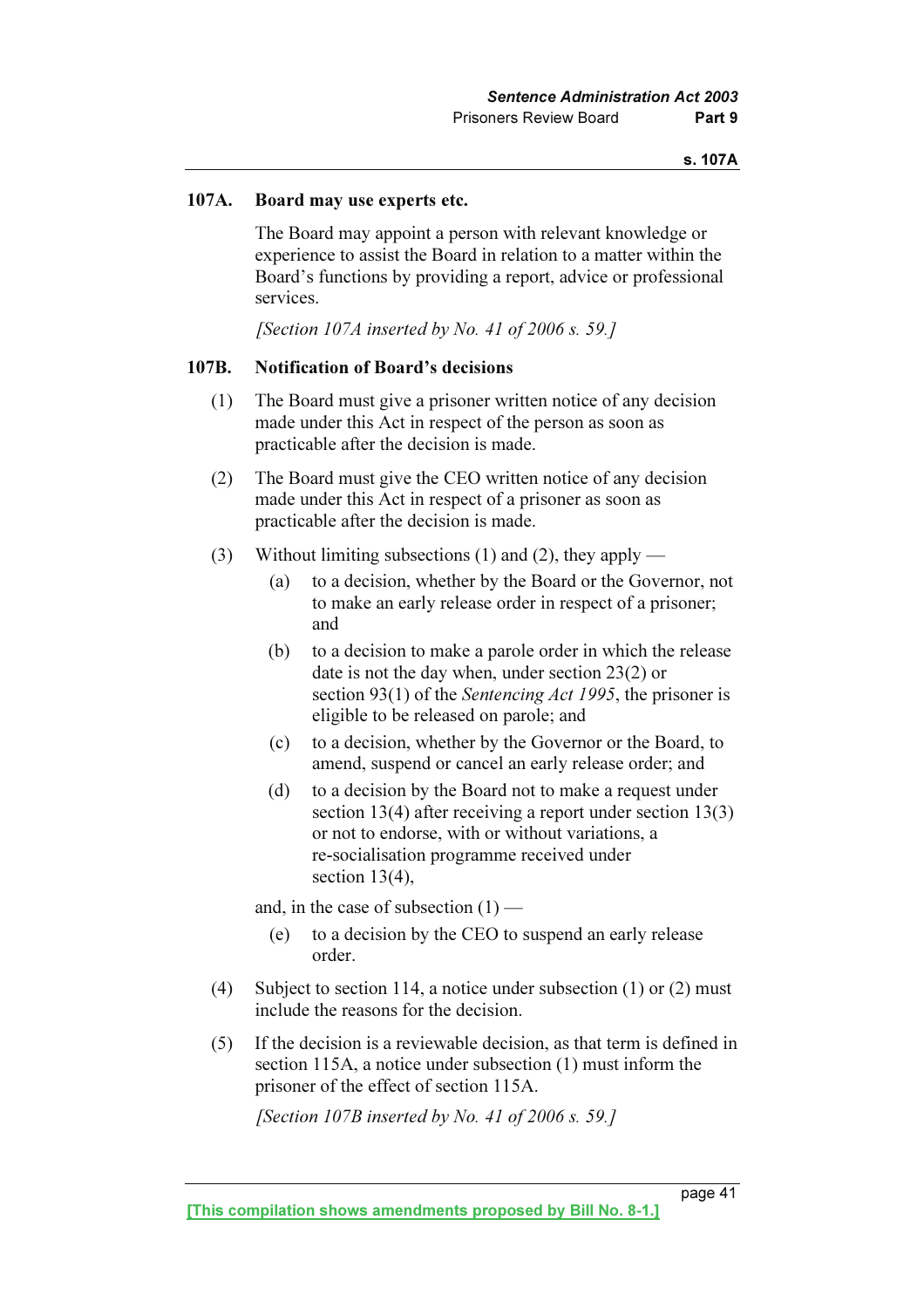### s. 107C

## 107C. Publication of Board's decisions

- (1) This section operates despite section 119.
- (2) The chairperson of the Board may make public a decision of the Board or the reasons for it if the chairperson considers it is in the public interest to do so having regard to all the circumstances including the interests of the prisoner concerned and the interests of any victim.

[Section 107C inserted by No. 41 of 2006 s. 59.]

## 108. Orders by Board

(1) In this section —

authorised person means —

- (a) the registrar or a member of the Board; or
- (b) a departmental officer performing the functions of a prescribed office or an office of a prescribed class.
- (2) An order giving effect to a decision made by the Board is to be signed by 2 members of the Board.
- (3) A notice of a decision made by the Board may be signed by an authorised person.
- (4) Despite subsection (2), an authorised person, on behalf of and in the name of the Board, may make a parole order in accordance with guidelines issued by the Board except in respect of a prisoner serving a parole term of at least 2 years for a serious offence.
- (5) The Board may issue guidelines to be observed by authorised persons when making parole orders under subsection (4).

[Section 108 amended by No. 41 of 2006 s.  $60.1$ ]

## 109. Board may require prisoner to appear before it

- (1) At any time while a prisoner is subject to a parole order (other than a parole order (unsupervised)) or an RRO, the Board, by order, may require him or her to appear before the Board.
- (2) For the purposes of subsection (1), the Board may issue a warrant to have the prisoner arrested and brought before the Board.
- (3) The powers in this section may be exercised whether or not the Board has amended, suspended, cancelled or otherwise made a decision in relation to the order concerned.

[Section 109 amended by No. 41 of 2006 s. 61.]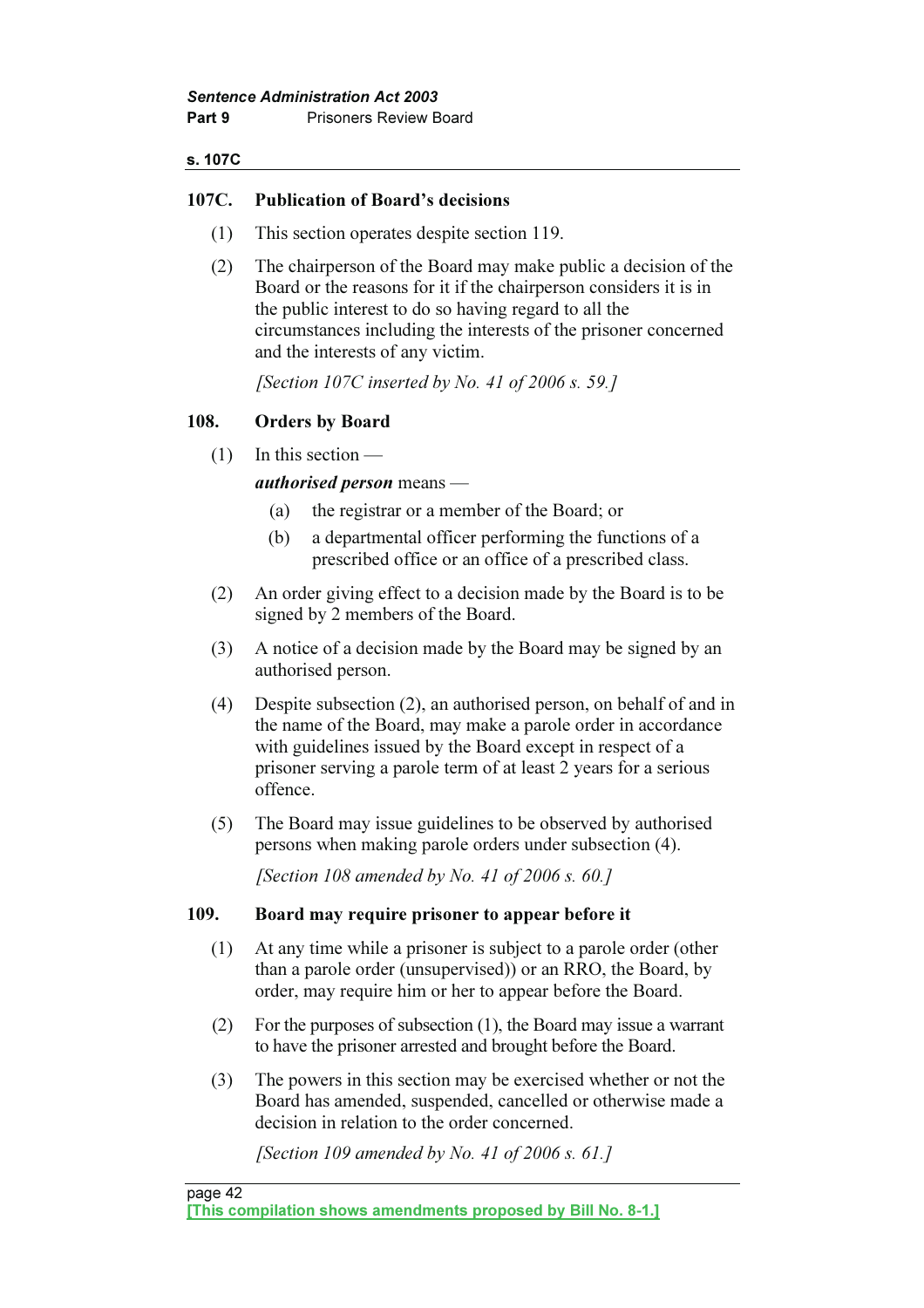### 110. Issue of warrants by Board

- (1) If this Act empowers the Board to issue a warrant to have a person arrested, it is not necessary for the Board to meet before the warrant is issued.
- (2) A warrant issued by the Board to have a person arrested must be signed by  $-$ 
	- (a) 2 members of the Board; or
	- (b) the chairperson of the Board if he or she is a judge of the Supreme Court or the District Court.

[Section 110 amended by No. 41 of 2006 s. 62.]

### 111. Judicial notice of appointment and signature

- (1) Judicial notice must be taken of
	- (a) the fact that a person is or was a member or the registrar of the Board; and
	- (b) the official signature of such a person.
- (2) Evidence of a parole order, an RRO or a decision made by the Board may be given by producing a copy of the order or decision certified by the registrar of the Board as a true copy.

[Section 111 amended by No. 41 of 2006 s. 63.]

### 112. Annual report to Minister

 Before 1 October in each year, the Board is to give a written report to the Minister on —

- (a) the performance of the Board's functions during the previous financial year;
- (b) the number of prisoners who became eligible to be released under a parole order during the previous financial year;
- (c) the number of prisoners who applied to be released under an RRO during the previous financial year;
- (d) the number of prisoners who were refused an early release order by the Board or the Governor during the previous financial year;
- (e) the number of prisoners released under an early release order by the Board or the Governor during the previous financial year;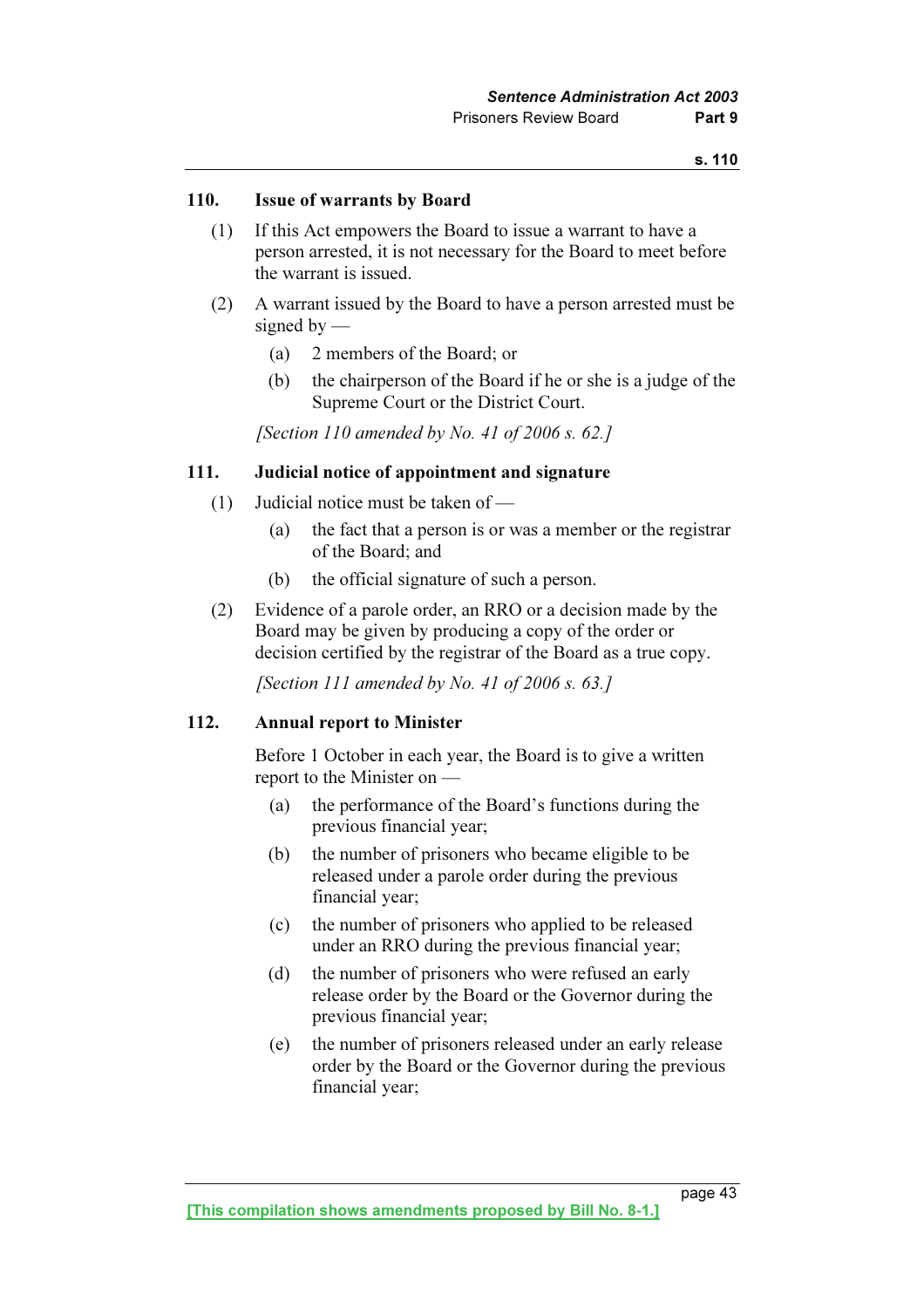| s. 113 |                                                                                                                   |                                                                                                                                                                                                                              |  |
|--------|-------------------------------------------------------------------------------------------------------------------|------------------------------------------------------------------------------------------------------------------------------------------------------------------------------------------------------------------------------|--|
|        | (ea)                                                                                                              | the number of prisoners whose cooperation was<br>considered by the Board for the purposes of<br>section $66B(1)(a)$ during the previous financial year;                                                                      |  |
|        | (eb)                                                                                                              | the number of prisoners referred to in paragraph (ea)<br>who were released under an early release order by the<br>Board or the Governor during the previous financial<br>year;                                               |  |
|        | (f)                                                                                                               | the number of prisoners who completed an early release<br>order during the previous financial year;                                                                                                                          |  |
|        | (g)                                                                                                               | the number of early release orders suspended or<br>cancelled during the previous financial year and the<br>reasons for suspension or cancellation;                                                                           |  |
|        | (h)                                                                                                               | the number of prisoners for whom participation in a<br>re-socialisation programme was approved by the Board<br>or the Governor during the previous financial year;                                                           |  |
|        | (i)                                                                                                               | the number of prisoners who completed re-socialization<br>programmes during the previous financial year;                                                                                                                     |  |
|        | (i)                                                                                                               | the operation of this Act and relevant parts of the<br>Sentencing Act 1995 so far as they relate to early release<br>orders and to the activities of CCOs in relation to those<br>orders during the previous financial year. |  |
|        | [Section 112 inserted by No. 41 of 2006 s. 64; amended by<br>Sentence Administration Amendment Bill 2017 cl. 10.] |                                                                                                                                                                                                                              |  |
| 113.   |                                                                                                                   | <b>Special reports to Minister</b>                                                                                                                                                                                           |  |
| (1)    | The Minister, in writing, may request the Board to report about<br>any specified special matter relating to —     |                                                                                                                                                                                                                              |  |
|        | (a)                                                                                                               | the operation of this Act or the Sentencing Act 1995 so<br>far as it is relevant to the Board; or                                                                                                                            |  |

- (b) the performance of any function of the Board.
- (2) If so requested, the Board must provide a written report as soon as practicable.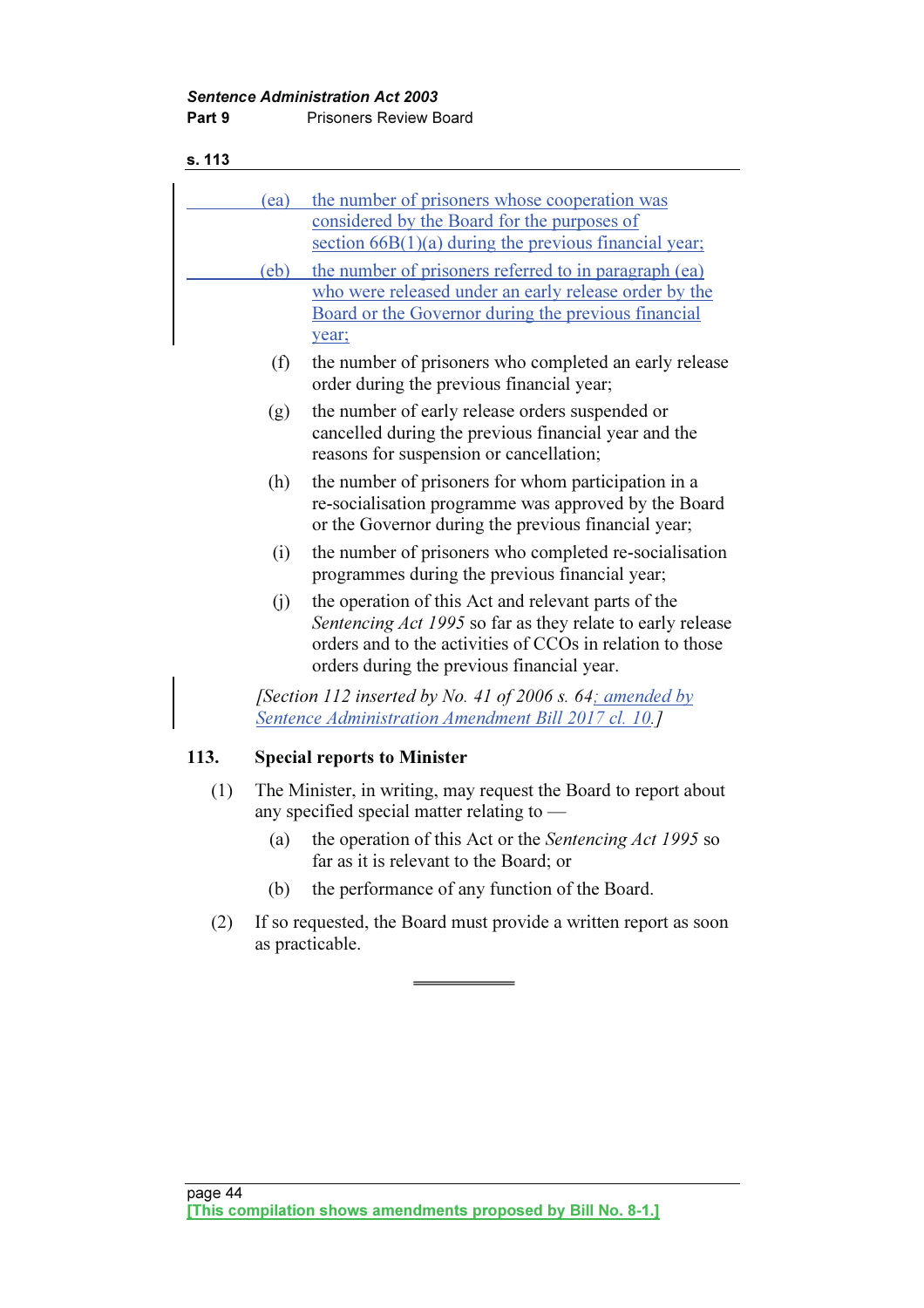## **Notes**

1 This is a compilation of the Sentence Administration Act 2003 and includes the amendments made by the other written laws referred to in the following table  $^{1M, 1a, 5}$ . The table also contains information about any reprint.

## Compilation table

| <b>Short title</b>                                                                                      | <b>Number</b><br>and year          | Assent      | Commencement                                                                                                       |
|---------------------------------------------------------------------------------------------------------|------------------------------------|-------------|--------------------------------------------------------------------------------------------------------------------|
| Sentence Administration<br>Act 2003                                                                     | 49 of 2003                         | 9 Jul 2003  | s. 1 and 2: 9 Jul 2003;<br>Act other than s. 1 and 2:<br>31 Aug 2003 (see s. 2 and<br>Gazette 29 Aug 2003 p. 3833) |
| Criminal Code Amendment<br>Act 2004 s. 5                                                                | 4 of 2004                          | 23 Apr 2004 | 21 May 2004 (see s. 2)                                                                                             |
| Sentencing Legislation<br>Amendment Act 2004<br>Pt. 2 Div. 2                                            | 27 of 2004                         | 14 Oct 2004 | 31 May 2006 (see s. 2 and<br>Gazette 30 May 2006 p. 1965)                                                          |
| Workers' Compensation<br>Reform Act 2004 s. 174                                                         | 42 of 2004                         | 9 Nov 2004  | 4 Jan 2005 (see s. 2 and Gazette<br>31 Dec 2004 p. 7131)                                                           |
| Parole and Sentencing<br><b>Legislation Amendment</b><br>Act 2006 Pt. 2 $^6$                            | 41 of 2006                         | 22 Sep 2006 | 28 Jan 2007 (see s. 2 and<br>Gazette 29 Dec 2006 p. 5867)                                                          |
| Prisons and Sentencing<br><b>Legislation Amendment</b><br>Act 2006 Pt. 3                                | 65 of 2006                         | 8 Dec 2006  | 4 Apr 2007 (see s. 2 and Gazette<br>3 Apr 2007 p. 1491)                                                            |
| <b>Financial Legislation</b><br>Amendment and Repeal<br>Act 2006 s. 6 and<br>Sch. 1 cl. 155             | 77 of 2006                         | 21 Dec 2006 | 1 Feb 2007 (see s. 2(1) and<br>Gazette 19 Jan 2007 p. 137)                                                         |
| Reprint 1: The Sentence Administration Act 2003 as at 20 Jul 2007 (includes<br>amendments listed above) |                                    |             |                                                                                                                    |
| <b>Fines</b> Legislation<br>Amendment Act 2008 Pt. 4                                                    | 3 of 2008                          | 12 Mar 2008 | 28 Mar 2008 (see s. 2(c) and<br>Gazette 27 Mar 2008 p. 899)                                                        |
| Criminal Law Amendment<br>(Homicide) Act 2008 s. 39                                                     | 29 of 2008                         | 27 Jun 2008 | 1 Aug 2008 (see s. 2(d) and<br>Gazette 22 Jul 2008 p. 3353)                                                        |
| <b>Public Sector Reform</b><br><i>Act 2010</i> s. 89                                                    | 39 of 2010                         | 1 Oct 2010  | 1 Dec 2010 (see s. 2(b) and<br>Gazette 5 Nov 2010 p. 5563)                                                         |
| Reprint 2: The Sentence Administration Act 2003 as at 1 Apr 2011 (includes<br>amendments listed above)  |                                    |             |                                                                                                                    |
| Sentencing Legislation<br>Amendment Act 2014 Pt. 3                                                      | 6 of 2014                          | 22 Apr 2014 | 23 Apr 2014 (see s. $2(b)$ )                                                                                       |
| Dangerous Sexual<br><b>Offenders</b> Legislation<br>Amendment Act 2016 Pt. 6                            | 17 of 2016                         | 11 Jul 2016 | 10 Sep 2016 (see s. 2(b) and<br>Gazette 9 Sep 2016 p. 3871)                                                        |
| Sentencing Legislation<br>Amendment Act 2016 Pt. 2<br>Div. 1                                            | 45 of 2016                         | 7 Dec 2016  | 8 Dec 2016 (see s. 2(b))                                                                                           |
| <b>Sentence Administration</b><br><b>Amendment Bill 2017</b>                                            | <b>Current Bill</b><br>$(No. 8-1)$ |             |                                                                                                                    |

[This compilation shows amendments proposed by Bill No. 8-1.]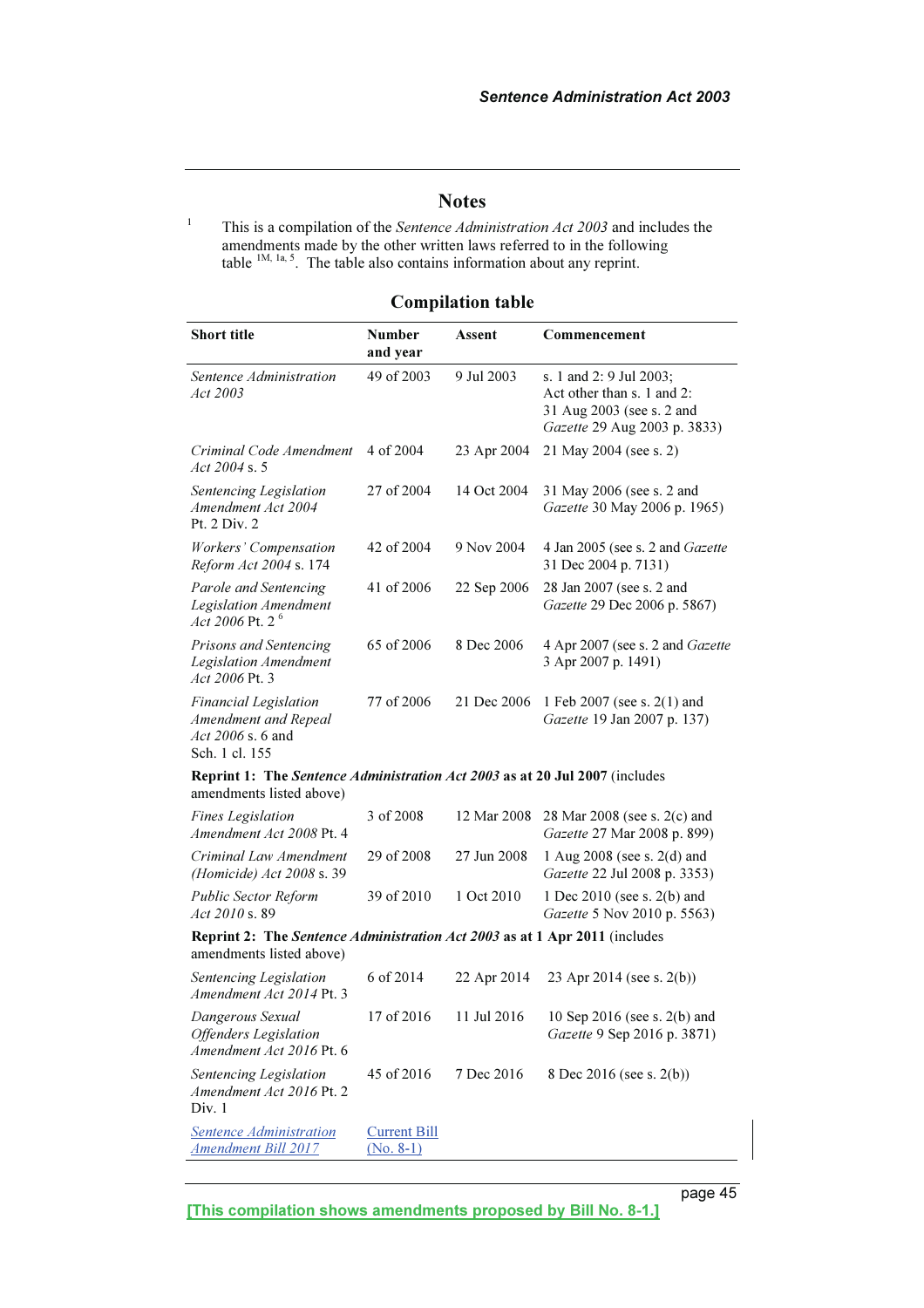- <sup>1M</sup> Under the Cross-border Justice Act 2008 section 14, in order to give effect to that Act, this Act must be applied with the modifications prescribed by the Cross-border Justice Regulations 2009 Part 3 Division 20 as if this Act had been altered in that way. If a modification is to replace or insert a numbered provision, the new provision is identified by the superscript 1M appearing after the provision number. If a modification is to replace or insert a definition, the new definition is identified by the superscript 1M appearing after the defined term.
- <sup>1a</sup> On the date as at which this compilation was prepared, provisions referred to in the following table had not come into operation and were therefore not included in this compilation. For the text of the provisions see the endnotes referred to in the table.

| <b>Short title</b>                                                                                                 | <b>Number</b><br>and year | Assent     | Commencement                                                           |
|--------------------------------------------------------------------------------------------------------------------|---------------------------|------------|------------------------------------------------------------------------|
| Restraining Orders and<br><b>Related Legislation</b><br>Amendment (Family<br>Violence) Act 2016<br>Pt. 3 Div. $77$ | 49 of 2016                |            | 29 Nov 2016 1 Jul 2017 (see s. 2(b) and<br>Gazette 7 Feb 2017 p. 1157) |
| Sentencing Legislation<br>Amendment Act 2016<br>Pt. 3 Div. $2^8$                                                   | 45 of 2016                | 7 Dec 2016 | 1 Jul 2017 (see s. 2(c) and<br>Gazette 7 Feb 2017 p. 1159)             |

### Provisions that have not come into operation

7 On the date as at which this compilation was prepared, the Restraining Orders and Related Legislation Amendment (Family Violence) Act 2016 Pt. 3 Div. 7 had not come into operation. It reads as follows:

## Part 3 — Consequential amendments to other Acts

### Division 7 — Sentence Administration Act 2003 amended

## 106. Act amended This Division amends the Sentence Administration Act 2003.

## 107. Section 4 amended

In section  $4(2)$  delete the definition of *victim* and insert:

victim of an offender or prisoner has the meaning given in section 5D;

### 108. Section 5A amended

 In section 5A(d) delete "an offence for which the prisoner is in custody if the prisoner" and insert:

the prisoner if the prisoner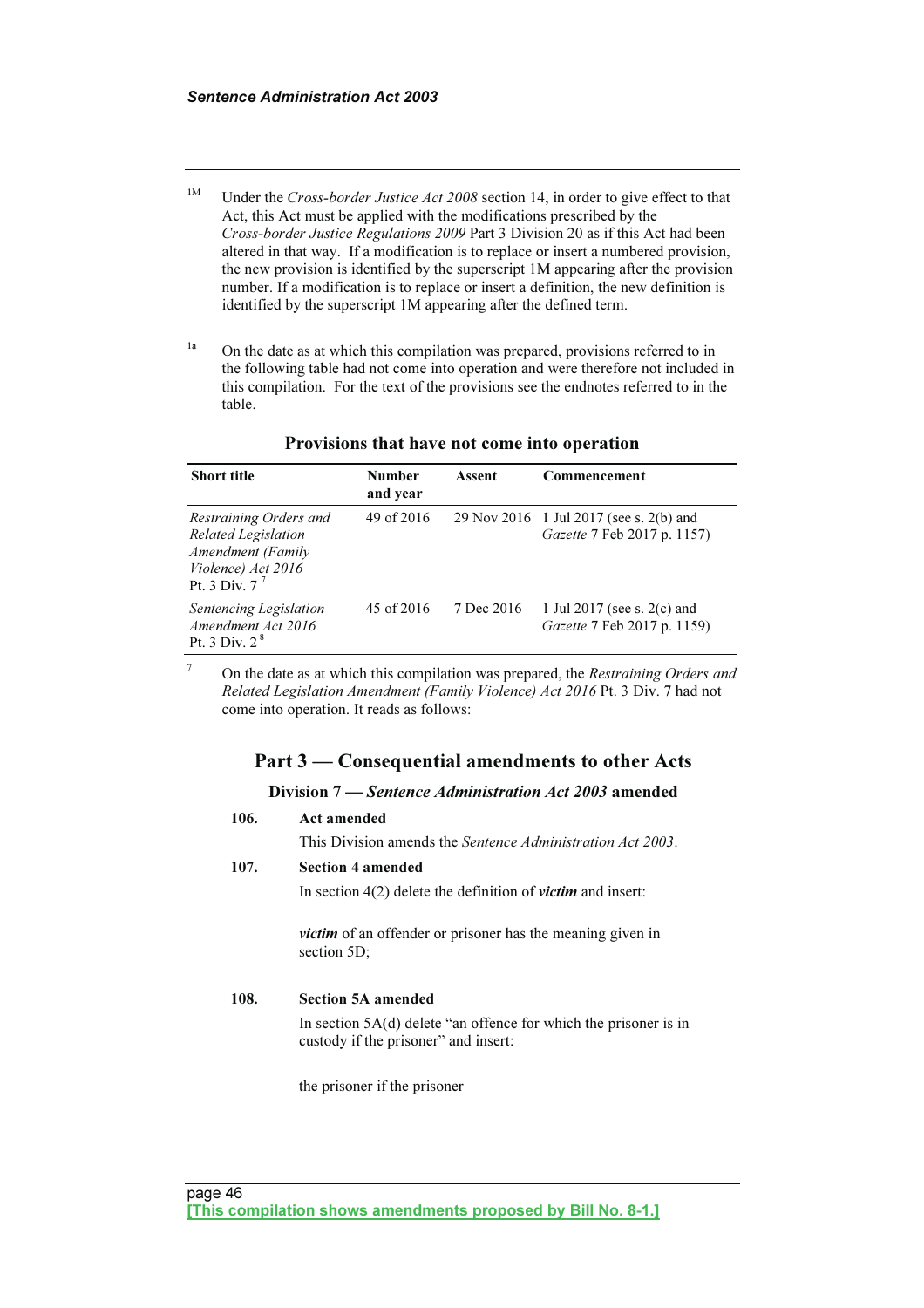### 109. Section 5C amended

In section  $5C(1)$  delete "offence for which a prisoner" and insert:

offender who

### 110. Section 5D inserted

At the end of Part 2 Division 1 insert:

### 5D. Term used: victim of an offender or prisoner

#### $(1)$  In this Act —

victim of an offender or prisoner means —

- (a) a person who has suffered injury, loss or damage as a direct result of an offence committed by the offender or prisoner, whether or not that injury, loss or damage was reasonably foreseeable by the offender or prisoner; or
- (b) where an offence committed by the offender or prisoner resulted in a death, any member of the immediate family of the deceased; or
- (c) a person protected by a family violence restraining order under the Restraining Orders Act 1997 to which the offender or prisoner is a respondent; or
- (d) a person who can demonstrate, to the satisfaction of the CEO that —
	- (i) the person is the victim of a violent personal offence previously committed by the offender or prisoner; and
	- (ii) the violent personal offence occurred in the context of a family relationship, as defined in the Restraining Orders Act 1997 section 4, with the offender or prisoner.

#### violent personal offence means —

- (a) an offence specified in the Restraining Orders Act 1997 section  $63(4AA)(a)$ ; or
- (b) a violent personal offence as defined in the Restraining Orders Act 1997 section 63A(1A).
- (2) For the purposes of subsection  $(1)$  in the definition of *victim* paragraph (c) or (d), it is irrelevant that the family violence restraining order or the previous violent personal offence, as the case requires, is unrelated to the offence referred to in paragraph (a) or (b) of that definition.

### 111. Section 30 amended

 In section 30(b) delete "an offence committed by the prisoner" and insert:

a prisoner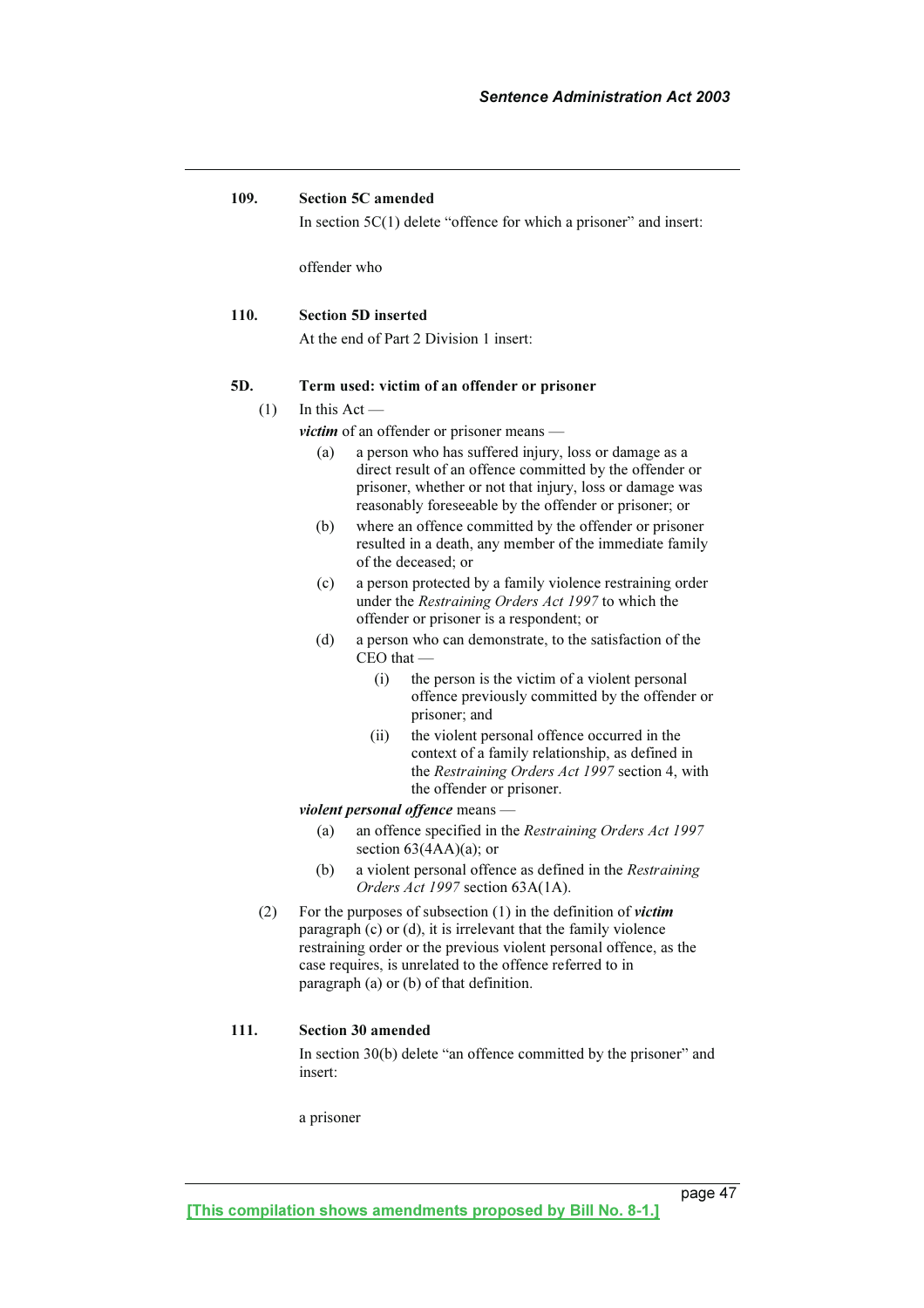## 112. Section 97D amended

Delete section 97D(1).

8 On the date as at which this compilation was prepared, the Sentencing Legislation Amendment Act 2016 Pt. 3 Div. 2 had not come into operation. It reads as follows:

## Part 3 — Amendments about parole and post-sentencing supervision

### Division 2 — Sentence Administration Act 2003 amended

### 21. Act amended

This Division amends the Sentence Administration Act 2003.

### 22. Section 4 amended

(1) In section 4(2) insert in alphabetical order:

post-sentence supervision order means a post-sentence supervision order made under Part 5A: supervised offender has the meaning given in section 74E(1);

(2) In section 4(3) insert in alphabetical order:

**PSSO** for post-sentence supervision order;

### 23. Section 22 amended

In section  $22(1)(a)$  and (b) delete "12" and insert:

6

24. Section 24 deleted

Delete section 24.

### 25. Part 5A inserted

After section 74 insert:

## Part 5A — Post-sentence supervision of certain offenders

74A. Terms used

In this Part —

breach, in relation to a PSSO, means to contravene any obligation or requirement of the order;

*cancelled PSSO* has the meaning given in section  $74K(1)$ ;

prisoner means a prisoner who is serving a fixed term for a serious violent offence;

**PSSO considerations** has the meaning given in section 74B;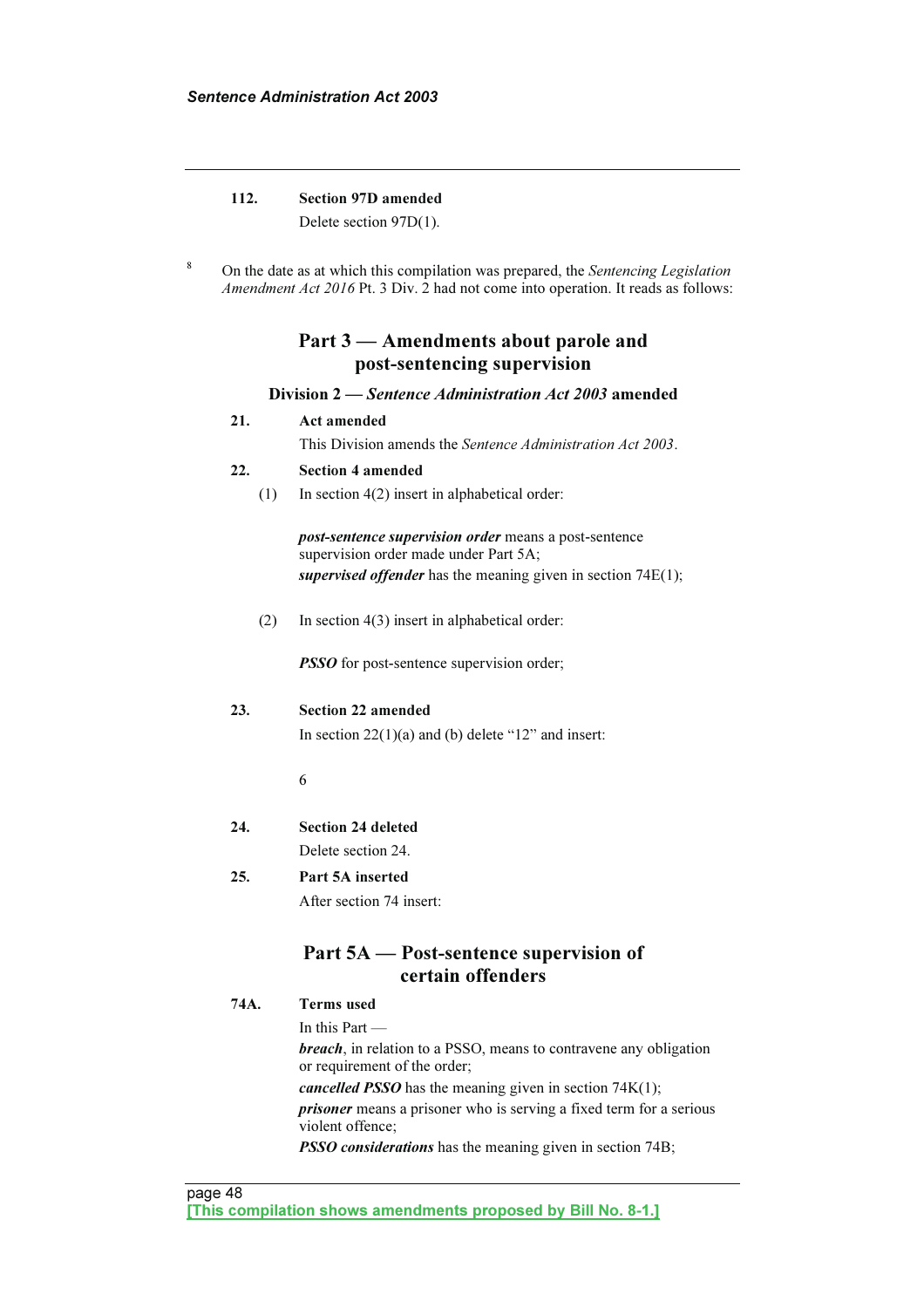**PSSO period** has the meaning given in section 74E(2); serious violent offence means -

- (a) an offence specified in Schedule 4; or
- (b) an offence declared under the Sentencing Act 1995 section 97A(3) to be a serious violent offence.

#### 74B. PSSO considerations

 In this Part a reference to the PSSO considerations is a reference to these considerations —

- (a) issues for any victim of a serious violent offence for which the prisoner is in custody, including any matter raised in a victim's submission;
- (b) the behaviour of the prisoner when in custody insofar as it may be relevant to determining how the prisoner is likely to behave if released;
- (c) whether the prisoner has participated in programmes available to the prisoner when in custody, and if not the reasons for not doing so;
- (d) the prisoner's performance when participating in a programme mentioned in paragraph (c);
- (e) the behaviour of the prisoner when subject to any PSSO made previously;
- (f) the likelihood of the prisoner committing a serious violent offence when subject to a PSSO;
- (g) the likelihood of the prisoner complying with the standard obligations and any additional requirements of any PSSO;
- (h) any other matter that is or may be relevant to whether the prisoner should be subject to a PSSO after the prisoner's release.

### 74C. Reports by CEO to Board about prisoners

- (1) The CEO must give the Board a written report about every prisoner that addresses the PSSO considerations relating to the prisoner.
- (2) The report must be given to the Board no later than 3 months before the end of the prisoner's term.
- (3) This section applies whether or not the prisoner is subject to an early release order.

### 74D. Board may make PSSO

- (1) Before the end of a prisoner's term, the Board must consider whether a post-sentence supervision order should be made in respect of the prisoner.
- (2) Subsection (1) applies whether or not the prisoner is subject to an early release order.
- (3) If the Board, having regard to  $-$ 
	- (a) the PSSO considerations relating to the prisoner; and
	- (b) the report made by the CEO under section 74C; and
	- (c) any other information about the prisoner brought to its attention,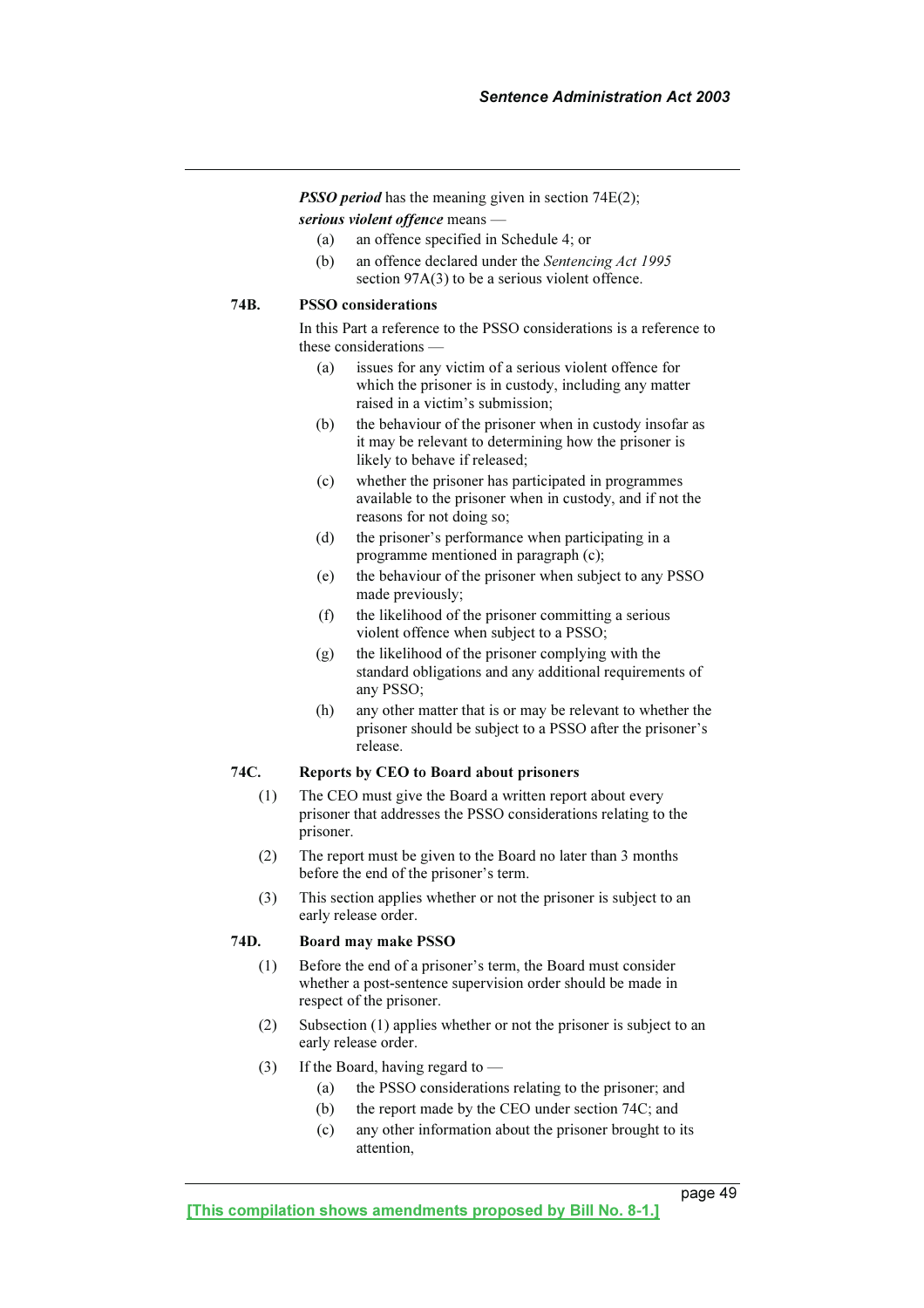decides that it is appropriate to make a post-sentence supervision order in respect of the prisoner, the Board must do so.

## 74E. Nature of PSSO

- (1) A PSSO is an order that the person specified in the order (the supervised offender) must during the PSSO period comply with —
	- (a) the standard obligations in section 74F; and
	- (b) any of the additional requirements in section 74G that are specified in the PSSO.
- (2) Subject to section  $74K(2)$ , the **PSSO** period is the period of 2 years beginning on —
	- (a) if the supervised offender is not released on parole the day on which the offender is released after serving the offender's term; or
	- (b) if the supervised offender is released on parole the day after the day on which the offender's term ends.

### 74F. Standard obligations of PSSO

 The standard obligations of a PSSO are that the supervised offender —

- (a) must report to a community corrections centre within 72 hours after being released, or as otherwise directed by a CCO; and
- (b) must notify a CCO of any change of address or place of employment within 2 clear working days after the change; and
- (c) must comply with section 76.

### 74G. Additional requirements of PSSO

 A PSSO may contain any of these additional requirements as the Board thinks fit —

- (a) a requirement relating to where the supervised offender must reside;
- (b) requirements relating to the protection of any victim of an offence committed by the supervised offender from coming into contact with the offender;
- (c) a requirement that the supervised offender must wear any device for monitoring purposes;
- (d) a requirement that the supervised offender permit the installation of any device or equipment at the place where the offender resides for monitoring purposes;
- (e) a requirement that, if the CEO so directs, the supervised offender —
	- (i) wear any device for monitoring purposes;
	- (ii) permit the installation of any device or equipment at the place where the offender resides for monitoring purposes;
- (f) a requirement that the supervised offender must not leave Western Australia except with and in accordance with the written permission of the CEO;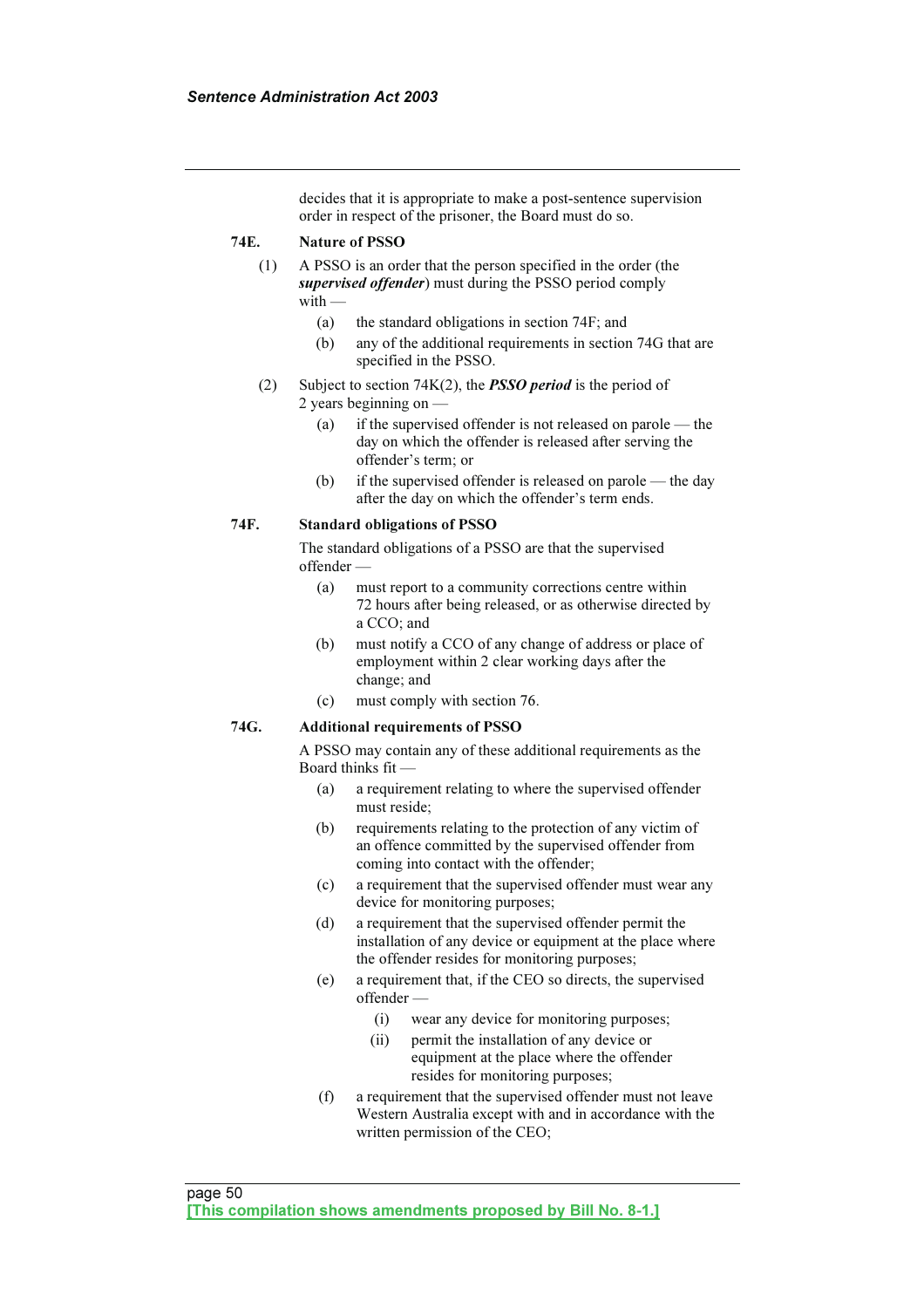- (g) requirements to facilitate the supervised offender's rehabilitation;
- (h) a requirement that the supervised offender must, in each period of 7 days, do the prescribed number of hours of community corrections activities;
- (i) a requirement that the supervised offender must
	- (i) seek or engage in gainful employment or in vocational training; or
	- (ii) engage in gratuitous work for an organisation approved by the CEO;
- (j) prescribed requirements.

### 74H. CEO to ensure person subject to PSSO is supervised

 The CEO must ensure that a CCO is assigned to supervise a supervised offender for the duration of the PSSO period.

### 74I. Amendment of PSSO

- (1) The Board may amend a PSSO at any time before the end of the PSSO period.
- (2) If a PSSO is amended, the amended PSSO applies accordingly.

### 74J. Cancellation of PSSO

- (1) The Board may cancel a PSSO at any time before the commencement of the PSSO period.
- (2) If a supervised offender, during the PSSO period, commits an offence (in this State or elsewhere) and is sentenced to imprisonment for that offence, the PSSO applicable to the supervised offender is cancelled by operation of this section.

### 74K. Subsequent PSSO after cancellation for committing offence

- (1) If a PSSO is cancelled under section  $74J(2)$  (the *cancelled PSSO*), the Board may subsequently make another PSSO in respect of the prisoner.
- (2) The PSSO period in the subsequent PSSO is to be set by the Board but —
	- (a) must begin on the day when the prisoner is released; and
	- (b) must not be longer than the remaining PSSO period of the cancelled PSSO.
- (3) Subsection (2) does not apply if the offence by virtue of which the PSSO is cancelled under section 74J(2) is a serious violent offence.

### 74L. Offence for breach of PSSO

 A supervised offender who breaches a PSSO, without reasonable excuse (proof of which is on the offender), commits a crime.

Penalty: imprisonment for 3 years.

 Summary conviction penalty: a fine of \$18 000 and imprisonment for 18 months.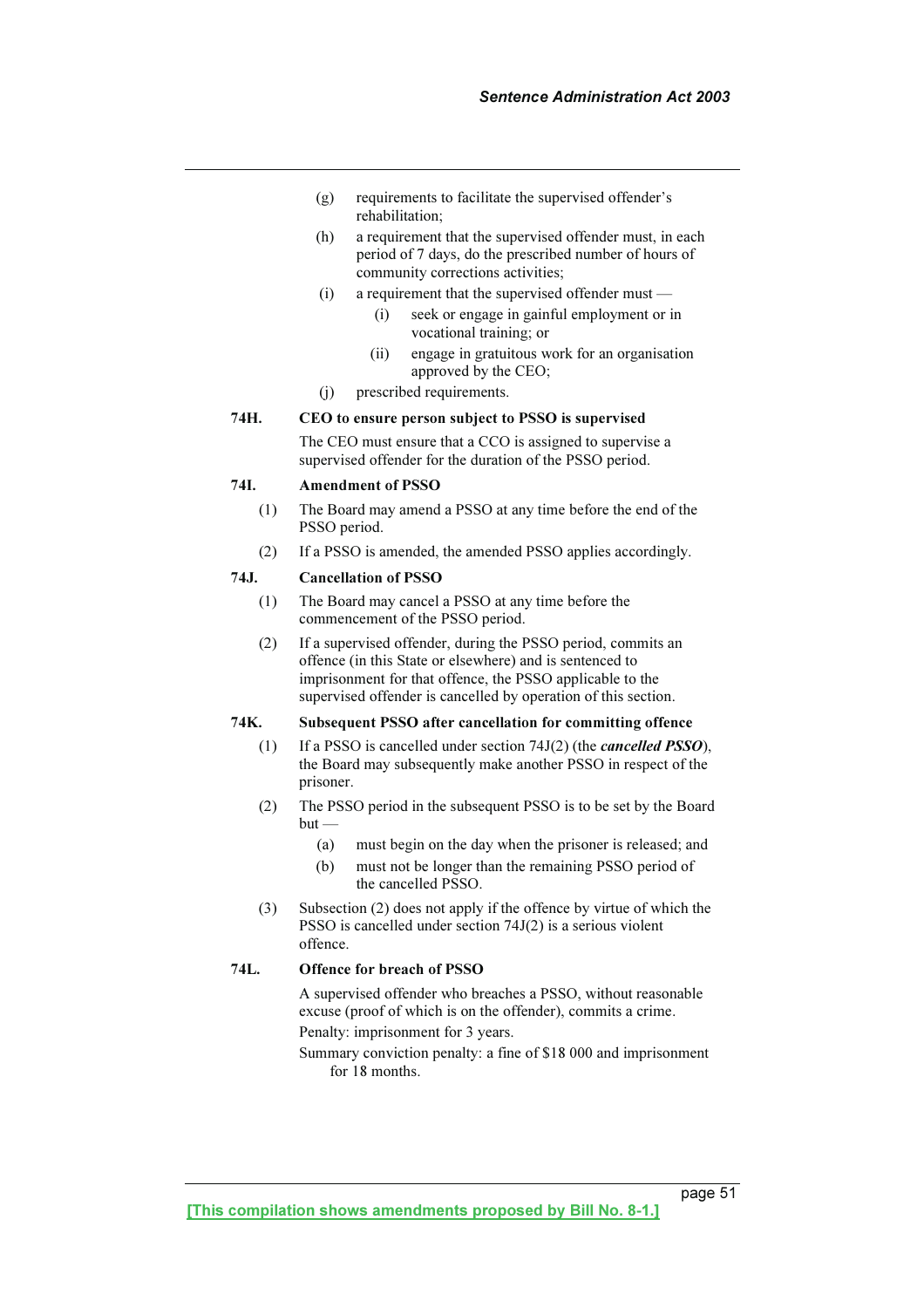| 26. | <b>Section 75 amended</b>                                                                                                                                         |  |  |
|-----|-------------------------------------------------------------------------------------------------------------------------------------------------------------------|--|--|
|     | In section 75 in the definition of <i>community corrections order</i><br>delete "RRO" and insert:                                                                 |  |  |
|     | RRO, a PSSO                                                                                                                                                       |  |  |
| 27. | <b>Section 77 amended</b>                                                                                                                                         |  |  |
|     | After section 77(c) insert:                                                                                                                                       |  |  |
|     | if the offender is subject to a PSSO, report the matter to<br>(ca)<br>the CEO and recommend that the offender be charged<br>with an offence under section 74L; or |  |  |
| 28. | <b>Section 78 amended</b>                                                                                                                                         |  |  |
| (1) | In section $78(1)$ in the definition of <i>minimum hours requirement</i><br>paragraph (b) delete "order or an RRO -" and insert:                                  |  |  |
|     | order, an RRO or a PSSO —                                                                                                                                         |  |  |
| (2) | In section 78(2)(c) delete "order —" and insert:                                                                                                                  |  |  |
|     | order or a $PSSO$ —                                                                                                                                               |  |  |
| (3) | In section $78(3)$ delete "order." and insert:                                                                                                                    |  |  |
|     | order or a PSSO.                                                                                                                                                  |  |  |
| 29. | <b>Section 83 amended</b>                                                                                                                                         |  |  |
|     | In section 83 in the definition of <i>community corrections order</i><br>delete "RRO" and insert:                                                                 |  |  |
|     | RRO, a PSSO                                                                                                                                                       |  |  |
| 30. | <b>Section 94 amended</b>                                                                                                                                         |  |  |
|     | In section $94(1)(a)$ delete "RROs" and insert:                                                                                                                   |  |  |
|     | RROs, PSSOs                                                                                                                                                       |  |  |
| 31. | <b>Section 107B amended</b>                                                                                                                                       |  |  |
| (1) | In section $107B(1)$ and (2) after "prisoner" insert:                                                                                                             |  |  |
|     | or supervised offender                                                                                                                                            |  |  |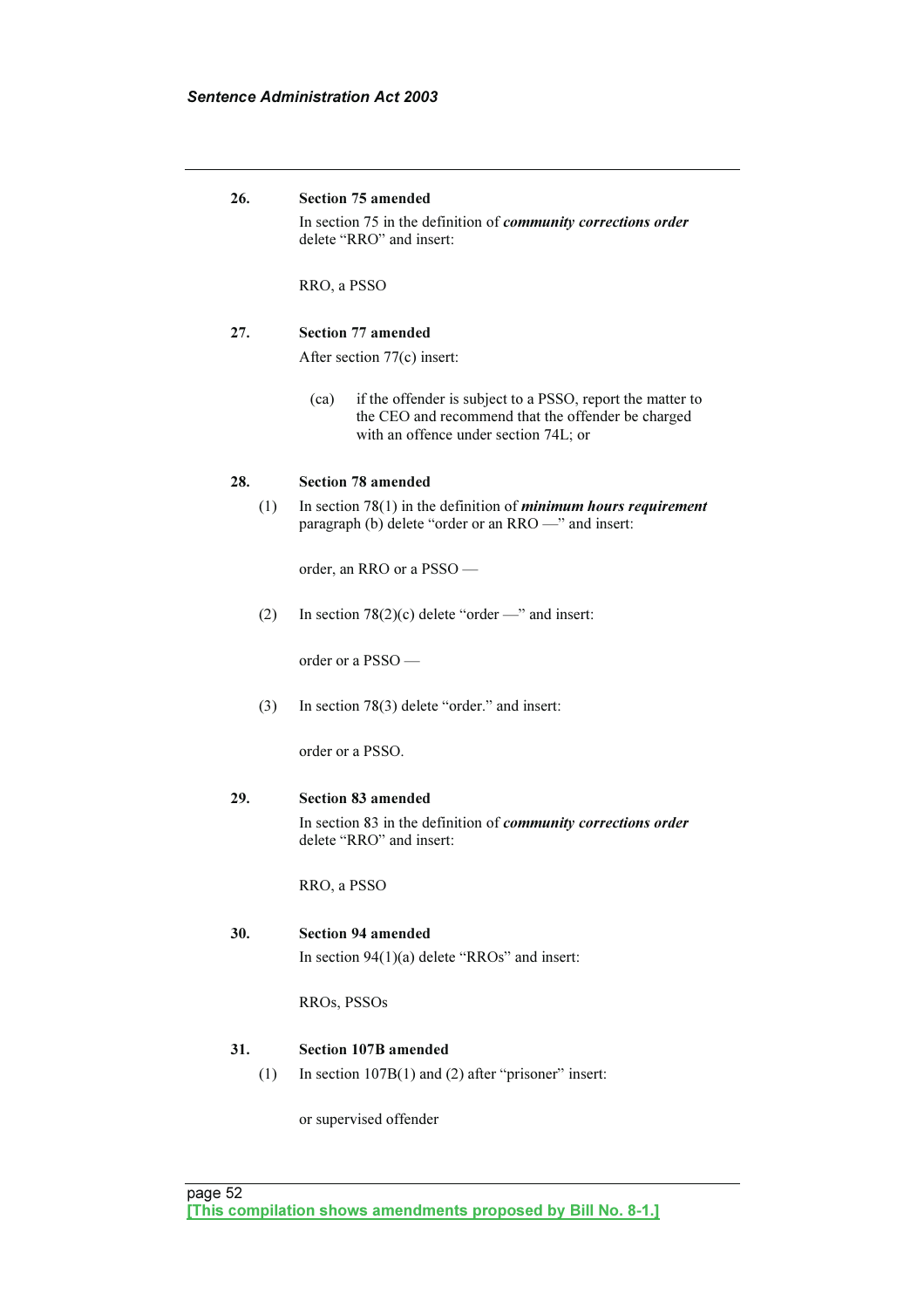- (2) After section 107B(3)(c) insert:
	- (ca) to a decision by the Board to make, amend or cancel a PSSO; and

### 32. Section 107C amended

In section 107C(2) after "prisoner" insert:

or the supervised offender

#### 33. Section 109 amended

 (1) In section 109(1) delete "prisoner is subject to a parole order (other than a parole order (unsupervised)) or an RRO," and insert:

 person is subject to a parole order (other than a parole order (unsupervised)), an RRO or a PSSO,

(2) In section 109(2) delete "prisoner" and insert:

person

Note: The heading to amended section 109 is to read: Board may require person to appear before it

#### 34. Section 111 amended

In section 111(2) delete "RRO" and insert:

RRO, a PSSO

### 35. Section 112 amended

In section 112:

- (a) after paragraph (g) insert:
- (ga) the number of prisoners who were the subject of a report under section 74C during the previous financial year;
- (gb) the number of persons released subject to PSSOs during the previous financial year;
- (b) in paragraph (j) after "orders"  $(1<sup>st</sup> occurrence)$  insert:

#### and PSSOs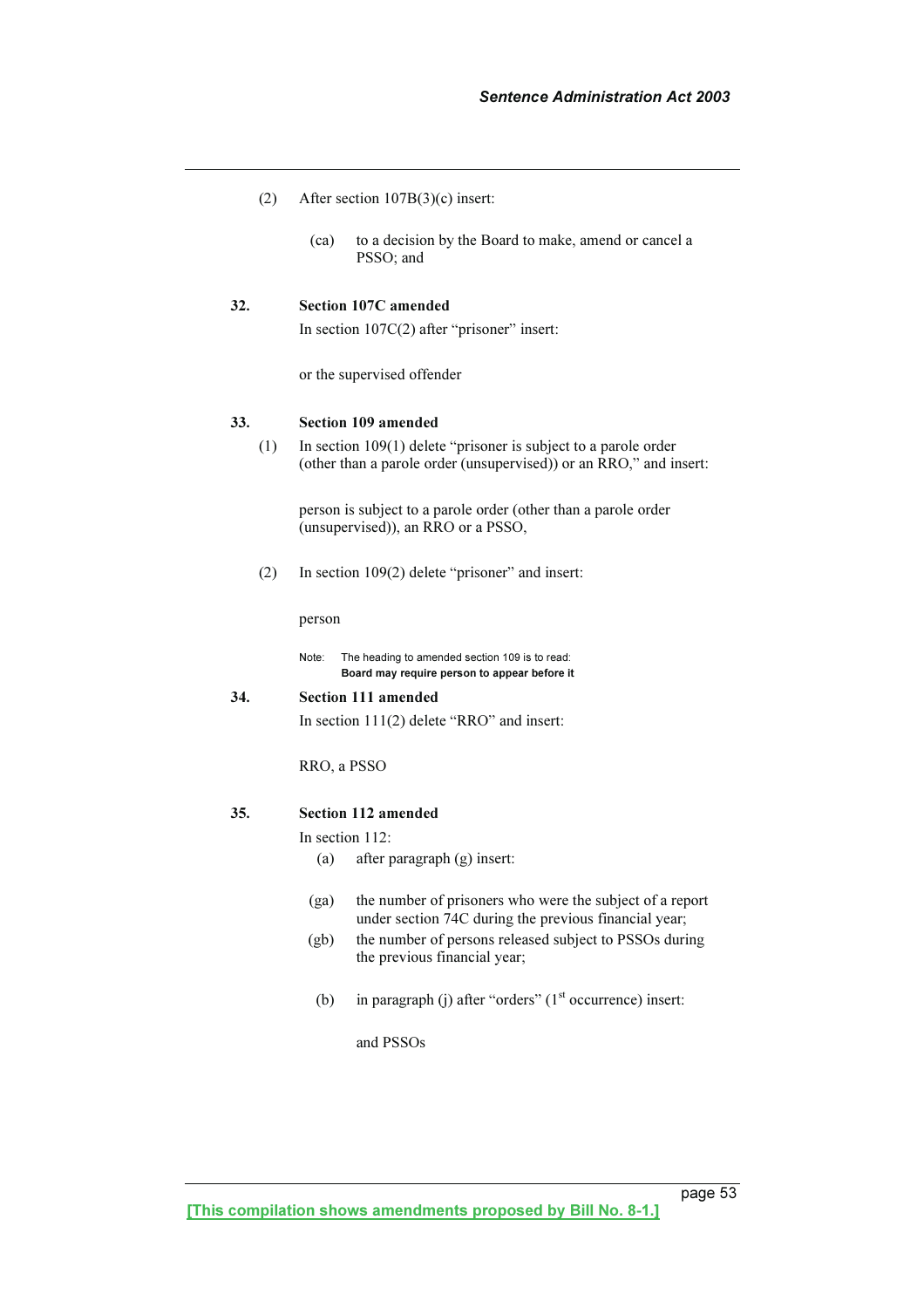| 36. | <b>Section 114 amended</b>                                                                 |
|-----|--------------------------------------------------------------------------------------------|
|     | In section 114(2) after "prisoner" (each occurrence) insert:                               |
|     |                                                                                            |
|     | or supervised offender                                                                     |
|     |                                                                                            |
| 37. | <b>Section 115A amended</b>                                                                |
|     | After section 115A(2)(d) insert:                                                           |
|     | (da)<br>by the Board to make a PSSO; or                                                    |
| 38. | Part 11 heading amended                                                                    |
|     | In the heading to Part 11 (as inserted by section 14 of this Act)                          |
|     | delete " <b>for Sentencing Legislation</b>                                                 |
|     | <i>Amendment Act 2016</i> Part 2 <sup><i>n</i></sup> .                                     |
| 39. | Part 11 Division 1 heading inserted                                                        |
|     | After the heading to Part 11 (as inserted by section 14 of this Act)<br>insert:            |
|     | Division 1 — Provisions for the Sentencing Legislation Amendment<br><i>Act 2016</i> Part 2 |
| 40. | <b>Section 123 amended</b>                                                                 |
|     | In section 123 (as inserted by section 14 of this Act) delete "Part"<br>and insert:        |
|     | Division                                                                                   |
| 41. | Section 127 amended                                                                        |
|     | In section 127 (as inserted by section 14 of this Act) delete "Part"<br>and insert:        |
|     | Division                                                                                   |
| 42. | <b>Section 128 amended</b>                                                                 |
|     | In section 128 (as inserted by section 14 of this Act) delete "Part"                       |

Division

and insert: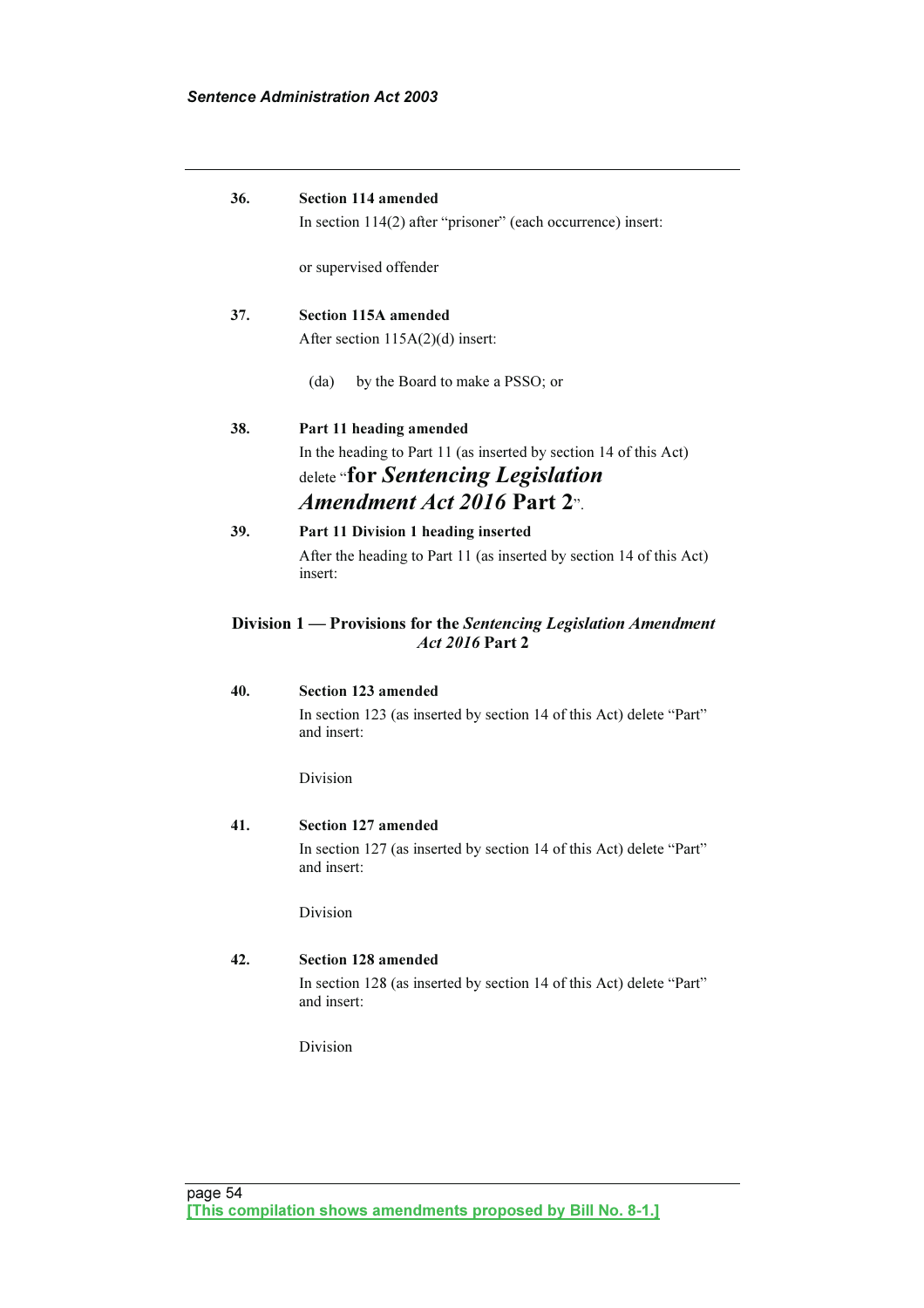### 43. Part 11 Division 2 inserted

After section 128 (as inserted by section 14 of this Act) insert:

### Division 2 — Provisions for the Sentencing Legislation Amendment Act 2016 Part 3 Division 2

### 129. Continued application of former Part 3 Division 4

- $(1)$  In this section commencement day means the day on which the Sentencing Legislation Amendment Act 2016 section 23 comes into operation; former Division means Part 3 Division 4 as in force immediately before commencement day.
- (2) If the former Division applied to a prisoner immediately before commencement day then on and after that day the former Division continues to apply to and in relation to the prisoner as if the Sentencing Legislation Amendment Act 2016 section 23 had not come into operation.

#### 44. Schedule 4 inserted

After Schedule 3 (as inserted by section 15 of this Act) insert:

## Schedule 4 — Serious violent offences

|    |                          | [s. 74A]                                                        |
|----|--------------------------|-----------------------------------------------------------------|
|    | <b>Enactment</b>         | <b>Description of offence</b>                                   |
| 1. | <b>The Criminal Code</b> |                                                                 |
|    | s. 279                   | Murder                                                          |
|    | s. 280                   | Manslaughter                                                    |
|    | s. 281                   | Unlawful assault causing death                                  |
|    | s. 283                   | Attempt to unlawfully kill                                      |
|    | s. 294                   | Act intended to cause grievous<br>bodily harm or prevent arrest |
|    | s. 297                   | Grievous bodily harm                                            |
|    | s. 320                   | Sexual offences against child<br>under 13                       |
|    | s. 321                   | Sexual offences against child of<br>or over 13 and under 16     |
|    | s. 324                   | Aggravated indecent assault                                     |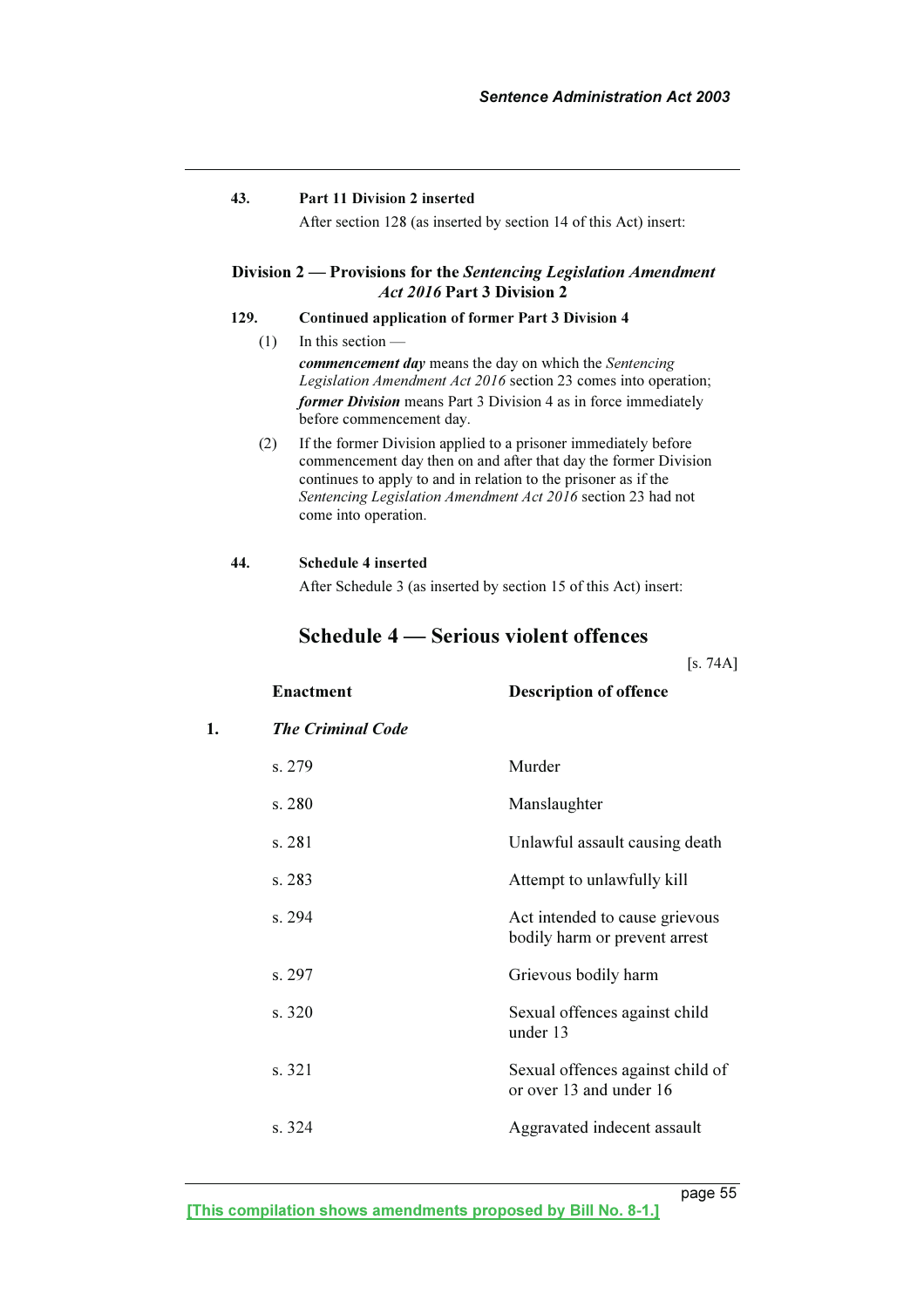|    | <b>Enactment</b>             | <b>Description of offence</b>                                                                                              |
|----|------------------------------|----------------------------------------------------------------------------------------------------------------------------|
|    | s. 325                       | Sexual penetration without<br>consent                                                                                      |
|    | s. 326                       | Aggravated sexual penetration<br>without consent                                                                           |
|    | s. 327                       | Sexual coercion                                                                                                            |
|    | s. 328                       | Aggravated sexual coercion                                                                                                 |
|    | s. 330                       | Sexual offences against<br>incapable person                                                                                |
|    | s. 392                       | Robbery, if the offence is<br>committed in circumstances<br>described in s. $392(c)$ or in<br>circumstances of aggravation |
|    | s. $444(1)$                  | Criminal damage, if the offence<br>is committed in circumstances<br>described in s. $444(1)(a)$                            |
|    | s. $445A$                    | Breach of s. 444A duty                                                                                                     |
| 2. | <b>Bush Fires Act 1954</b>   |                                                                                                                            |
|    | s. $32(2)$                   | Offences of lighting or<br>attempting to light fire likely to<br>injure                                                    |
| 3. | <b>Road Traffic Act 1974</b> |                                                                                                                            |
|    | s. 59                        | Dangerous driving causing<br>death or grievous bodily harm                                                                 |